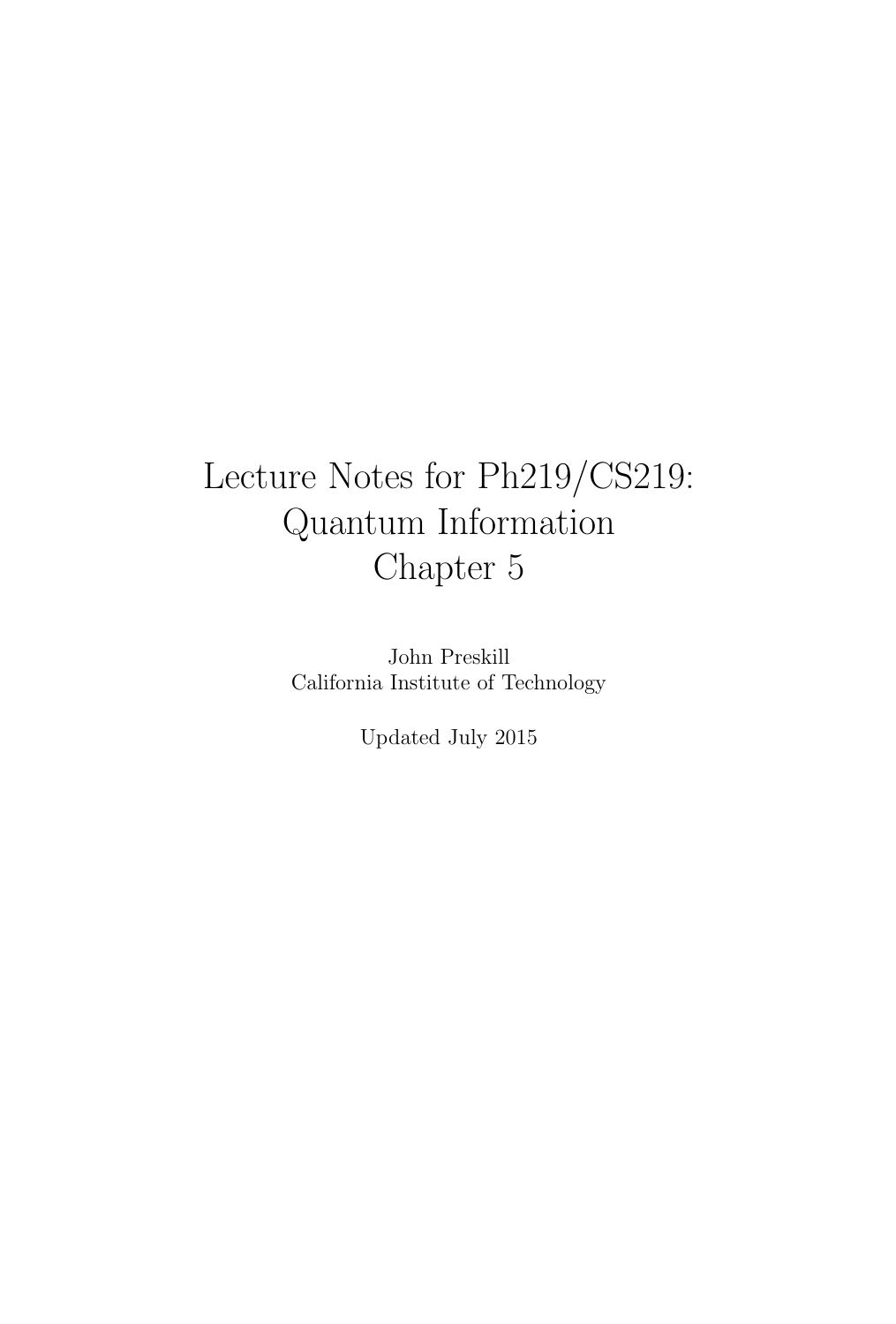## **Contents**

| 5   | Classical and quantum circuits                           | $\bf{3}$   |
|-----|----------------------------------------------------------|------------|
| 5.1 | Classical Circuits                                       | 3          |
|     | 5.1.1 Universal gates                                    | $\sqrt{3}$ |
|     | 5.1.2 Most functions require large circuits              | $\bf 5$    |
|     | 5.1.3 Circuit complexity                                 | $\,6\,$    |
|     | 5.1.4 Randomized computation                             | 12         |
| 5.2 | Reversible computation                                   | 13         |
|     | 5.2.1 Landauer's principle                               | 13         |
|     | 5.2.2 Reversible gates                                   | 14         |
|     | 5.2.3 Saving space: the pebble game                      | 20         |
| 5.3 | Quantum Circuits                                         | 22         |
|     | 5.3.1 Accuracy                                           | 26         |
|     | 5.3.2 BQP $\subseteq$ PSPACE                             | 29         |
|     | 5.3.3 Most unitary transformations require large quantum |            |
|     | circuits                                                 | 31         |
| 5.4 | Universal quantum gates                                  | 33         |
|     | 5.4.1 Notions of universality                            | 33         |
|     | 5.4.2 Two-qubit gates are exactly universal              | 36         |
|     | 5.4.3 Finite universal gate sets                         | 39         |
|     | 5.4.4 The Solovay-Kitaev approximation                   | 42         |
| 5.5 | Summary                                                  | 45         |
| 5.6 | Exercises                                                | 46         |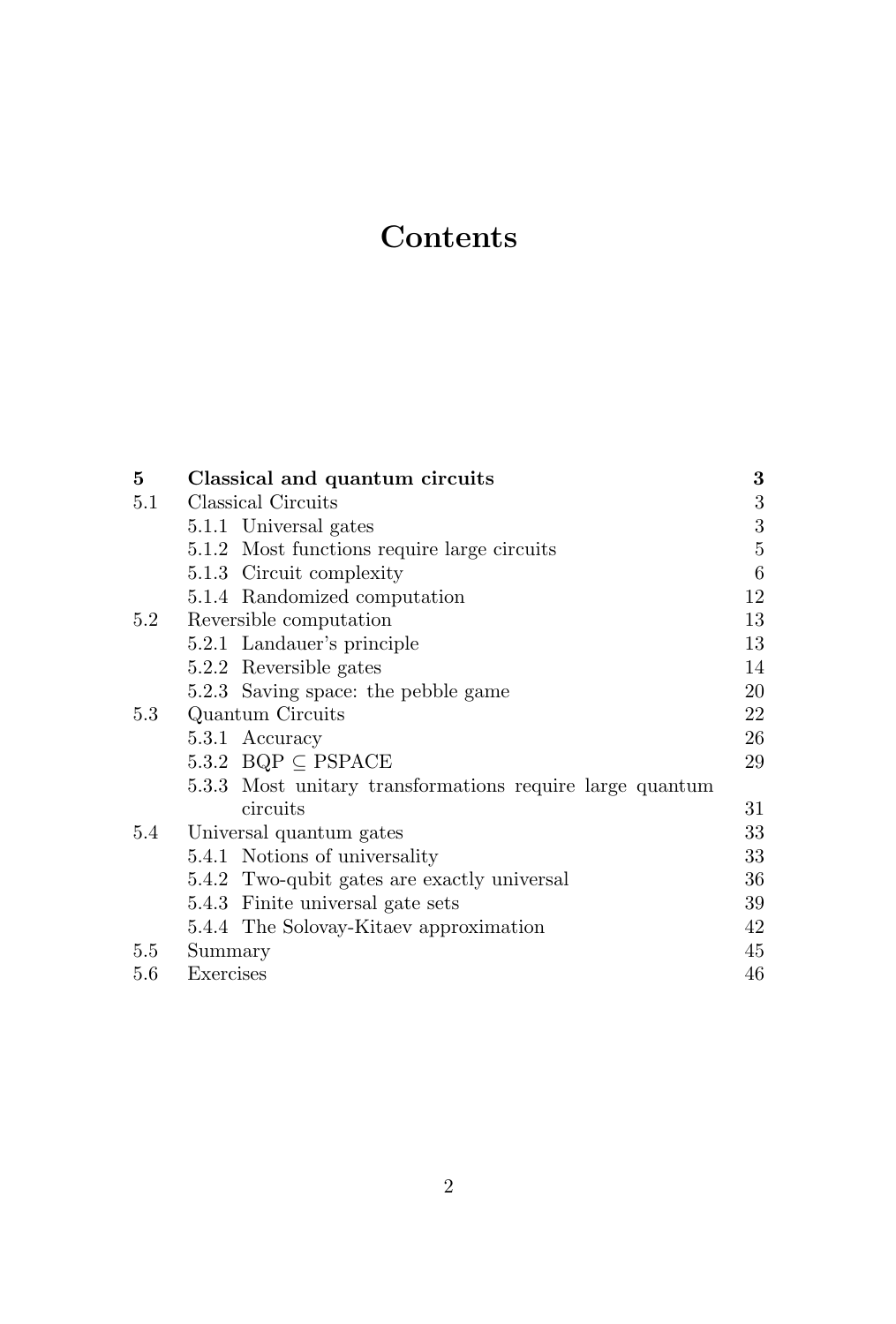$\mathbf{5}$ 

## Classical and quantum circuits

#### 5.1 Classical Circuits

The concept of a quantum computer was introduced in Chapter 1. Here we will specify our model of quantum computation more precisely, and we will point out some basic properties of the model; later we will investigate the power of the model. But before we explain what a quantum computer does, we should say what a classical computer does.

#### 5.1.1 Universal gates

A (deterministic) classical computer evaluates a function: given n-bits of input it produces m-bits of output that are uniquely determined by the input; that is, it finds the value of the function

$$
f: \{0, 1\}^n \to \{0, 1\}^m,\tag{5.1}
$$

for a particular specified *n*-bit argument x. A function with an  $m$ -bit output is equivalent to  $m$  functions, each with a one-bit output, so we may just as well say that the basic task performed by a computer is the evaluation of

$$
f: \{0, 1\}^n \to \{0, 1\}.
$$
 (5.2)

A function talking an n-bit input to a one-bit output is called a Boolean function. We may think of such a function as a binary string of length  $2^n$ , where each bit of the string is the output  $f(x)$  for one of the  $2^n$  possible values of the input x. Evidently, there are  $2^{2^n}$  such strings; that's a lot of functions! Already for  $n = 5$  there are  $2^{32} \approx 4.3 \times 10^9$  Boolean functions — you've encountered only a tiny fraction of these in your lifetime.

It is sometimes useful to regard a Boolean function as a subset  $\Sigma$  of the *n*-bit strings containing those values of the input x such that  $f(x) = 1$ ; we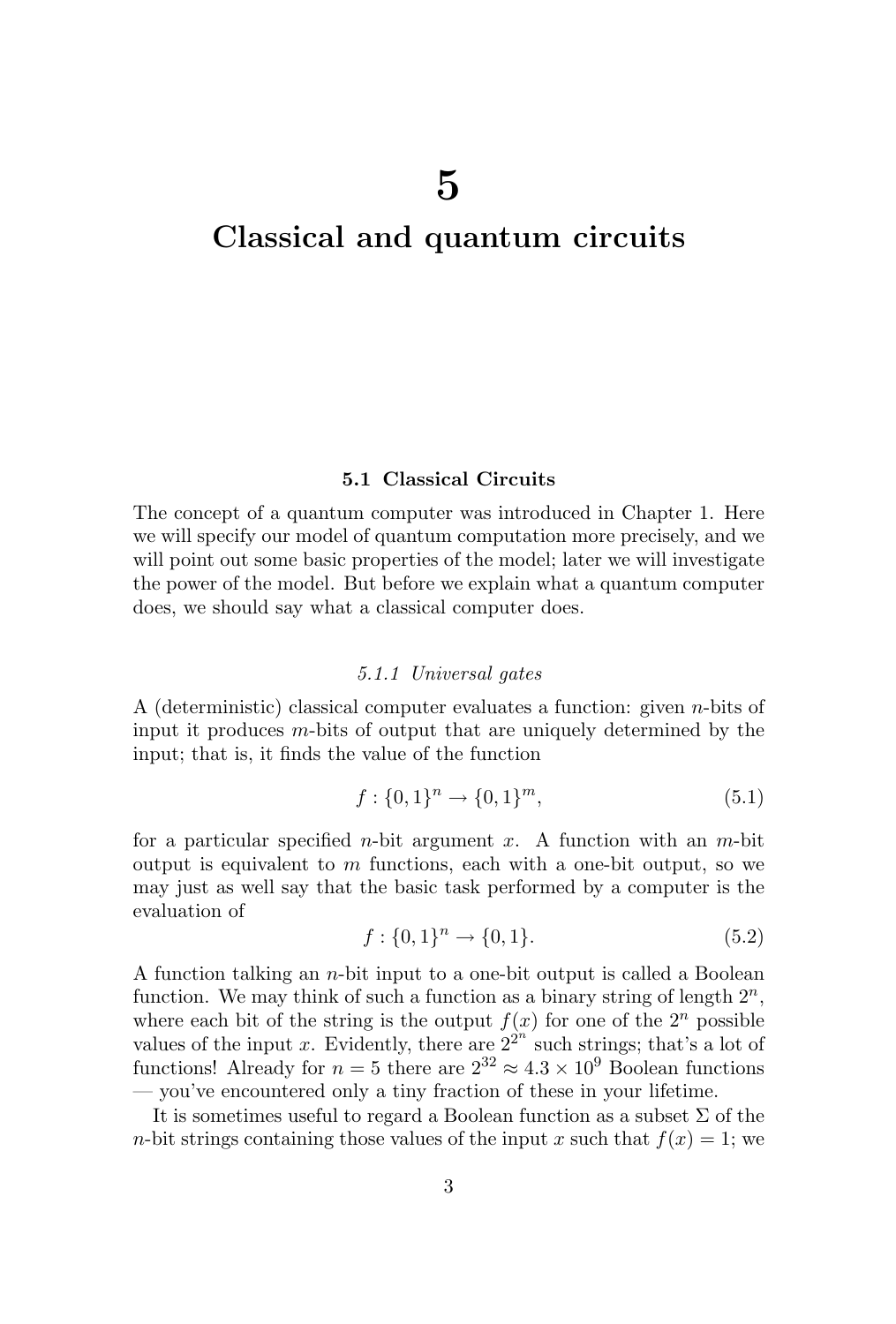say these strings are "accepted" by f. The complementary set  $\bar{\Sigma}$  contains values of x such that  $f(x) = 0$ , which we say are "rejected" by f.

The evaluation of a Boolean function f can be reduced to a sequence of simple logical operations. To see how, denote the  $n$ -bit strings accepted by f as  $\Sigma = \{x^{(1)}, x^{(2)}, x^{(3)}, \dots\}$  and note that for each  $x^{(a)}$  we can define a function  $f^{(a)}: \{0,1\}^n \to \{0,1\}$  such that

$$
f^{(a)}(x) = \begin{cases} 1 & x = x^{(a)} \\ 0 & \text{otherwise} \end{cases}
$$
 (5.3)

Then f can be expressed as

$$
f(x) = f^{(1)}(x) \vee f^{(2)}(x) \vee f^{(3)}(x) \vee \dots,
$$
 (5.4)

the logical OR ( $\vee$ ) of all the  $f^{(a)}$ 's. In binary arithmetic the  $\vee$  operation of two bits may be represented

$$
x \lor y = x + y - x \cdot y;
$$
\n
$$
(5.5)
$$

it has the value 0 if  $x$  and  $y$  are both zero, and the value 1 otherwise.

Now consider the evaluation of  $f^{(a)}$ . We express the *n*-bit string x as

$$
x = x_{n-1}x_{n-2}...x_2x_1x_0.
$$
 (5.6)

In the case where  $x^{(a)} = 11 \dots 111$ , we may write

$$
f^{(a)}(x) = x_{n-1} \wedge x_{n-2} \wedge \ldots \wedge x_2 \wedge x_1 \wedge x_0; \tag{5.7}
$$

it is the logical AND  $( \wedge )$  of all n bits. In binary arithmetic, the AND is the product

$$
x \wedge y = x \cdot y. \tag{5.8}
$$

For any other  $x^{(a)}$ ,  $f^{(a)}$  is again obtained as the AND of n bits, but where the NOT  $(\neg)$  operation is first applied to each  $x_i$  such that  $x_i^{(a)} = 0$ ; for example

$$
f^{(a)}(x) = \dots (\neg x_3) \land x_2 \land x_1 \land (\neg x_0)
$$
\n
$$
(5.9)
$$

if

$$
x^{(a)} = \dots 0110. \tag{5.10}
$$

The NOT operation is represented in binary arithmetic as

$$
\neg x = 1 - x. \tag{5.11}
$$

We have now constructed the function  $f(x)$  from three elementary logical connectives: NOT, AND, OR. The expression we obtained is called the "disjunctive normal form" (DNF) of  $f(x)$ . We have also implicitly used another operation INPUT $(x_i)$ , which inputs the *i*th bit of x.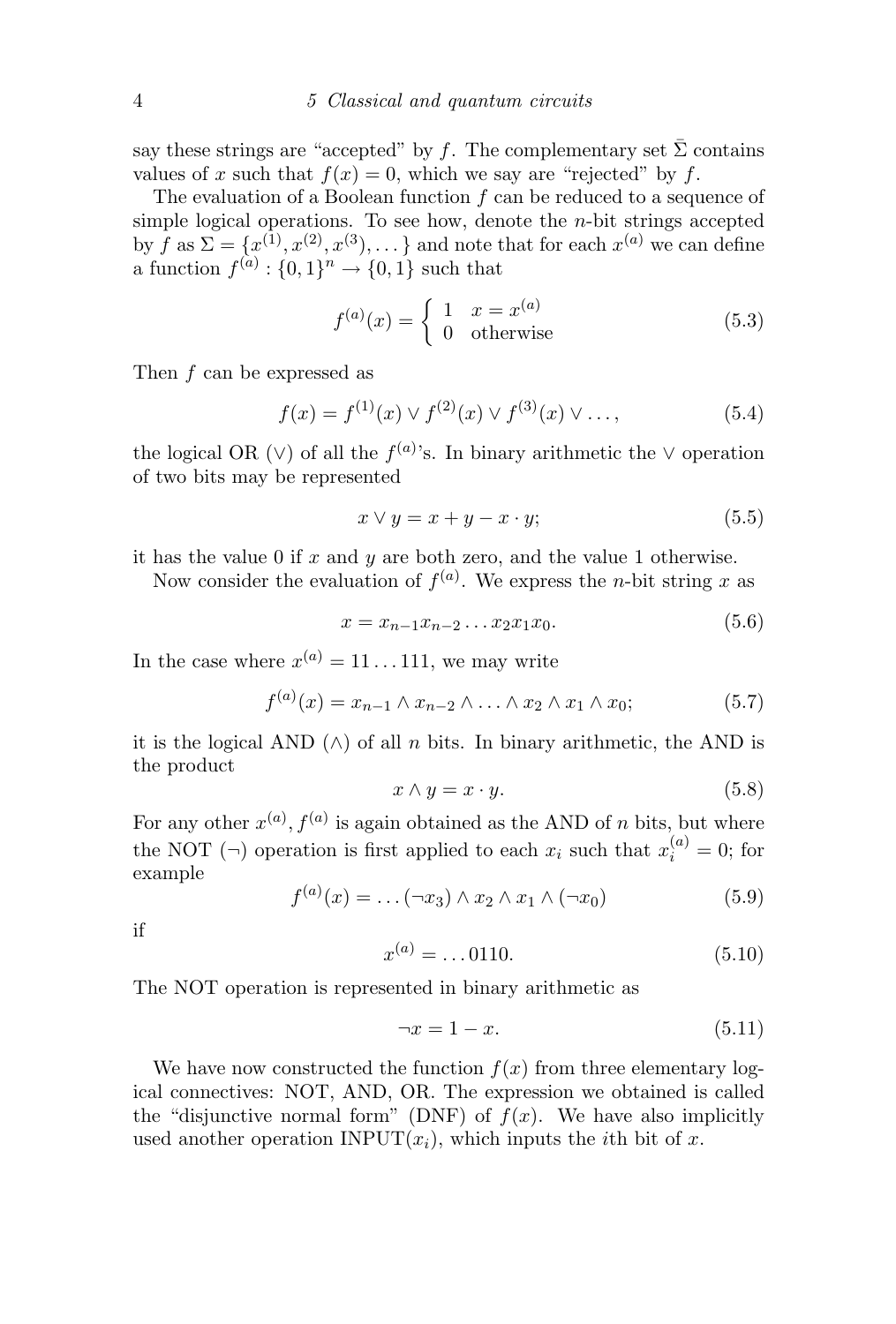These considerations motivate the circuit model of computation. A computer has a few basic components that can perform elementary operations on bits or pairs of bits, such as NOT, AND, OR. It can also input a variable bit or prepare a constant bit. A computation is a finite sequence of such operations, a circuit, applied to a specified string of input bits. Each operation is called a gate. The result of the computation is the final value of all remaining bits, after all the elementary operations have been executed. For a Boolean function (with a one-bit output), if there are multiple bits still remaining at the end of the computation, one is designated as the output bit. A circuit can be regarded as a directed acyclic graph, where each vertex in the graph is a gate, and the directed edges indicate the flow of bits through the circuit, with the direction specifying the order in which gates are applied. By acyclic we mean that no directed closed loops are permitted.

We say that the gate set {NOT, AND, OR, INPUT} is "universal," meaning that any function can be evaluated by building a circuit from these components. It is a remarkable fact about the world that an arbitrary computation can be performed using such simple building blocks.

#### 5.1.2 Most functions require large circuits

Our DNF construction shows that any Boolean function with an  $n$ -bit input can be evaluated using no more than  $2^n$  OR gates,  $n2^n$  AND gates,  $n2^n$  NOT gates, and  $n2^n$  INPUT gates, a total of  $(3n + 1)2^n$  gates. Of course, some functions can be computed using much smaller circuits, but for most Boolean functions the smallest circuit that evaluates the function really does have an exponentially large  $(in n)$  number of gates. The point is that if the circuit size (*i.e.*, number of gates) is subexponential in  $n$ , then there are many, many more functions than circuits.

How many circuits are there with  $G$  gates acting on an *n*-bit input? Consider the gate set from which we constructed the DNF, where we will also allow inputting of a constant bit (either 0 or 1) in case we want to use some scratch space when we compute. Then there are  $n + 5$  different gates: NOT, AND, OR, INPUT(0), INPUT(1), and INPUT( $x_i$ ) for  $i =$  $0, 1, 2, \ldots n-1$ . Each two-qubit gate acts on a pair of bits which are outputs from preceding gates; this pair can be chosen in fewer than  $G<sup>2</sup>$ ways. Therefore the total number of size- $G$  circuits can be bounded as

$$
N_{\text{circuit}}(G) \le \left( (n+5)G^2 \right)^G. \tag{5.12}
$$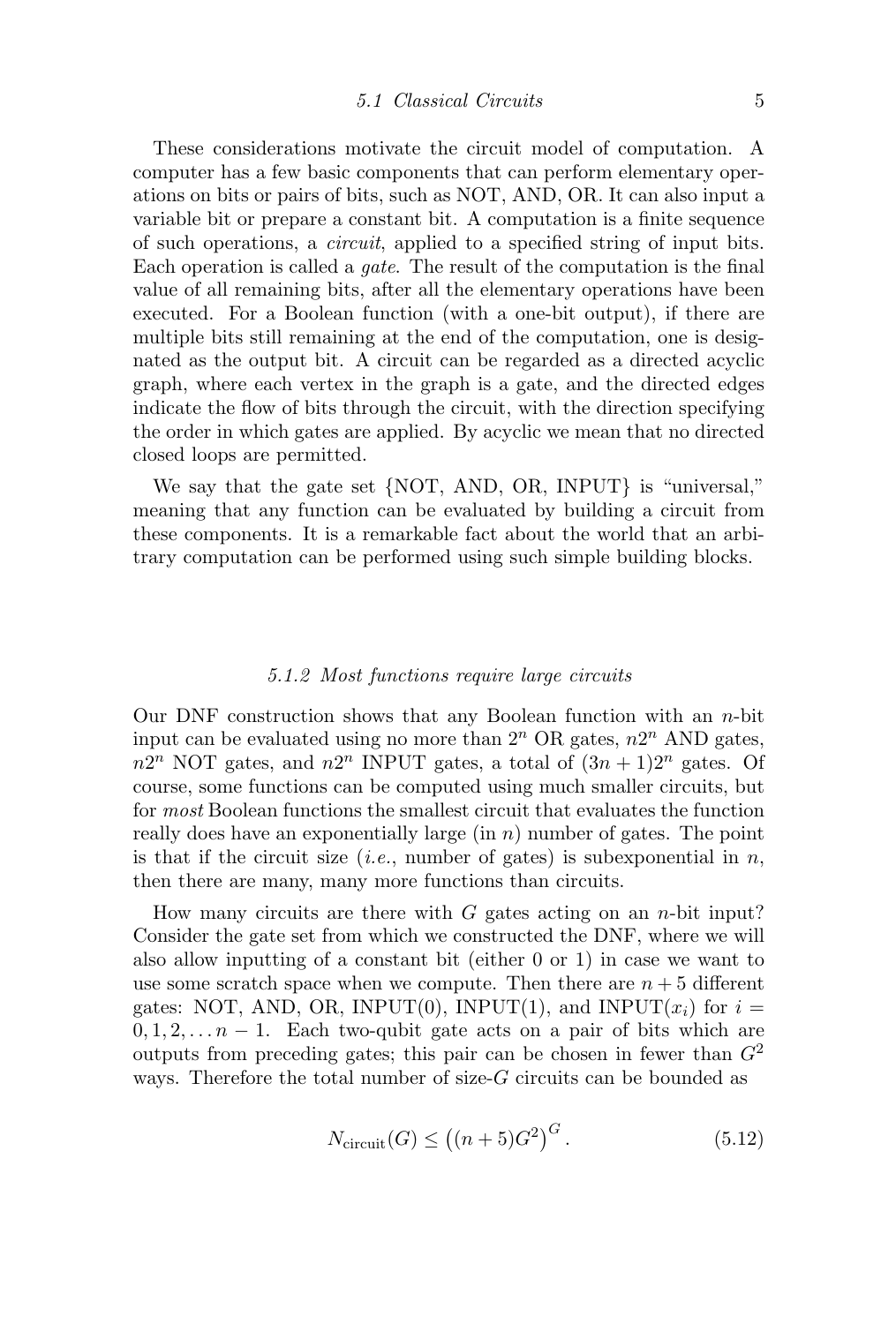If  $G = c \frac{2^n}{2^n}$  $\frac{2^n}{2n}$ , where c is a constant independent of n, then

$$
\log_2 N_{\text{circuit}}(G) \le G \left( \log_2 (n+5) + 2 \log_2 G \right)
$$
  
=  $c2^n \left( 1 + \frac{1}{2n} \log_2 \left( \frac{c^2 (n+5)}{4n^2} \right) \right) \le c2^n$ , (5.13)

where the second inequality holds for  $n$  sufficiently large. Comparing with the number of Boolean functions,  $N_{\text{function}}(n) = 2^{2^n}$ , we find

$$
\log_2\left(\frac{N_{\text{circuit}}(G)}{N_{\text{function}}(n)}\right) \le (c-1)2^n \tag{5.14}
$$

for *n* sufficiently large. Therefore, for any  $c < 1$ , the number of circuits is smaller than the number of functions by a huge factor. We did this analysis for one particular universal gate set, but the counting would not have been substantially different if we had used a different gate set instead.

We conclude that for any positive  $\varepsilon$ , then, most Boolean functions require circuits with at least  $(1 - \varepsilon) \frac{2^n}{2^n}$  $\frac{2^n}{2^n}$  gates. The circuit size is so large because most functions have no structure that can be exploited to construct a more compact circuit. We can't do much better than consulting a "look-up table" that stores a list of all accepted strings, which is essentially what the DNF does.

#### 5.1.3 Circuit complexity

So far, we have only considered a computation that acts on an input with a fixed  $(n\text{-bit})$  size, but we may also consider *families* of circuits that act on inputs of variable size. Circuit families provide a useful scheme for analyzing and classifying the complexity of computations, a scheme that will have a natural generalization when we turn to quantum computation.

Boolean functions arise naturally in the study of complexity. A Boolean function f may be said to encode a solution to a "decision problem" — the function examines the input and issues a YES or NO answer. Often, what might not be stated colloquially as a question with a YES/NO answer can be "repackaged" as a decision problem. For example, the function that defines the FACTORING problem is:

$$
f(x,y) = \begin{cases} 1 & \text{if integer } x \text{ has a divisor } z \text{ such that } 1 < z < y, \\ 0 & \text{otherwise}; \end{cases}
$$

(5.15)

knowing  $f(x, y)$  for all  $y < x$  is equivalent to knowing the *least* nontrivial factor of  $x$  (if there is one).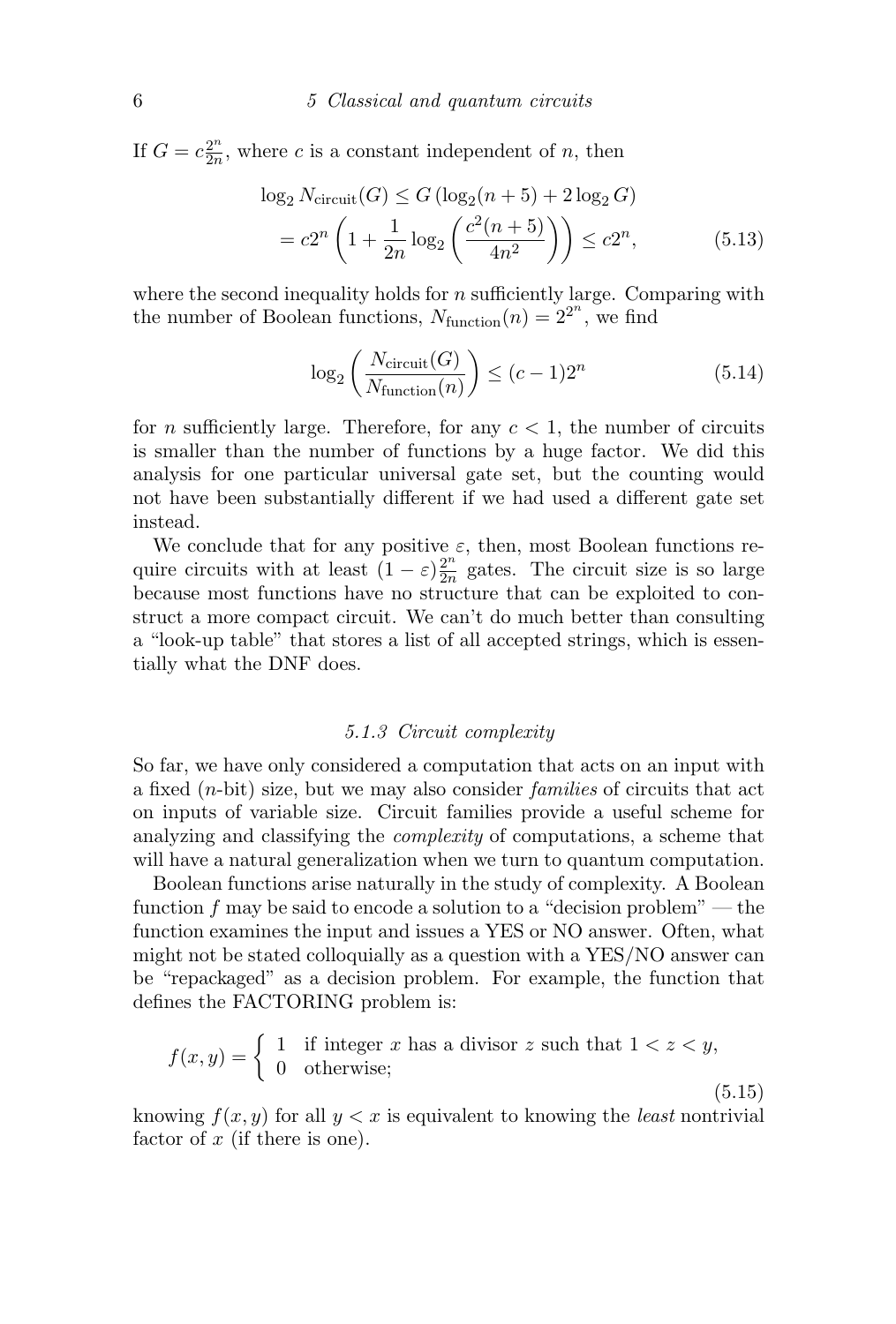Another example of a decision problem is the HAMILTONIAN PATH problem: let the input be an  $\ell$ -vertex graph, represented by an  $\ell \times \ell$ adjacency matrix  $(a 1$  in the  $ij$  entry means there is an edge linking vertices i and j); the function is

$$
f(x) = \begin{cases} 1 & \text{if graph } x \text{ has a Hamiltonian path,} \\ 0 & \text{otherwise.} \end{cases}
$$
 (5.16)

A path on the graph is Hamiltonian if it visits each vertex exactly once.

For the FACTORING problem the size of the input is the number of bits needed to specify x and y, while for the HAMILTONIAN PATH problem the size of the input is the number of bits needed to specify the graph. Thus each problem really defines a family of Boolean functions with variable input size. We denote such a function family as

$$
f: \{0, 1\}^* \to \{0, 1\},\tag{5.17}
$$

where the  $*$  indicates that the input size is variable. When x is an nbit string, by writing  $f(x)$  we mean the Boolean function in the family which acts on an *n*-bit input is evaluated for input x. The set  $L$  of strings accepted by a function family

$$
L = \{x \in \{0, 1\}^* : f(x) = 1\}
$$
\n(5.18)

is called a language.

We can quantify the hardness of a problem by stating how the computational resources needed to solve the problem scale with the input size n. In the circuit model of computation, it is natural to use the circuit size (number of gates) to characterize the required resources. Alternatively, we might be interested in how much time it takes to do the computation if many gates can be executed in parallel; the *depth* of a circuit is the number of time steps required, assuming that gates acting on distinct bits can operate simultaneously (that is, the depth is the maximum length of a directed path from the input to the output of the circuit). The *width* of a circuit, the maximum number of gates (including identity gates acting on "resting" bits) that act in any one time step, quantifies the storage space used to execute the computation.

We would like to divide the decision problems into two classes: easy and hard. But where should we draw the line? For this purpose, we consider decision problems with variable input size, where the number of bits of input is  $n$ , and examine how the size of the circuit that solves the problem scales with n.

If we use the scaling behavior of a circuit family to characterize the difficulty of a problem, there is a subtlety. It would be cheating to hide the difficulty of the problem in the *design* of the circuit. Therefore, we should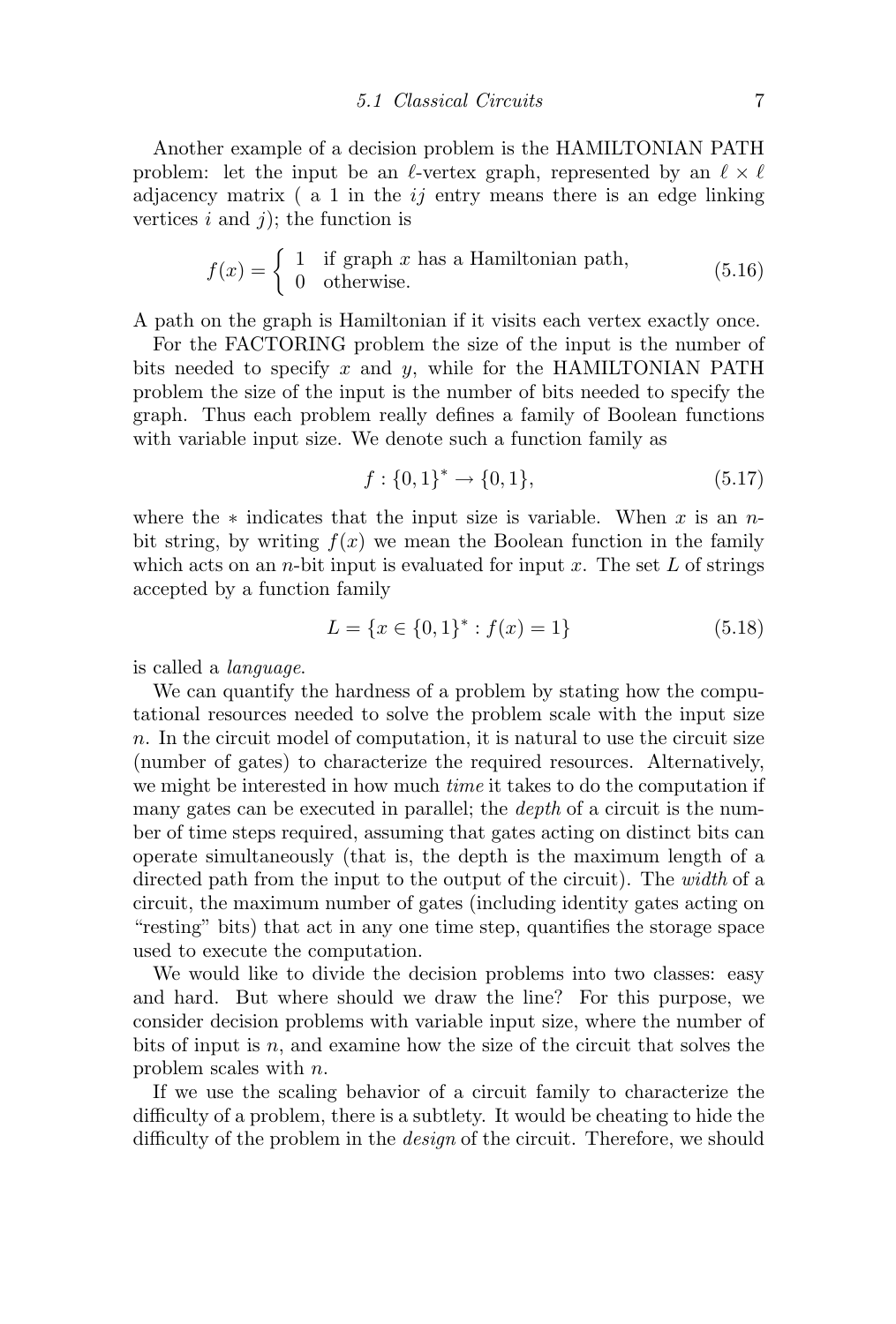restrict attention to circuit families that have acceptable "uniformity" properties — it must be "easy" to build the circuit with  $n + 1$  bits of input once we have constructed the circuit with an n-bit input.

Associated with a family of functions  $\{f_n\}$  (where  $f_n$  has *n*-bit input) are circuits  $\{C_n\}$  that compute the functions. We say that a circuit family  ${C_n}$  is "polynomial size" if the size  $|C_n|$  of  $C_n$  grows with n no faster than a power of  $n$ ,

$$
\text{size } (C_n) \le \text{poly}(n), \tag{5.19}
$$

where poly denotes a polynomial. Then we define:

 $P = \{decision\ problems\ solved\ by\ polynomial-size$ uniform circuit families}

(P for "polynomial time"). Decision problems in P are "easy." The rest are "hard." Notice that  $C_n$  computes  $f_n(x)$  for every possible *n*-bit input, and therefore, if a decision problem is in P we can find the answer even for the "worst-case" input using a circuit of size no greater than  $poly(n)$ . As already noted, we implicitly assume that the circuit family is "uniform" so that the design of the circuit can itself be solved by a polynomialtime algorithm. Under this assumption, solvability in polynomial time by a circuit family is equivalent to solvability in polynomial time by a universal Turing machine.

Of course, to determine the size of a circuit that computes  $f_n$ , we must know what the elementary components of the circuit are. Fortunately, though, whether a problem lies in P does not depend on what gate set we choose, as long as the gates are universal, the gate set is finite, and each gate acts on a constant number of bits. One universal gate set can simulate another efficiently.

The way of distinguishing easy and hard problems may seem rather arbitrary. If  $|C_n| \sim n^{1000}$  we might consider the problem to be intractable in practice, even though the scaling is "polynomial," and if  $|C_n| \sim n^{\log \log \log n}$ we might consider the problem to be easy in practice, even though the scaling is "superpolynomial." Furthermore, even if  $|C_n|$  scales like a modest power of  $n$ , the constants in the polynomial could be very large. Such pathological cases seem to be uncommon, however. Usually polynomial scaling is a reliable indicator that solving the problem is feasible.

Of particular interest are decision problems that can be answered by exhibiting an example that is easy to verify. For example, given  $x$  and  $y < x$ , it is hard (in the worst case) to determine if x has a factor less than y. But if someone kindly provides a  $z \leq y$  that divides x, it is easy for us to check that  $z$  is indeed a factor of  $x$ . Similarly, it is hard to determine if a graph has a Hamiltonian path, but if someone kindly provides a path, it is easy to verify that the path really is Hamiltonian.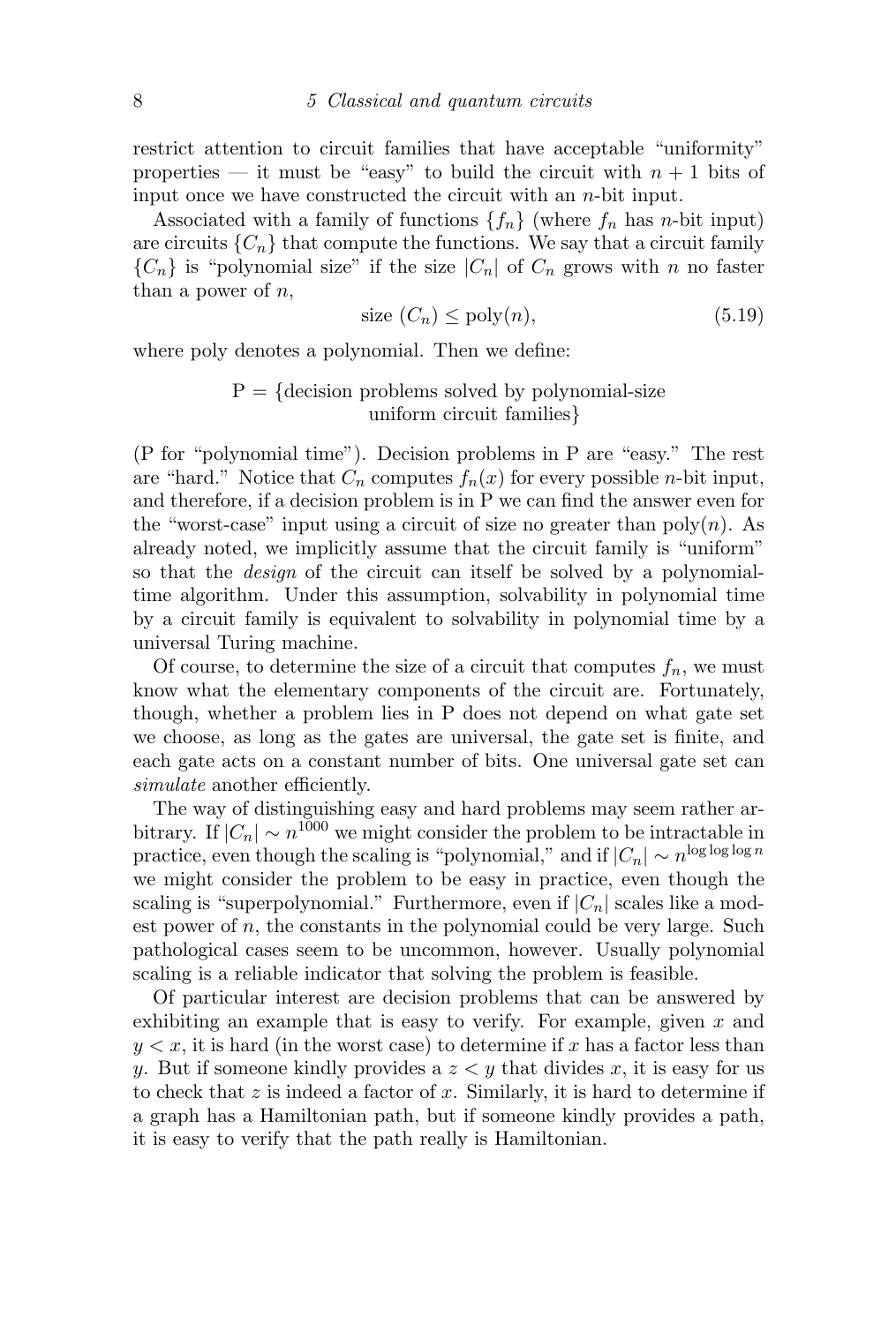This concept that a problem may be hard to solve, but that a solution can be easily verified once found, can be formalized. The complexity class of decision problems for which the answer can be checked efficiently, called NP, is defined as

**Definition.** NP. A language  $L$  is in NP iff there is a polynomial-size verifier  $V(x, y)$  such that

If 
$$
x \in L
$$
, then there exists y such that  $V(x, y) = 1$  (completeness),  
If  $x \notin L$ , then, for all y,  $V(x, y) = 0$  (soundness).

The verifier  $V$  is the uniform circuit family that checks the answer. Completeness means that for each input in the language (for which the answer is YES), there is an appropriate "witness" such that the verifier accepts the input if that witness is provided. Soundness means that for each input not in the language (for which the answer is NO) the verifier rejects the input no matter what witness is provided. It is implicit that the witness is of polynomial length,  $|y| = poly(|x|)$ ; since the verifier has a polynomial number of gates, including input gates, it cannot make use of more than a polynomial number of bits of the witness. NP stands for "nondeterministic polynomial time;" this name is used for historical reasons, but it is a bit confusing since the verifier is actually a deterministic circuit (evaluates a function).

If is obvious that  $P \subseteq NP$ ; if the problem is in P then the polynomialtime verifier can decide whether to accept  $x$  on its own, without any help from the witness. But some problems in NP seem to be hard, and are believed not to be in P. Much of complexity theory is built on a fundamental conjecture:

$$
Conjecture: P \ne NP.
$$
\n
$$
(5.20)
$$

Proving or refuting this conjecture is the most important open problem in computer science, and one of the most important problems in mathematics.

Why should we believe  $P \neq NP$ ? If  $P = NP$  that would mean we could easily find the solution to any problem whose solution is easy to check. In effect, then, we could automate creativity; in particular, computers would be able to discover all the mathematical theorems which have short proofs. The conjecture  $P \neq NP$  asserts that our machines will never achieve such awesome power — that the mere existence of a succinct proof of a statement does not ensure that we can find the proof by any systematic procedure in any reasonable amount of time.

An important example of a problem in NP is CIRCUIT-SAT. In this case the input is a Boolean circuit  $C$ , and the problem is to determine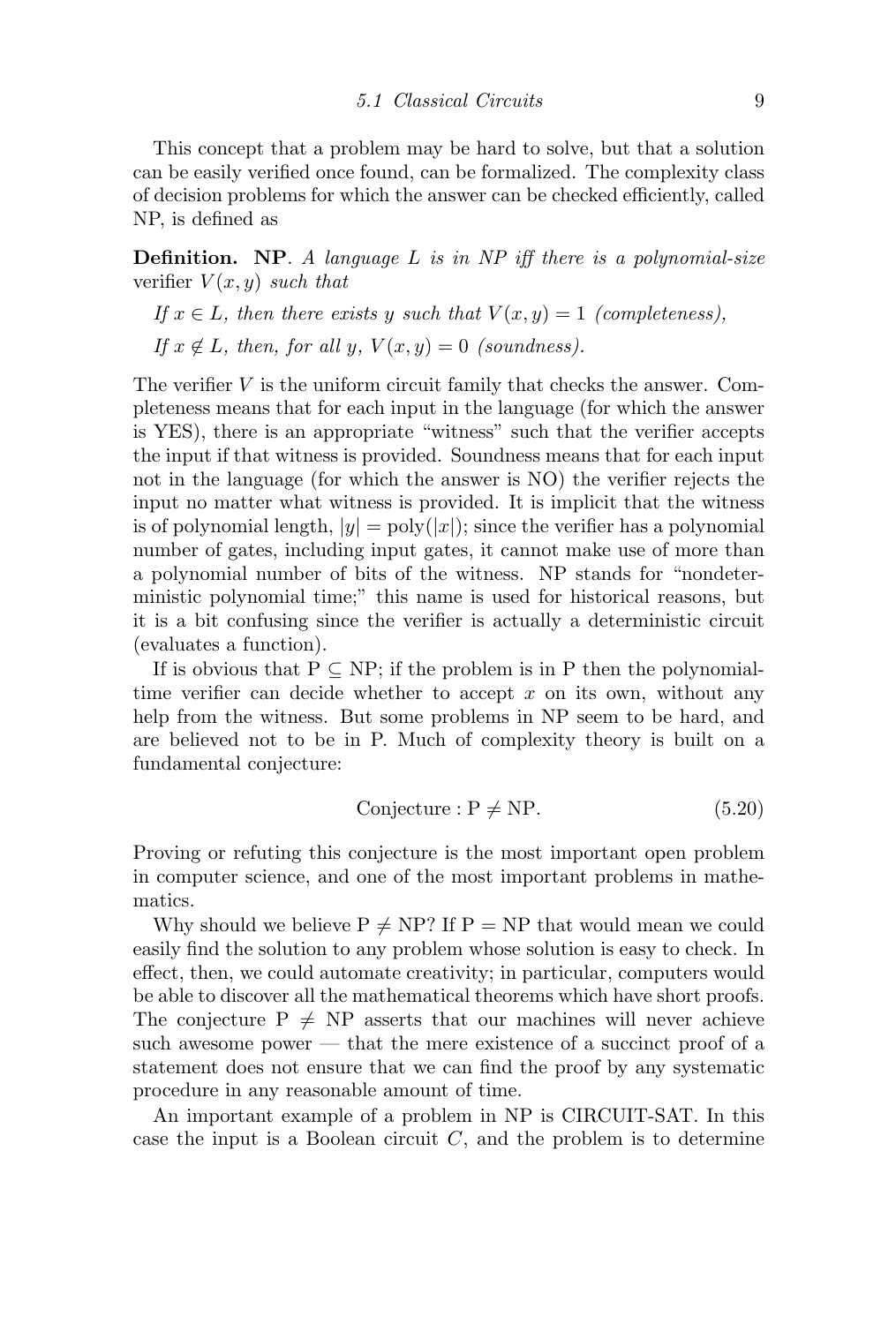whether any input  $x$  is accepted by  $C$ . The function to be evaluated is

$$
f(C) = \begin{cases} 1 & \text{if there exists } x \text{ with } C(x) = 1, \\ 0 & \text{otherwise.} \end{cases}
$$
 (5.21)

This problem is in NP because if the circuit  $C$  has polynomial size, then if we are provided with an input x accepted by  $C$  it is easy to check that  $C(x) = 1.$ 

The problem CIRCUIT-SAT is particularly interesting because it has a remarkable property — if we have a machine that solves CIRCUIT-SAT we can use it to solve any other problem in NP. We say that every problem in NP is (efficiently) reducible to CIRCUIT-SAT. More generally, we say that problem  $B$  reduces to problem  $A$  if a machine that solves  $A$  can be used to solve  $B$  as well.

That is, if A and B are Boolean function families, then "B reduces to  $A$ " means there is a function family  $R$ , computed by poly-size circuits, such that  $B(x) = A(R(x))$ . Thus B accepts x iff A accepts  $R(x)$ . In particular, then, if we have a poly-size circuit family that solves A, we can hook  $A$  up with  $R$  to obtain a poly-size circuit family that solves  $B$ .

A problem B in NP reduces to CIRCUIT-SAT because problem B has a poly-size verifier  $V(x, y)$ , such that B accepts x iff there exists some witness y such that V accepts  $(x, y)$ . For each fixed x, asking whether such a witness  $y$  exists is an instance of CIRCUIT-SAT. So a poly-size circuit family that solves CIRCUIT-SAT can also be used to solve problem B.

We say a problem  $A$  in NP is  $NP-complete$  if every problem in NP is reducible to A. Hence, CIRCUIT-SAT is NP-complete. The NP-complete problems are the "hardest" problems in NP, in the sense that if we can solve any NP-complete problem then we can solve every NP problem. Furthermore, to show that problem A is NP-complete, it is enough to show that B reduces to A where B is NP-complete. If C is any problem in NP and  $B$  is NP-complete then there is a poly-size reduction  $R$  such that  $C(x) = B(R(x))$ , and if B is reducible to A then there is another poly-size reduction R' such that  $B(y) = A(R'(y))$ . Hence  $C(x) = A(R'(R(x)))$ , and since the composition  $R' \circ R$  of two poly-size reductions is also poly-size, we see that an arbitrary problem  $C$  in NP reduces to  $A$ , and therefore  $A$ is NP-complete. NP-completeness is a useful concept because hundreds of "natural" computational problems turn out to be NP-complete. For example, one can exhibit a polynomial reduction of CIRCUIT-SAT to HAMILTONIAN PATH, and it follows that HAMILTONIAN PATH is also NP-complete.

Another noteworthy complexity class is called co-NP. While NP problems can be decided by exhibiting an example if the answer is YES, co-NP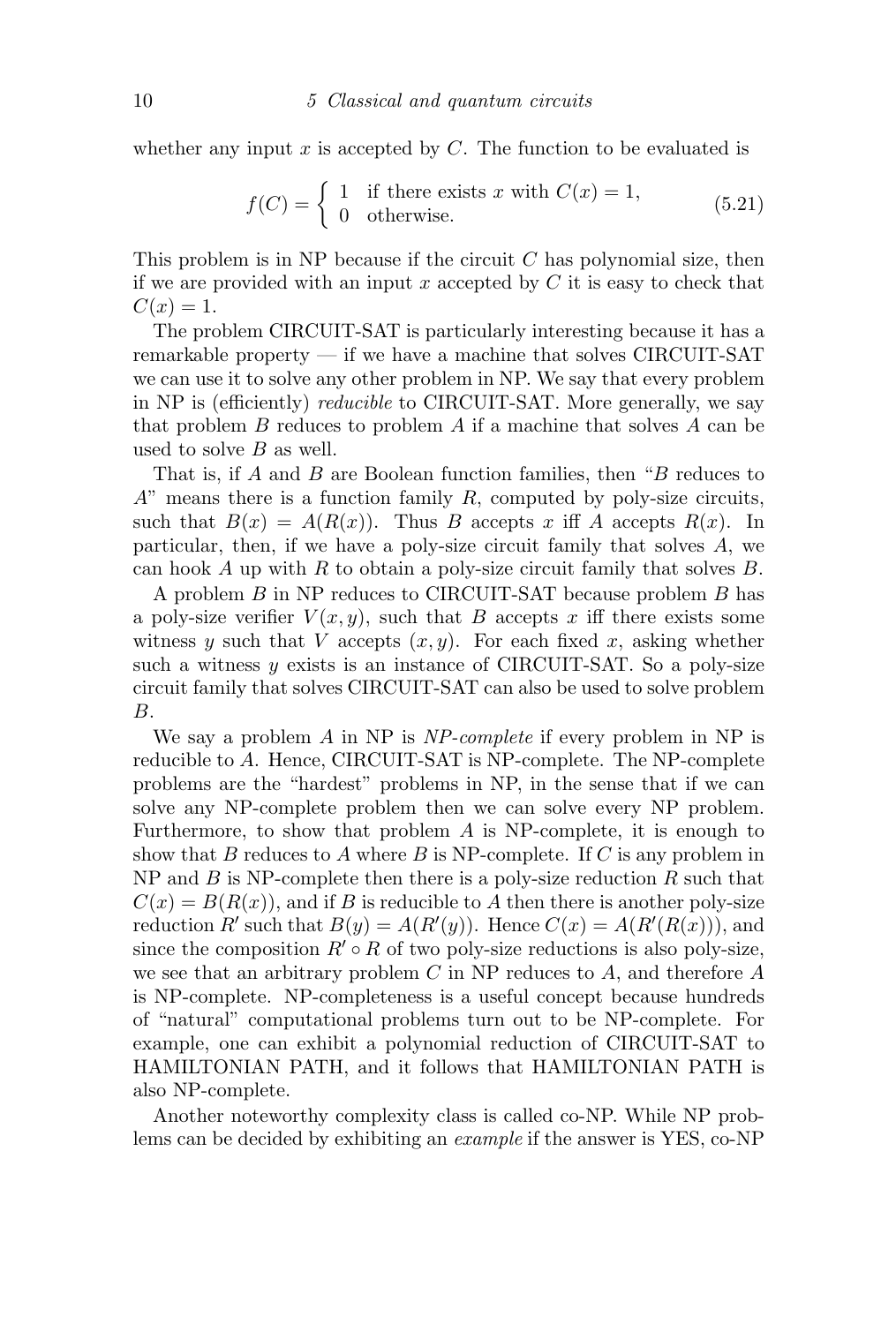problems can be answered by exhibiting a counter-example if the answer is NO. More formally:

**Definition.** co-NP. A language  $L$  is in co-NP iff there is a polynomialsize verifier  $\bar{V}(x, y)$  such that

If 
$$
x \notin L
$$
, then there exists y such that  $\overline{V}(x, y) = 1$ ,  
If  $x \in L$ , then, for all y,  $\overline{V}(x, y) = 0$ .

For NP the witness y testifies that x is in the language while for  $co-NP$ the witness testifies that x is not in the language. Thus if language  $L$  is in NP, then its complement  $\overline{L}$  is in co-NP and vice-versa. We see that whether we consider a problem to be in NP or in co-NP depends on how we choose to frame the question — while "Is there a Hamiltonian path?" is in NP, the complementary question "Is there no Hamiltonian path?" is in co-NP.

Though the distinction between NP and co-NP may seem arbitrary, it is nevertheless interesting to ask whether a problem is in both NP and co-NP. If so, then we can easily verify the answer (once a suitable witness is in hand) regardless of whether the answer is YES or NO. It is believed (though not proved) that  $NP \neq co-NP$ . For example, we can show that a graph has a Hamiltonian path by exhibiting an example, but we don't know how to show that it has no Hamiltonian path that way!

If we assume that  $P \neq NP$ , it is known that there exist problems in NP of intermediate difficulty (the class NPI), which are neither in P nor NP-complete. Furthermore, assuming that that  $NP \neq co-NP$ , it is known that no co-NP problems are NP-complete. Therefore, problems in the intersection of NP and co-NP, if not in P, are good candidates for inclusion in NPI.

In fact, a problem in NP  $\cap$  co-NP believed not to be in P is the FAC-TORING problem. As already noted, FACTORING is in NP because, if we are offered a factor of  $x$ , we can easily check its validity. But it is also in co-NP, because it is known that if we are given a prime number we can efficiently verify its primality. Thus, if someone tells us the prime factors of  $x$ , we can efficiently check that the prime factorization is right, and can *exclude* that any integer less than  $y$  is a divisor of  $x$ . Therefore, it seems likely that FACTORING is in NPI.

We are led to a crude (conjectured) picture of the structure of NP  $\cup$  co-NP. NP and co-NP do not coincide, but they have a nontrivial intersection. P lies in NP ∩ co-NP but the intersection also contains problems not in P (like FACTORING). No NP-complete or co-NP-complete problems lie in NP ∩ co-NP.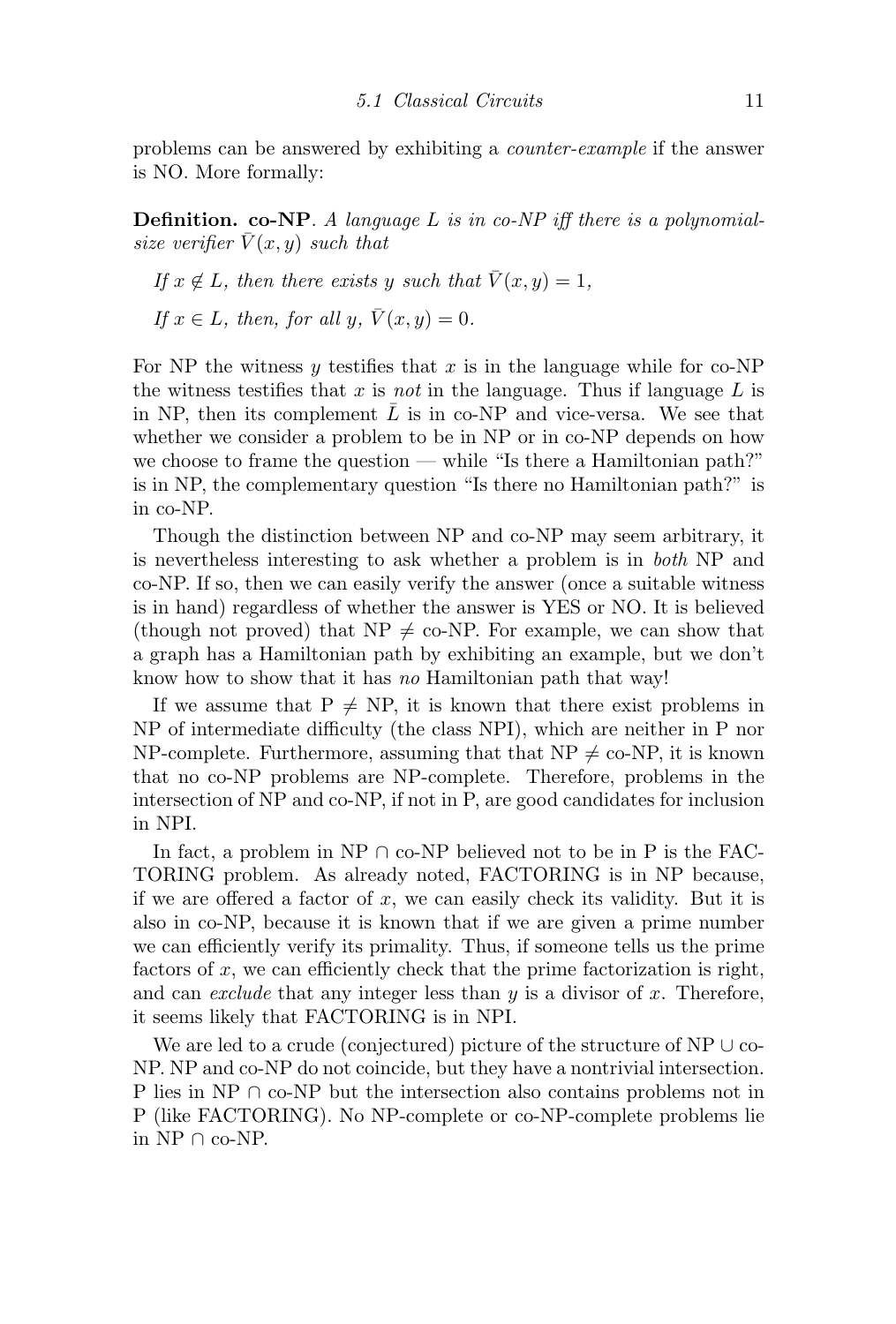## 5.1.4 Randomized computation

It is sometimes useful to consider probabilistic circuits that have access to a random number generator. For example, a gate in a probabilistic circuit might act in either one of two ways, and flip a fair coin to decide which action to execute. Such a circuit, for a single fixed input, can sample many possible computational paths. An algorithm performed by a probabilistic circuit is said to be "randomized."

If we run a randomized computation many times on the same input, we won't get the same answer every time; rather there is a probability distribution of outputs. But the computation is useful if the probability of getting the right answer is high enough. For a decision problem, we would like a randomized computation to accept an input  $x$  which is in the language L with probability at least  $\frac{1}{2} + \delta$ , and to accept an input x which is not in the language with probability no greater than  $\frac{1}{2} - \delta$ , where  $\delta > 0$  is a constant independent of the input size. In that case we can amplify the probability of success by performing the computation many times and taking a majority vote on the outcomes. For  $x \in L$ , if we run the computation  $N$  times, the probability of rejecting in more than half the runs is no more than  $e^{-2N\delta^2}$  (the *Chernoff bound*). Likewise, for  $x \notin L$ , the probability of accepting in the majority of N runs is no more than  $e^{-2N\delta^2}$ .

Why? There are all together  $2^N$  possible sequences of outcomes in the N trials, and the probability of any particular sequence with  $N_W$  wrong answers is

$$
\left(\frac{1}{2} - \delta\right)^{N_W} \left(\frac{1}{2} + \delta\right)^{N - N_W}.\tag{5.22}
$$

The majority is wrong only if  $N_W > N/2$ , so the probability of any sequence with an incorrect majority is no larger than

$$
\left(\frac{1}{2} - \delta\right)^{N/2} \left(\frac{1}{2} + \delta\right)^{N/2} = \frac{1}{2^N} \left(1 - 4\delta^2\right)^{N/2}.\tag{5.23}
$$

Using  $1 - x \leq e^{-x}$  and multiplying by the total number of sequences  $2^N$ , we obtain the Chernoff bound:

$$
\text{Prob}(\text{wrong majority}) \le (1 - 4\delta^2)^{N/2} \le e^{-2N\delta^2}.\tag{5.24}
$$

If we are willing to accept a probability of error no larger than  $\varepsilon$ , then, it suffices to run the computation a number of times

$$
N \ge \frac{1}{2\delta^2} \ln \left( 1/\varepsilon \right). \tag{5.25}
$$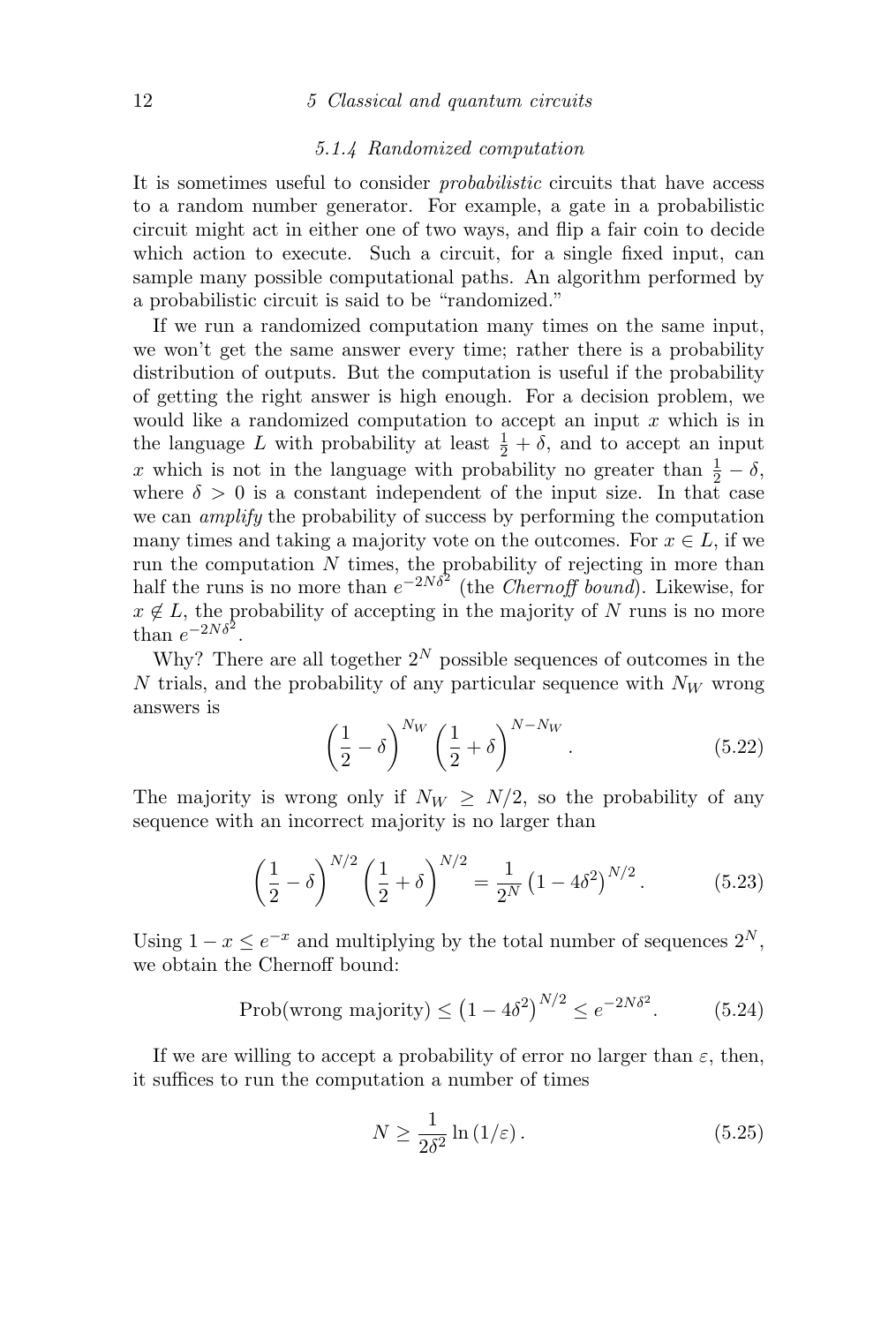Because we can make the error probability very small by repeating a randomized computation a modest number of times, the value of the constant  $\delta$  does not really matter for the purpose of classifying complexity, as long as it is positive and independent of the input size. The standard convention is to specify  $\delta = 1/6$ , so that  $x \in L$  is accepted with probability at least 2/3 and  $x \notin L$  is accepted with probability no more than 1/3. This criterion defines the class BPP ("bounded-error probabilistic polynomial time") containing decision problems solved by polynomial-size randomized uniform circuit families.

It is clear that BPP contains P, since a deterministic computation is a special case of a randomized computation, in which we never consult the source of randomness. It is widely believed that BPP=P, that randomness does not enhance our computational power, but this has not been proven. It is not even known whether BPP is contained in NP.

We may define a randomized class analogous to NP, called MA ("Merlin-Arthur"), containing languages that can be checked when a randomized verifier is provided with a suitable witness:

**Definition.** MA. A language  $L$  is in MA iff there is a polynomial-size randomized verifier  $V(x, y)$  such that

If  $x \in L$ , then there exists y such that  $\text{Prob}(V(x, y) = 1) \geq 2/3$ , If  $x \notin L$ , then, for all y,  $\text{Prob}(V(x, y) = 1) \leq 1/3$ .

The colorful name evokes a scenario in which the all-powerful Merlin uses his magical powers to conjure the witness, allowing the mortal Arthur, limited to polynomial time computation, to check the answer. Obviously BPP is contained in MA, but we expect BPP  $\neq$  MA just as we expect P  $\neq$  NP.

#### 5.2 Reversible computation

In devising a model of a quantum computer, we will generalize the circuit model of classical computation. But our quantum logic gates will be unitary transformations, and hence will be invertible, while classical logic gates like the AND gate are not invertible. Before we discuss quantum circuits, it is useful to consider some features of reversible classical computation.

#### 5.2.1 Landauer's principle

Aside from providing a bridge to quantum computation, classical reversible computing is interesting in its own right, because of Landauer's principle. Landauer observed that erasure of information is necessarily a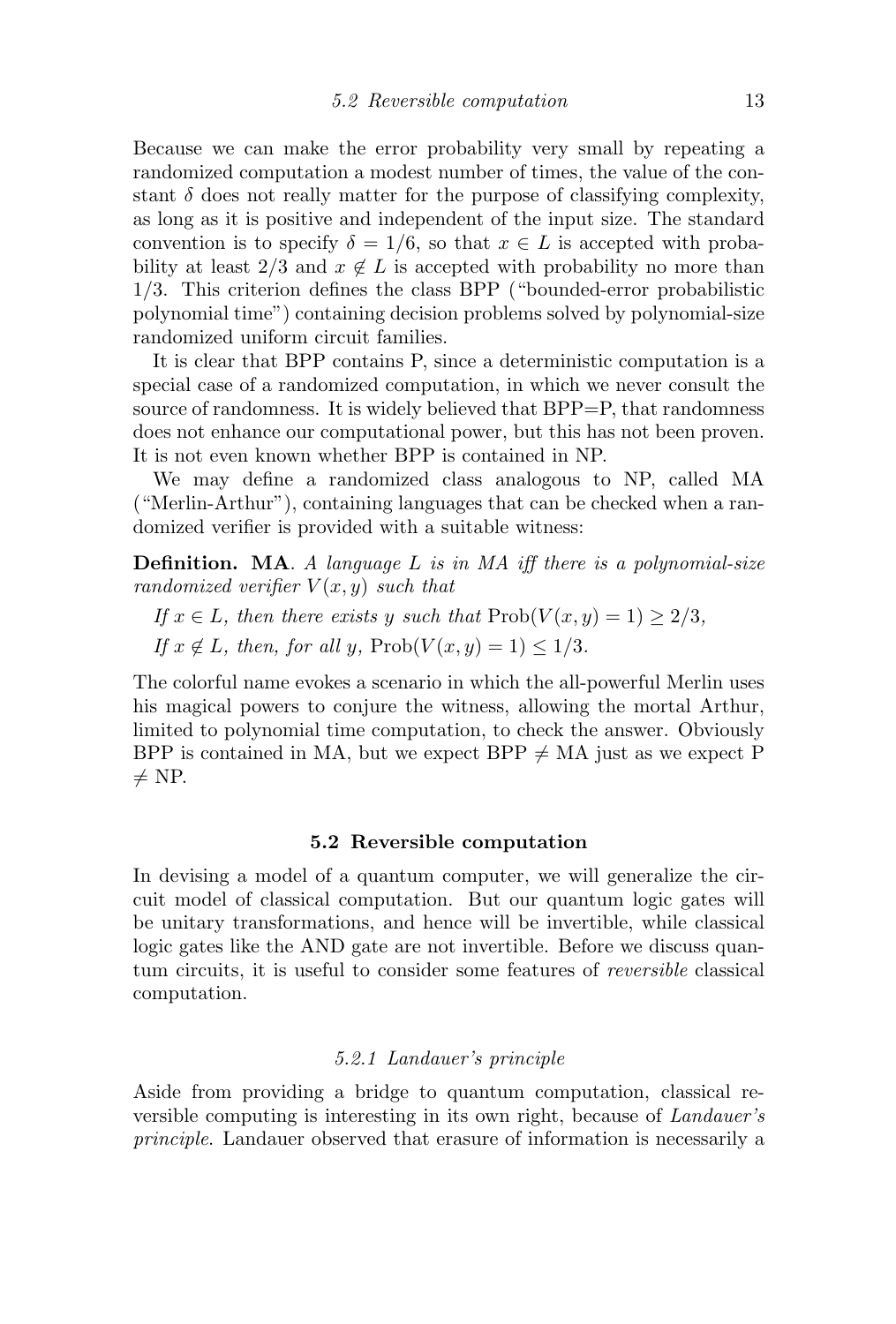dissipative process. His insight is that erasure always involves the compression of phase space, and so is thermodynamically, as well as logically, irreversible.

For example, I can store one bit of information by placing a single molecule in a box, either on the left side or the right side of a partition that divides the box. Erasure means that we move the molecule to the right side (say) irrespective of whether it started out on the left or right. I can suddenly remove the partition, and then slowly compress the one-molecule "gas" with a piston until the molecule is definitely on the right side. This procedure changes the entropy of the gas by  $\Delta S = -k \ln 2$  (where k is Boltzmann's constant) and there is an associated flow of heat from the box to its environment. If the process is quasi-static and isothermal at temperature T, then work  $W = -kT\Delta S = kT \ln 2$  is performed on the box, work that I have to provide. If I erase information, someone has to pay the power bill.

Landauer also observed that, because irreversible logic elements erase information, they too are necessarily dissipative, and therefore require an unavoidable expenditure of energy. For example, an AND gate maps two input bits to one output bit, with 00, 01, and 10 all mapped to 0, while 11 is mapped to one. If the input is destroyed and we can read only the output, then if the output is 0 we don't know for sure what the input was — there are three possibilities. If the input bits are chosen uniformly at random, than on average the AND gate destroys  $\frac{3}{4} \log_2 3 \approx 1.189$  bits of information. Indeed, if the input bits are uniformly random any 2-to-1 gate must "erase" at least one bit on average. According to Landauer's principle, then, we need to do an amount of work at least  $W = kT \ln 2$  to operate a 2-to-1 logic gate at temperature T.

But if a computer operates reversibly, then in principle there need be no dissipation and no power requirement. We can compute for free! At present this idea is not of great practical importance, because the power consumed in today's integrated circuits exceeds kT per logic gate by at least three orders of magnitude. As the switches on chips continue to get smaller, though, reversible computing might eventually be invoked to reduce dissipation in classical computing hardware.

#### 5.2.2 Reversible gates

A reversible computer evaluates an invertible function taking  $n$  bits to  $n$ bits

$$
f: \{0, 1\}^n \to \{0, 1\}^n \tag{5.26}
$$

An invertible function has a unique input for each output, and we can run the computation backwards to recover the input from the output. We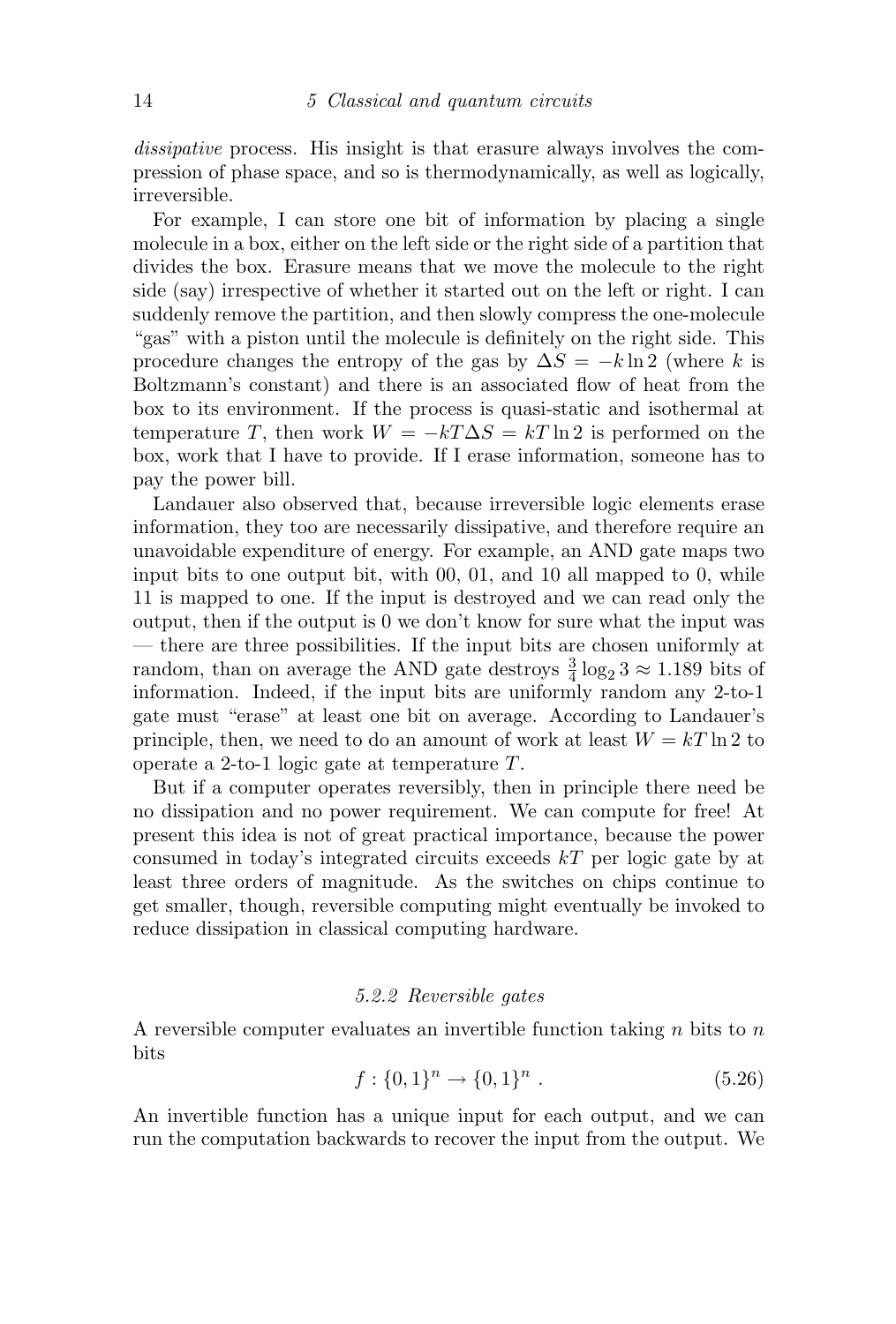may regard an invertible function as a permutation of the  $2^n$  strings of  $n \text{ bits } -$  there are  $(2^n)!$  such functions. If we did not insist on invertibility, there would be  $(2^{2^n})^n = (2^n)^{2^n}$  functions taking *n* bits to *n* bits (the number of ways to choose  $n$  Boolean functions); using the Stirling approximation,  $(2^n)! \approx (2^n/e)^{2^n}$ , we see that the fraction of all functions which are invertible is quite small, about  $e^{-2^n}$ .

Any irreversible computation can be "packaged" as an evaluation of an invertible function. For example, for any  $f: \{0,1\}^n \to \{0,1\}$ , we can construct  $\tilde{f}: \{0,1\}^{n+1} \to \{0,1\}^{n+1}$  such that

$$
\tilde{f}(x, y) = (x, y \oplus f(x)).
$$
\n(5.27)

Here y is a bit and  $oplus$  denotes the XOR gate (addition mod 2) — the *n*-bit input x is preserved and the last bit flips iff  $f(x) = 1$ . Applying f a second time undoes this bit flip; hence  $\tilde{f}$  is invertible, and equal to its own inverse. If we set  $y = 0$  initially and apply f, we can read out the value of  $f(x)$  in the last output bit.

Just as for Boolean functions, we can ask whether a complicated reversible computation can be executed by a circuit built from simple com- $\phi$  ponents — are there universal reversible gates? It is easy to see that one-bit and two-bit reversible gates do not suffice; we will need three-bit gates for universal reversible computation.

Of the four 1-bit  $\rightarrow$  1-bit gates, two are reversible; the trivial gate and the NOT gate. Of the  $(2^4)^2 = 256$  possible 2-bit  $\rightarrow$  2-bit gates, 4! = 24 are reversible. One of special interest is the controlled-NOT (CNOT) or reversible XOR gate that we already encountered in Chapter 4:

$$
XOR: (x, y) \mapsto (x, x \oplus y), \tag{5.28}
$$

$$
\begin{array}{ccc}\nx & - & x \\
y & \rightarrow & x \oplus y\n\end{array}
$$

This gate flips the second bit if the first is 1, and does nothing if the first bit is 0 (hence the name controlled-NOT). Its square is trivial; hence it inverts itself. Anticipating the notation that will be convenient for our discussion of quantum gates, we will sometimes use  $\Lambda(X)$  to denote the CNOT gate. More generally, by  $\Lambda(G)$  we mean a gate that applies the operation  $G$  to a "target" conditioned on the value of a "control bit;"  $G$ is applied if the control bit is 1 and the identity is applied if the control bit is 0. In the case of the CNOT gate,  $G$  is the Pauli operator  $X$ , a bit flip.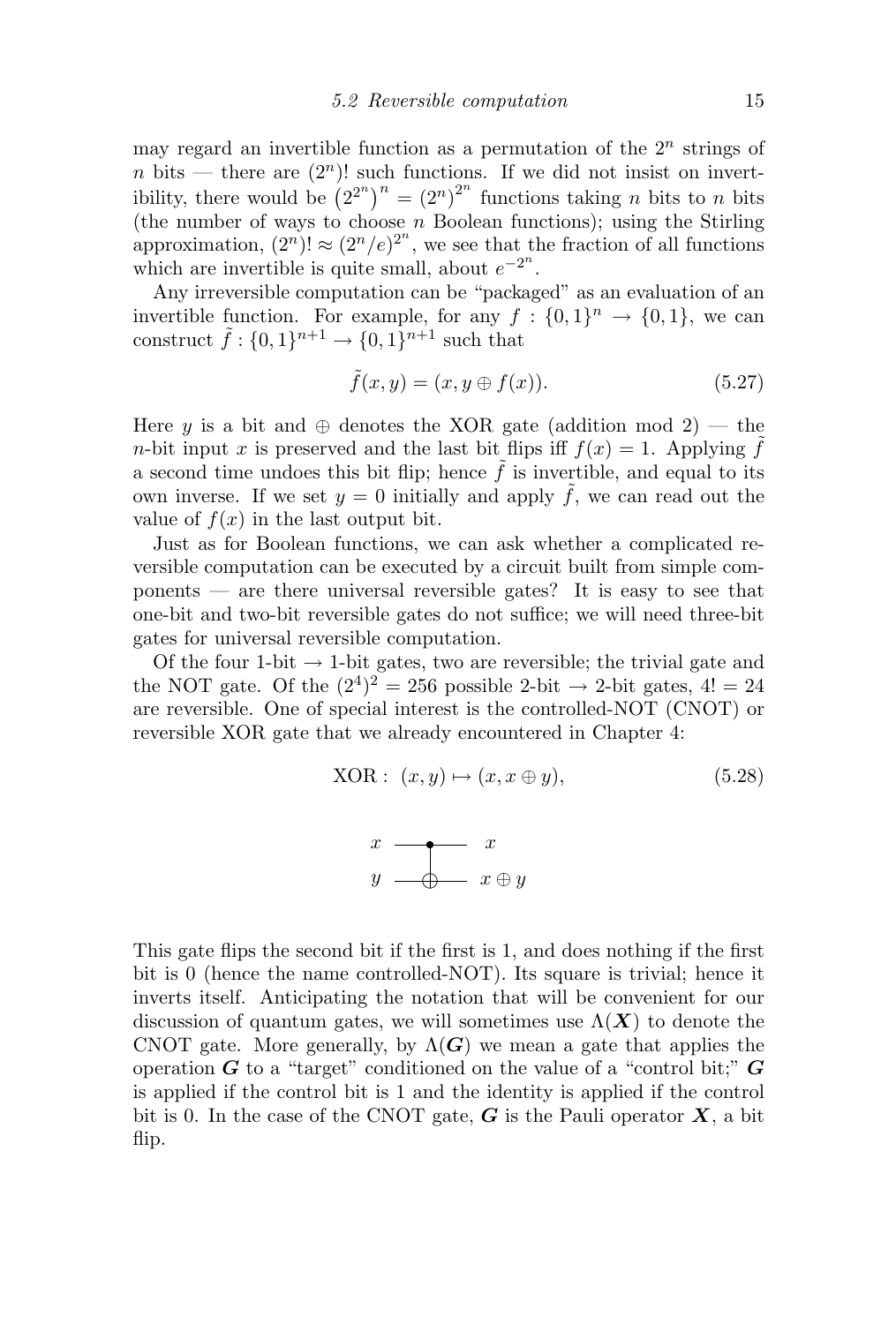The CNOT gate performs a NOT on the second bit if the first bit  $x$  is set to 1, and it performs the copy operation if  $y$  is initially set to zero:

$$
CNOT: (x, 0) \mapsto (x, x). \tag{5.29}
$$

With the circuit



constructed from three XOR's, we can swap two bits:

$$
(x,y)\to(x,x\oplus y)\to(y,x\oplus y)\to(y,x). \tag{5.30}
$$

With these swaps we can shuffle bits around in a circuit, bringing them together if we want to act on them with a "local gate" at a fixed location.

To see that the one-bit and two-bit gates are nonuniversal, we observe that all these gates are linear. Each reversible two-bit gate has an action of the form

$$
\begin{pmatrix} x \\ y \end{pmatrix} \mapsto \begin{pmatrix} x' \\ y' \end{pmatrix} = M \begin{pmatrix} x \\ y \end{pmatrix} + \begin{pmatrix} a \\ b \end{pmatrix};\tag{5.31}
$$

the pair of bits  $\binom{a}{b}$  $\binom{a}{b}$  can take any one of four possible values, and the matrix  $M$  is one of the six invertible matrices with binary entries

$$
M = \begin{pmatrix} 1 & 0 \\ 0 & 1 \end{pmatrix}, \begin{pmatrix} 0 & 1 \\ 1 & 0 \end{pmatrix}, \begin{pmatrix} 1 & 1 \\ 0 & 1 \end{pmatrix}, \\ \begin{pmatrix} 1 & 0 \\ 1 & 1 \end{pmatrix}, \begin{pmatrix} 0 & 1 \\ 1 & 1 \end{pmatrix}, \begin{pmatrix} 1 & 1 \\ 1 & 0 \end{pmatrix}. \tag{5.32}
$$

(All addition is performed modulo 2.) Combining the six choices for M with the four possible constants, we obtain 24 distinct gates, exhausting all the reversible  $2 \rightarrow 2$  gates.

Since the linear transformations are closed under composition, any circuit composed from reversible  $2 \rightarrow 2$  (and  $1 \rightarrow 1$ ) gates will compute a linear function

$$
x \mapsto Mx + a. \tag{5.33}
$$

But for  $n \geq 3$ , there are invertible functions on *n*-bits that are nonlinear. An important example is the 3-bit Toffoli gate (or controlled-controlled-NOT)  $\Lambda^2(\boldsymbol{X})$ 

$$
\Lambda^{2}(\boldsymbol{X}) : (x, y, z) \to (x, y, z \oplus xy); \tag{5.34}
$$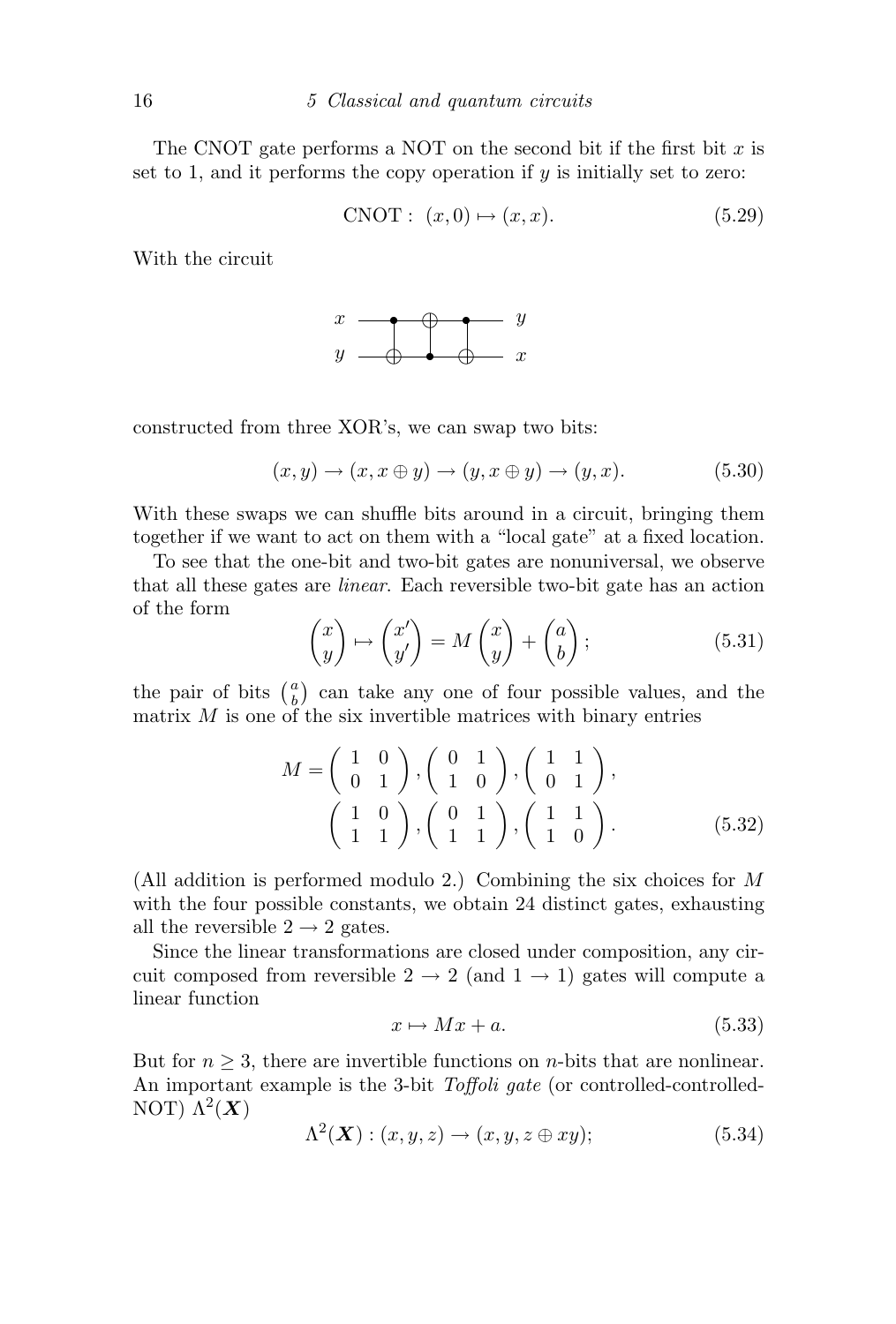

it flips the third bit if the first two are 1 and does nothing otherwise, thus invoking the (nonlinear) multiplication of the two bits x and y. The  $\Lambda^2(\cdot)$ notation indicates that the operation acting on the target bit is triggered only if both control bits are set to 1. Like the CNOT gate  $\Lambda(X)$ ,  $\Lambda^2(X)$ is its own inverse.

Unlike the reversible 2-bit gates, the Toffoli gate serves as a universal gate for Boolean logic, if we can provide constant input bits and ignore output bits. If we fix  $x = y = 1$ , then the Toffoli gate performs NOT acting on the third bit, and if  $z$  is set to zero initially, then the Toffoli gate outputs  $z = x \wedge y$  in the third bit. Since NOT/AND/OR are a universal gate set, and we can construct OR from NOT and AND  $(x \vee y =$  $\neg(\neg x \land \neg y)$ , this is already enough to establish that the Toffoli gate is universal. Note also that if we fix  $x = 1$  the Toffoli gate functions like a CNOT gate acting on  $y$  and  $z$ ; we can use it to copy.

The Toffoli gate  $\Lambda^2(\bm{X})$  is also universal in the sense that we can build a circuit to compute any reversible function using Toffoli gates alone (if we can fix input bits and ignore output bits). It will be instructive to show this directly, without relying on our earlier argument that NOT/AND/OR is universal for Boolean functions. Specifically, we can show the following: From the NOT gate and the Toffoli gate  $\Lambda^2(\mathbf{X})$ , we can construct any invertible function on  $n$  bits, provided we have one extra bit of scratchpad space available.

The first step is to show that from the three-bit Toffoli-gate  $\Lambda^2(\mathbf{X})$  we can construct an *n*-bit Toffoli gate  $\Lambda^{n-1}(\boldsymbol{X})$  that acts as

$$
(x_1, x_2, \dots x_{n-1}, y) \rightarrow (x_1, x_2, \dots, x_{n-1}, y \oplus x_1 x_2 \dots x_{n-1}) \tag{5.35}
$$

using one extra bit of scratch space. For example, we construct  $\Lambda^3(\boldsymbol{X})$ from  $\Lambda^2(\boldsymbol{X})$ 's with the circuit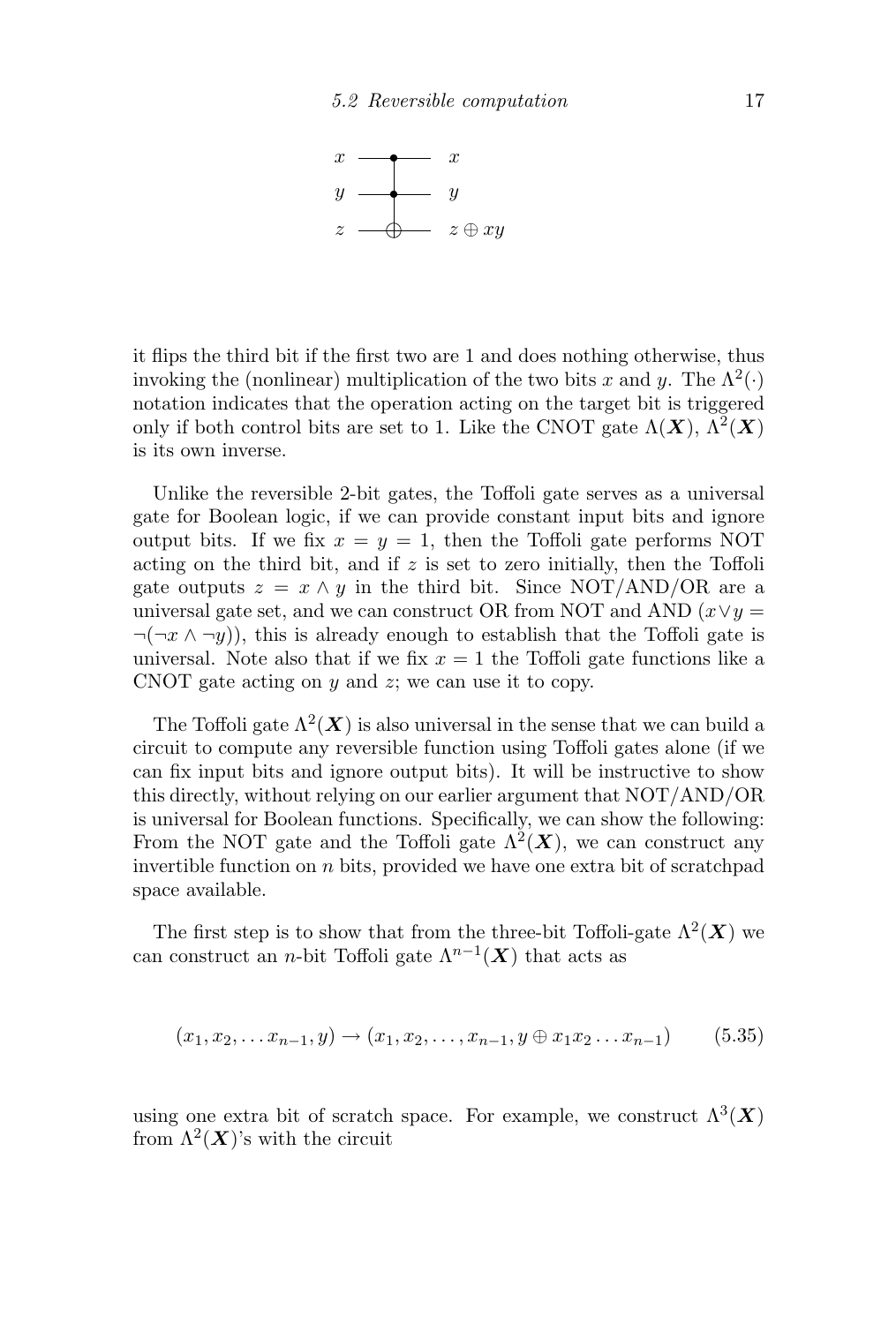

The purpose of the last  $\Lambda^3(\mathbf{X})$  gate is to reset the scratch bit back to its original value 0. Actually, with one more gate we can obtain an implementation of  $\Lambda^3(\mathbf{X})$  that works irrespective of the initial value of the scratch bit:



We can see that the scratch bit really is necessary, because  $\Lambda^3(\boldsymbol{X})$ is an odd permutation (in fact a transposition) of the 4-bit strings  $$ it transposes 1111 and 1110. But  $\Lambda^2(\mathbf{X})$  acting on any three of the four bits is an even permutation;  $e.g.,$  acting on the last three bits it transposes both 0111 with 0110 and 1111 with 1110. Since a product of even permutations is also even, we cannot obtain  $\Lambda^3(\boldsymbol{X})$  as a product of  $\Lambda^2(\boldsymbol{X})$ 's that act only on the four bits.

This construction of  $\Lambda^3(\mathbf{X})$  from four  $\Lambda^2(\mathbf{X})$ 's generalizes immediately to the construction of  $\Lambda^{n-1}(X)$  from two  $\Lambda^{n-2}(X)$ 's and two  $\Lambda^2(X)$ 's (just expand  $x_1$  to several control bits in the above diagram). Iterating the construction, we obtain  $\Lambda^{n-1}(\boldsymbol{X})$  from a circuit with  $2^{n-2} + 2^{n-3} - 2$  $\Lambda^2(\boldsymbol{X})$ 's. Furthermore, just one bit of scratch suffices. (With more scratch space, we can build  $\Lambda^{n-1}(\boldsymbol{X})$  from  $\Lambda^2(\boldsymbol{X})$ 's much more efficiently — see Exercise 5.1.)

The next step is to note that, by conjugating  $\Lambda^{n-1}(\boldsymbol{X})$  with NOT gates, we can in effect modify the value of the control string that "triggers" the gate. For example, the circuit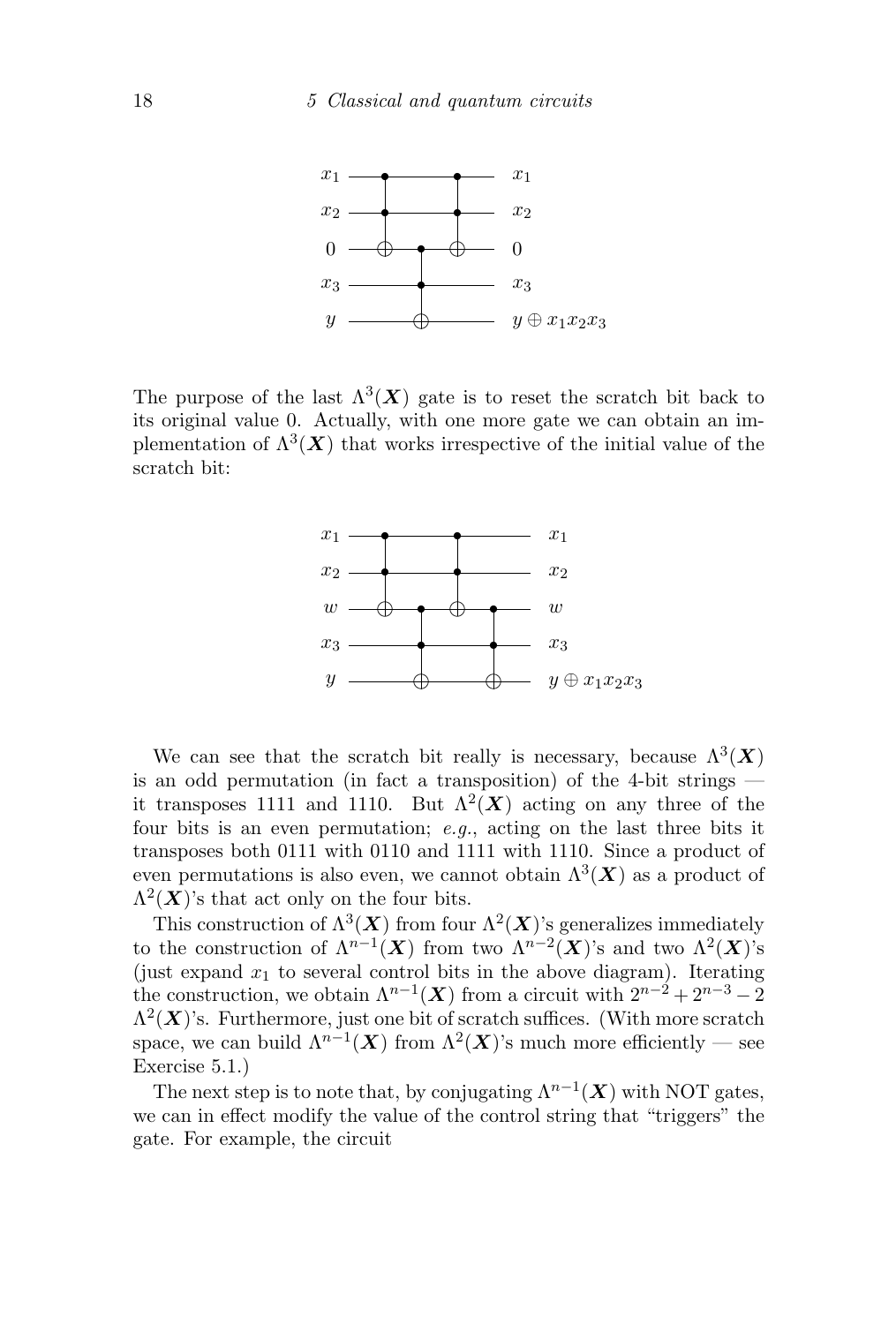

flips the value of y if  $x_1x_2x_3 = 010$ , and it acts trivially otherwise. Thus this circuit transposes the two strings 0100 and 0101. In like fashion, with  $\Lambda^{n-1}(\boldsymbol{X})$  and NOT gates, we can devise a circuit that transposes any two n-bit strings that differ in only one bit. (The location of the bit where they differ is chosen to be the *target* of the  $\Lambda^{n-1}(\boldsymbol{X})$  gate.)

But in fact a transposition that exchanges any two  $n$ -bit strings can be expressed as a product of transpositions that interchange strings that differ in only one bit. If  $a_0$  and  $a_s$  are two strings that are Hamming distance s apart (differ in s places), then there is a sequence of strings

$$
a_0, a_1, a_2, a_3, \dots, a_s,
$$
\n<sup>(5.36)</sup>

such that each string in the sequence is Hamming distance one from its neighbors. Therefore, each of the transpositions

$$
(a_0a_1), (a_1a_2), (a_2a_3), \ldots, (a_{s-1}a_s), \tag{5.37}
$$

can be implemented as a  $\Lambda^{n-1}(\boldsymbol{X})$  gate conjugated by NOT gates. By composing transpositions we find

$$
(a_0 a_s) = (a_{s-1} a_s)(a_{s-2} a_{s-1}) \dots (a_2 a_3)(a_1 a_2)(a_0 a_1)(a_1 a_2)(a_2 a_3)
$$

$$
\dots (a_{s-2} a_{s-1})(a_{s-1} a_s); \tag{5.38}
$$

we can construct the Hamming-distance-s transposition from  $2s - 1$ Hamming-distance-one transpositions. It follows that we can construct  $(a_0a_s)$  from  $\Lambda^{n-1}(\boldsymbol{X})$ 's and NOT gates.

Finally, since every permutation is a product of transpositions, we have shown that every invertible function on  $n$ -bits (every permutation of the *n*-bit strings) is a product of  $\Lambda^{n-1}(\boldsymbol{X})$ 's and NOT's, using just one bit of scratch space.

Of course, a NOT can be performed with a  $\Lambda^2(\mathbf{X})$  gate if we fix two input bits at 1. Thus the Toffoli gate  $\Lambda^2(\mathbf{X})$  is universal for reversible computation, if we can fix input bits and discard output bits.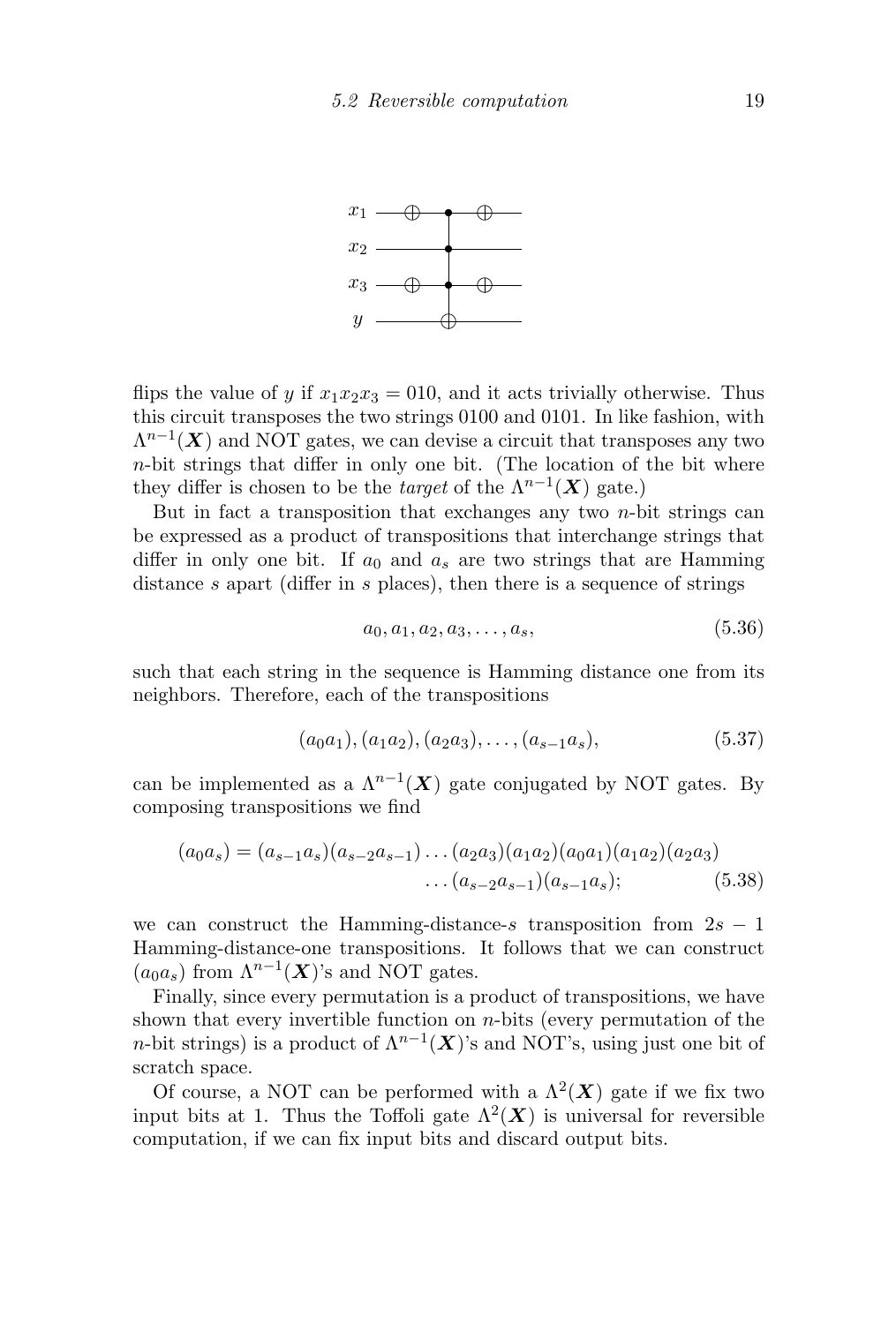#### 20 5 Classical and quantum circuits

#### 5.2.3 Saving space: the pebble game

We have seen that with Toffoli and NOT gates we can compute any invertible function using very little scratch space, and also that by fixing constant input bits and ignoring output bits, we can simulate any (irreversible) Boolean circuit using only reversible Toffoli gates. In the latter case, though, we generate two bits of junk every time we simulate an AND gate. Our memory gradually fills with junk, until we reach the stage where we cannot continue with the computation without erasing some bits to clear some space. At that stage, we will finally have to pay the power bill for the computing we have performed, just as Landauer had warned.

Fortunately, there is a general procedure for simulating an irreversible circuit using reversible gates, in which we can erase the junk without using any power. We accumulate and save all the junk output bits as the simulation proceeds, and when we reach the end of the computation we make a copy of the output. The COPY operation, which is logically reversible, can be done with a CNOT or Toffoi gate. Then we run the full computation in reverse, executing the circuit in the opposite order and replacing each gate by its inverse. This procedure cleans up all the junk bits, and returns all registers to their original settings, without any irreversible erasure steps. Yet the result of the computation has been retained, because we copied it before reversing the circuit.

Because we need to run the computation both forward and backward, the reversible simulation uses roughly twice as many gates as the irreversible circuit it simulates. Far worse than that, this simulation method requires a substantial amount of memory, since we need to be able to store about as many bits as the number of gates in the circuit before we finally start to clear the memory by reversing the computation.

It is possible, though, at the cost of modestly increasing the simulation time, to substantially reduce the space required. The trick is to clear space during the course of the simulation by running a part of the computation backward. The resulting tradeoff between time and space is worth discussing, as it illustrates both the value of "uncomputing" and the concept of a recursive simulation.

We imagine dividing the computation into steps of roughly equal size. When we run step  $k$  forward, the first thing we do is make a copy of the output from the previous step, then we execute the gates of step  $k$ , retaining all the junk accumulated by those gates. We cannot run step  $k$ forward unless we have previously completed step  $k-1$ . Furthermore, we will not be able to run step k backward if we have already run step  $k-1$ backward. The trouble is that we will not be able to reverse the COPY step at the very beginning of step  $k$  unless we have retained the output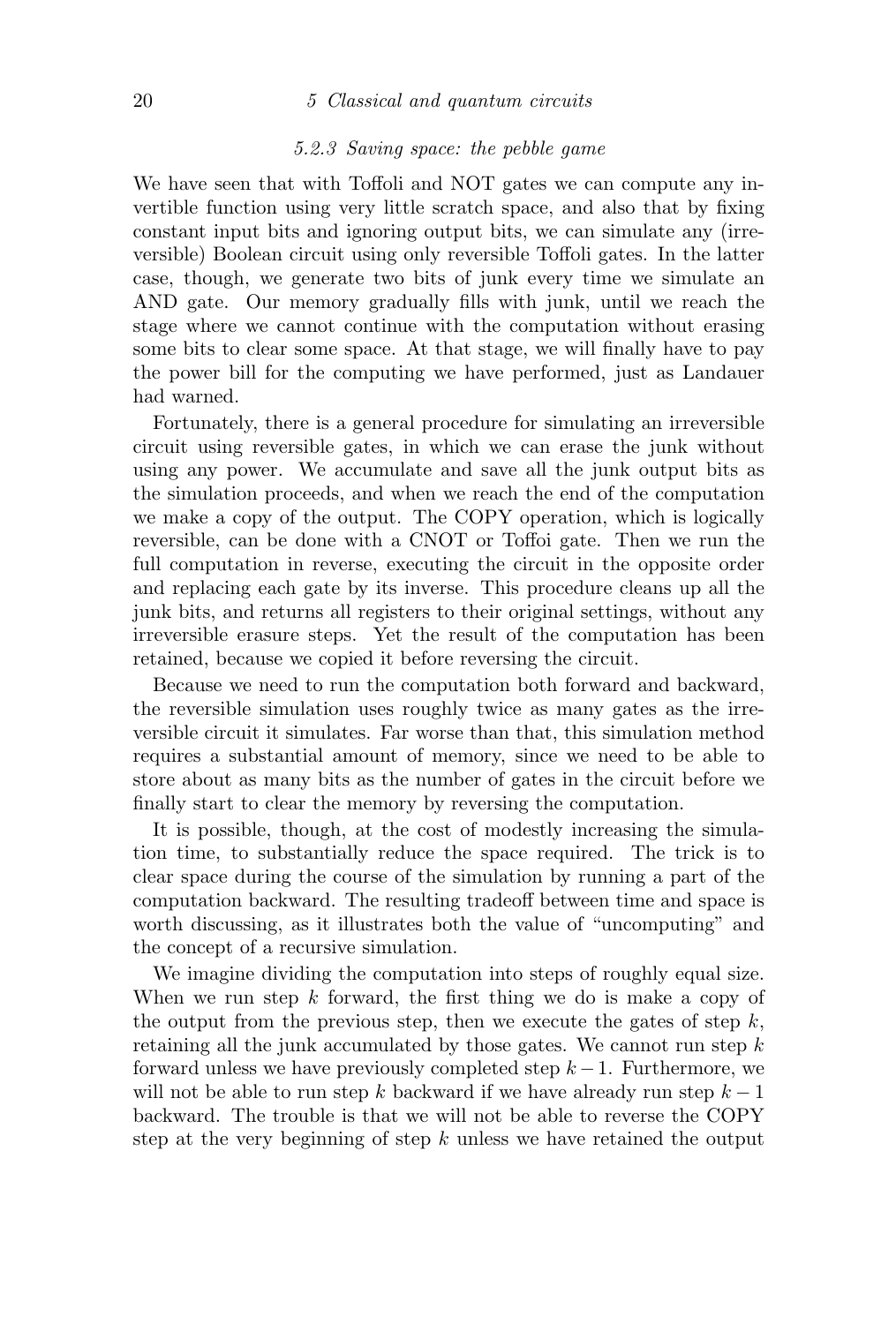from step  $k - 1$ .

To save space in our simulation we want to minimize at all times the number of steps that have already been computed but have not yet been uncomputed. The challenge we face can be likened to a game  $-$  the reversible pebble game. The steps to be executed form a one-dimension directed graph with sites labeled  $1, 2, 3, \ldots, T$ . Execution of step k is modeled by placing a pebble on the kth site of the graph, and executing step k in reverse is modeled as removal of a pebble from site k. At the beginning of the game, no sites are covered by pebbles, and in each turn we add or remove a pebble. But we cannot place a pebble at site  $k$  (except for  $k = 1$ ) unless site  $k - 1$  is already covered by a pebble, and we cannot remove a pebble from site k (except for  $k = 1$ ) unless site  $k - 1$  is covered. The object is to cover site  $T$  (complete the computation) without using more pebbles than necessary (generating a minimal amount of garbage).

We can construct a recursive procedure that enables us to reach site  $t = 2^n$  using  $n+1$  pebbles and leaving only one pebble in play. Let  $F_1(k)$ denote placing a pebble at site k, and  $F_1(k)^{-1}$  denote removing a pebble from site  $k$ . Then

$$
F_2(1,2) = F_1(1)F_1(2)F_1(1)^{-1}, \tag{5.39}
$$

leaves a pebble at site  $k = 2$ , using a maximum of two pebbles at intermediate stages. Similarly

$$
F_3(1,4) = F_2(1,2)F_2(3,4)F_2(1,2)^{-1},
$$
\n(5.40)

reaches site  $k = 4$  using three pebbles, and

$$
F_4(1,8) = F_3(1,4)F_3(5,8)F_3(1,4)^{-1},\tag{5.41}
$$

reaches  $k = 8$  using four pebbles. Proceeding this way we construct  $F_n(1, 2^n)$  which uses a maximum of  $n + 1$  pebbles and leaves a single pebble in play.

Interpreted as a routine for simulating  $T_{irr} = 2<sup>n</sup>$  steps of an irreversible computation, this strategy for playing the pebble game represents a reversible simulation requiring space  $S_{\text{rev}}$  scaling like

$$
S_{\text{rev}} \approx S_{\text{step}} \log_2 \left( T_{\text{irr}} / T_{\text{step}} \right),\tag{5.42}
$$

where  $T_{\text{step}}$  is the number of gates is a single step, and  $S_{\text{step}}$  is the amount of memory used in a single step. How long does the simulation take? At each level of the recursive procedure described above, two steps forward are replaced by two steps forward and one step back. Therefore, an irreversible computation with  $T_{irr}/T_{step} = 2^n$  steps is simulated in  $T_{\rm rev}/T_{\rm step} = 3^n$  steps, or

$$
T_{\rm rev} = T_{\rm step} \left( T_{\rm irr} / T_{\rm step} \right)^{\log 3 / \log 2} = T_{\rm step} (T_{\rm irr} / T_{\rm step})^{1.58},\tag{5.43}
$$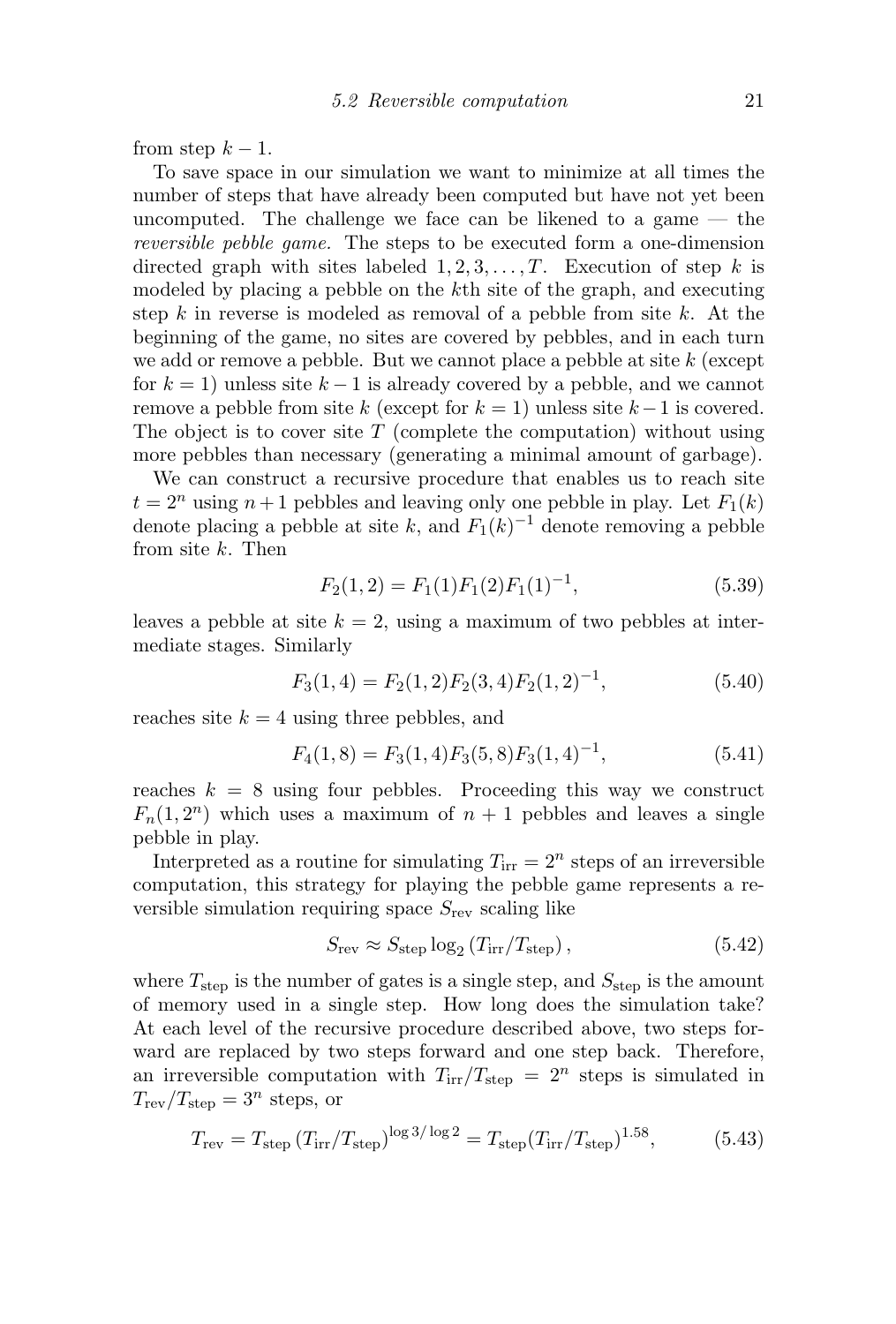a modest power law slowdown.

We can improve this slowdown to

$$
T_{\text{rev}} \sim (T_{\text{irr}})^{1+\varepsilon},\tag{5.44}
$$

for any  $\varepsilon > 0$ . Instead of replacing two steps forward with two forward and one back, we replace  $\ell$  forward with  $\ell$  forward and  $\ell - 1$  back. A recursive procedure with *n* levels reaches site  $\ell^n$  using a maximum of  $n(\ell - 1) + 1$  pebbles. Now we have  $T_{irr} \propto \ell^n$  and  $T_{rev} \propto (2\ell - 1)^n$ , so that

$$
T_{\rm rev} = T_{\rm step}(T_{\rm irr}/T_{\rm step})^{\log(2\ell-1)/\log\ell};\tag{5.45}
$$

the power characterizing the slowdown is

$$
\frac{\log(2\ell - 1)}{\log \ell} = \frac{\log 2\ell + \log \left(1 - \frac{1}{2\ell}\right)}{\log \ell} \simeq 1 + \frac{\log 2}{\log \ell} \equiv 1 + \varepsilon,\tag{5.46}
$$

and the space requirement scales as

$$
S_{\rm rev}/S_{\rm step} \approx \ell n \approx 2^{1/\varepsilon} \log_{\ell} (T_{\rm irr}/T_{\rm step}) \approx \varepsilon 2^{1/\varepsilon} \log_2 (T_{\rm irr}/T_{\rm step}), \quad (5.47)
$$

where  $1/\varepsilon = \log_2 \ell$ . The required space still scales as  $S_{\text{rev}} \sim \log T_{\text{irr}}$ , yet the slowdown is no worse than  $T_{\text{rev}} \sim (T_{\text{irr}})^{1+\epsilon}$ . By using more than the minimal number of pebbles, we can reach the last step faster.

You might have worried that, because reversible computation is "harder" than irreversible computation, the classification of complexity depends on whether we compute reversibly or irreversibly. But don't worry — we've now seen that a reversible computer can simulate an irreversible computer pretty easily.

#### 5.3 Quantum Circuits

Now we are ready to formulate a mathematical model of a quantum computer. We will generalize the circuit model of classical computation to the quantum circuit model of quantum computation.

A classical computer processes bits. It is equipped with a finite set of gates that can be applied to sets of bits. A quantum computer processes qubits. We will assume that it too is equipped with a discrete set of fundamental components, called quantum gates. Each quantum gate is a unitary transformation that acts on a fixed number of qubits. In a quantum computation, a finite number  $n$  of qubits are initially set to the value  $|00...0\rangle$ . A circuit is executed that is constructed from a finite number of quantum gates acting on these qubits. Finally, an orthogonal measurement of all the qubits (or a subset of the qubits) is performed,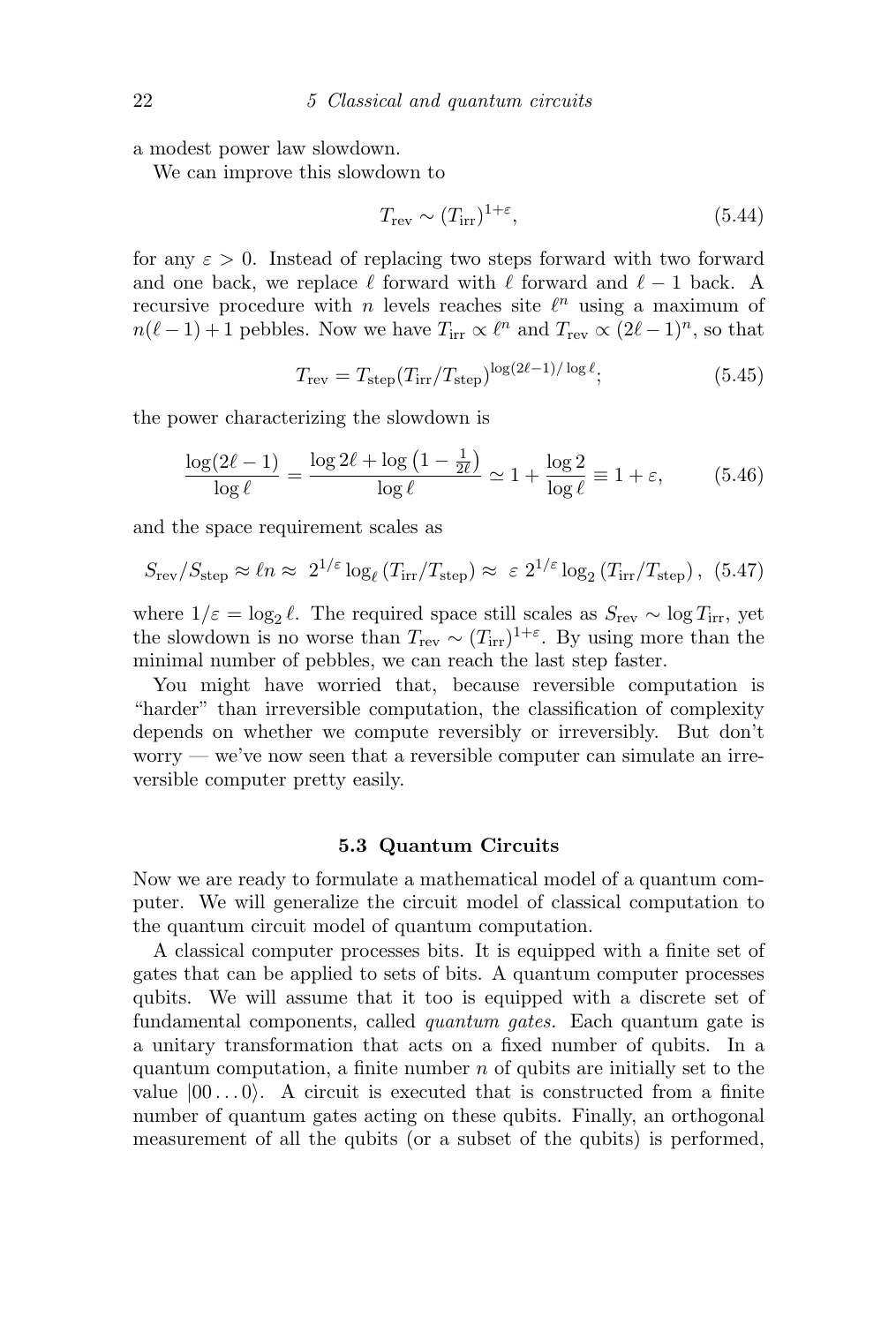projecting each measured qubit onto the basis  $\{|0\rangle, |1\rangle\}$ . The outcome of this measurement is the result of the computation.

Several features of this model invite comment:

(1) Preferred decomposition into subsystems. It is implicit but important that the Hilbert space of the device has a preferred decomposition into a tensor product of low-dimensional subsystems, in this case the qubits. Of course, we could have considered a tensor product of, say, qutrits instead. But anyway we assume there is a natural decomposition into subsystems that is respected by the quantum gates — the gates act on only a few subsystems at a time. Mathematically, this feature of the gates is crucial for establishing a clearly defined notion of quantum complexity. Physically, the fundamental reason for a natural decomposition into subsystems is locality; feasible quantum gates must act in a bounded spatial region, so the computer decomposes into subsystems that interact only with their neighbors.

(2) Finite instruction set. Since unitary transformations form a continuum, it may seem unnecessarily restrictive to postulate that the machine can execute only those quantum gates chosen from a discrete set. We nevertheless accept such a restriction, because we do not want to invent a new physical implementation each time we are faced with a new computation to perform. (When we develop the theory of fault-tolerant quantum computing we will see that only a discrete set of quantum gates can be well protected from error, and we'll be glad that we assumed a finite gate set in our formulation of the quantum circuit model.)

(3) Unitary gates and orthogonal measurements. We might have allowed our quantum gates to be trace-preserving completely positive maps, and our final measurement to be a POVM. But since we can easily simulate a TPCP map by performing a unitary transformation on an extended system, or a POVM by performing an orthogonal measurement on an extended system, the model as formulated is of sufficient generality.

(4) Simple preparations. Choosing the initial state of the n input qubits to be  $|00...0\rangle$  is merely a convention. We might want the input to be some nontrivial classical bit string instead, and in that case we would just include NOT gates in the first computational step of the circuit to flip some of the input bits from 0 to 1. What is important, though, is that the initial state is easy to prepare. If we allowed the input state to be a complicated entangled state of the  $n$  qubits, then we might be hiding the difficulty of executing the quantum algorithm in the difficulty of preparing the input state. We start with a product state instead, regarding it as uncontroversial that preparation of a product state is easy.

(5) Simple measurements. We might allow the final measurement to be a collective measurement, or a projection onto a different basis. But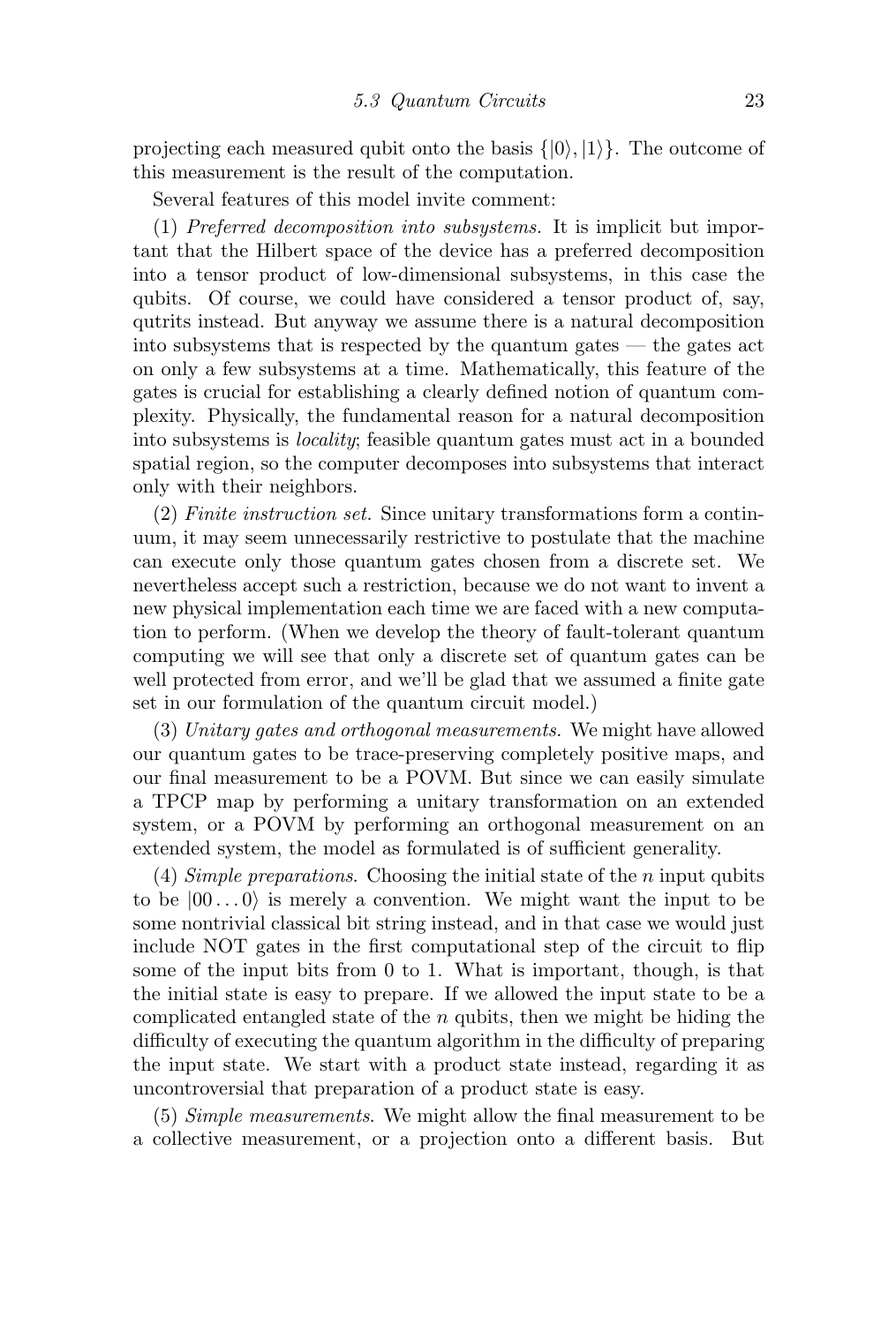any such measurement can be implemented by performing a suitable unitary transformation followed by a projection onto the standard basis  $\{|0\rangle, |1\rangle\}^n$ . Complicated collective measurements can be transformed into measurements in the standard basis only with some difficulty, and it is appropriate to take into account this difficulty when characterizing the complexity of an algorithm.

(6) Measurements delayed until the end. We might have allowed measurements at intermediate stages of the computation, with the subsequent choice of quantum gates conditioned on the outcome of those measurements. But in fact the same result can always be achieved by a quantum circuit with all measurements postponed until the end. (While we can postpone the measurements in principle, it might be very useful in practice to perform measurements at intermediate stages of a quantum algorithm.)

A quantum gate, being a unitary transformation, is reversible. In fact, a classical reversible computer is a special case of a quantum computer. A classical reversible gate

$$
x \to y = f(x),\tag{5.48}
$$

implementing a permutation of  $k$ -bit strings, can be regarded as a unitary transformation  $U$  acting on  $k$  qubits, which maps the "computational basis" of product states

$$
\{|x_i\rangle, i = 0, 1, \dots 2^k - 1\}
$$
\n(5.49)

to another basis of product states  $\{|y_i\rangle\}$  according to

$$
U|x_i\rangle = |y_i\rangle. \tag{5.50}
$$

Since U maps one orthonormal basis to another it is manifestly unitary. A quantum computation constructed from such reversible classical gates takes  $|0 \dots 0\rangle$  to one of the computational basis states, so that the outcome of the final measurement in the  $\{|0\rangle, |1\rangle\}$  basis is deterministic.

There are four main issues concerning our model that we would like to address in this Chapter. The first issue is universality. The most general unitary transformation that can be performed on  $n$  qubits is an element of  $U(2^n)$ . Our model would seem incomplete if there were transformations in  $U(2^n)$  that we were unable to reach. In fact, we will see that there are many ways to choose a discrete set of universal quantum gates. Using a universal gate set we can construct circuits that compute a unitary transformation coming as close as we please to any element in  $U(2^n)$ .

Thanks to universality, there is also a machine independent notion of quantum complexity. We may define a new complexity class BQP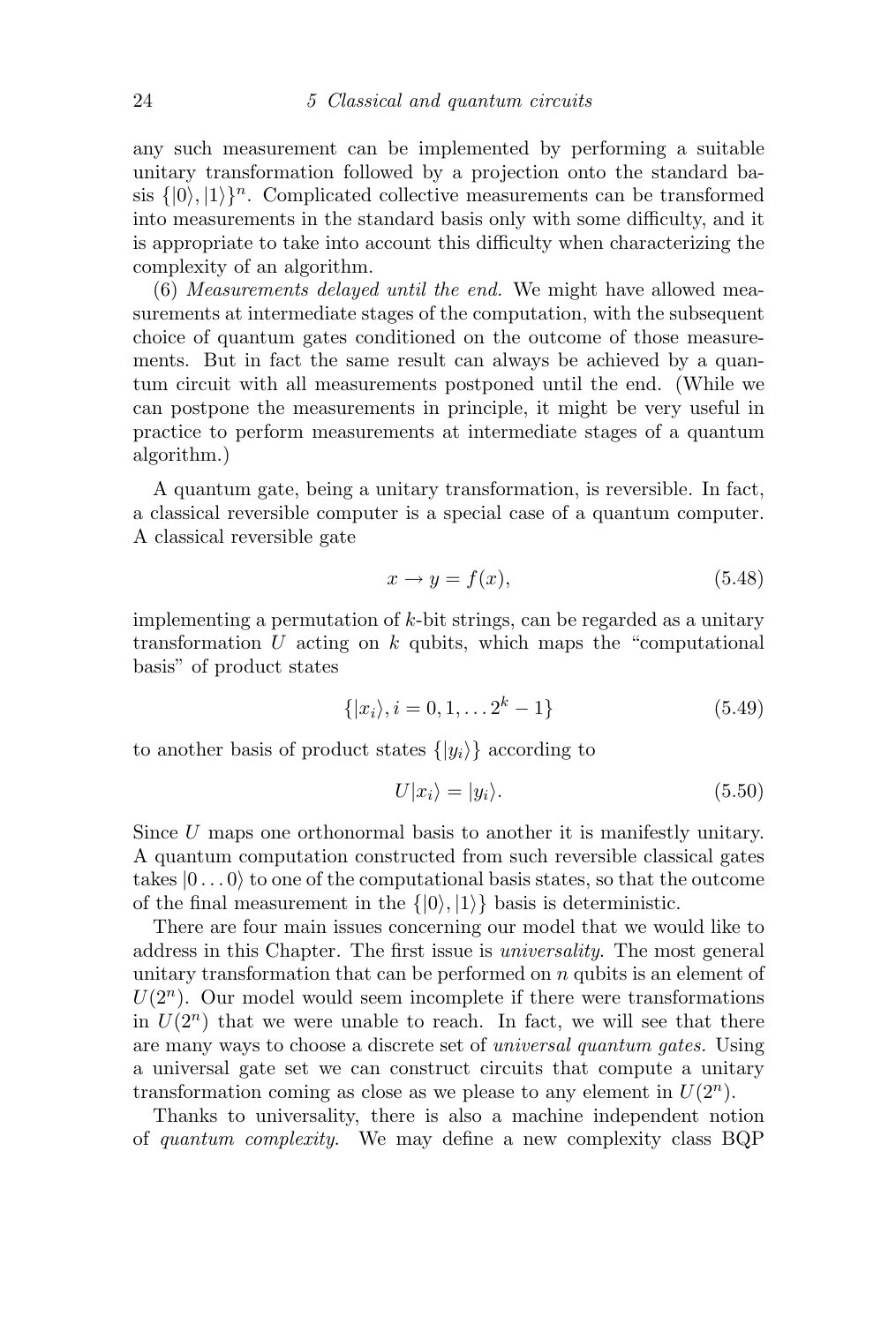("bounded-error quantum polynomial time") — the class of languages that can be decided with high probability by polynomial-size uniform quantum circuit families. Since one universal quantum computer can simulate another efficiently, the class does not depend on the details of our hardware (on the universal gate set that we have chosen).

Notice that a quantum computer can easily simulate a probabilistic classical computer: it can prepare  $\frac{1}{\sqrt{2}}$  $\frac{1}{2}(|0\rangle+|1\rangle)$  and then project to  $\{|0\rangle,|1\rangle\},\$ generating a random bit. Therefore BQP certainly contains the class BPP. But as we discussed in Chapter 1, it seems quite reasonable to expect that BQP is actually larger than BPP, because a probabilistic classical computer cannot easily simulate a quantum computer. The fundamental difficulty is that the Hilbert space of n qubits is huge, of dimension  $2^n$ , and hence the mathematical description of a typical vector in the space is exceedingly complex.

Our second issue is to better characterize the resources needed to simulate a quantum computer on a classical computer. We will see that, despite the vastness of Hilbert space, a classical computer can simulate an n-qubit quantum computer even if limited to an amount of memory space that is polynomial in  $n$ . This means the BQP is contained in the complexity class PSPACE, the decision problems that can be solved with polynomial space, but may require exponential time. We also know that NP is contained in PSPACE, because we can determine whether a verifier  $V(x, y)$  accepts the input x for any witness y by running the verifier for all possible witnesses. Though there are an exponential number of candidate witnesses to interrogate, each one can be checked in polynomial time and space.

The third important issue we should address is *accuracy*. The class BQP is defined formally under the idealized assumption that quantum gates can be executed with perfect precision. Clearly, it is crucial to relax this assumption in any realistic implementation of quantum computation. A polynomial size quantum circuit family that solves a hard problem would not be of much interest if the quantum gates in the circuit were required to have exponential accuracy. In fact, we will show that this is not the case. An idealized  $T$ -gate quantum circuit can be simulated with acceptable accuracy by noisy gates, provided that the error probability per gate scales like  $1/T$ .

The fourth important issue is coverage. We saw that polynomial-size classical circuits can reach only a tiny fraction of all Boolean functions, because there are many more functions than circuits. A similar issue arises for unitary transformations — the unitary group acting on  $n$  qubits is vast, and there are not nearly enough polynomial-size quantum circuits to explore it thoroughly. Most quantum states of n qubits can never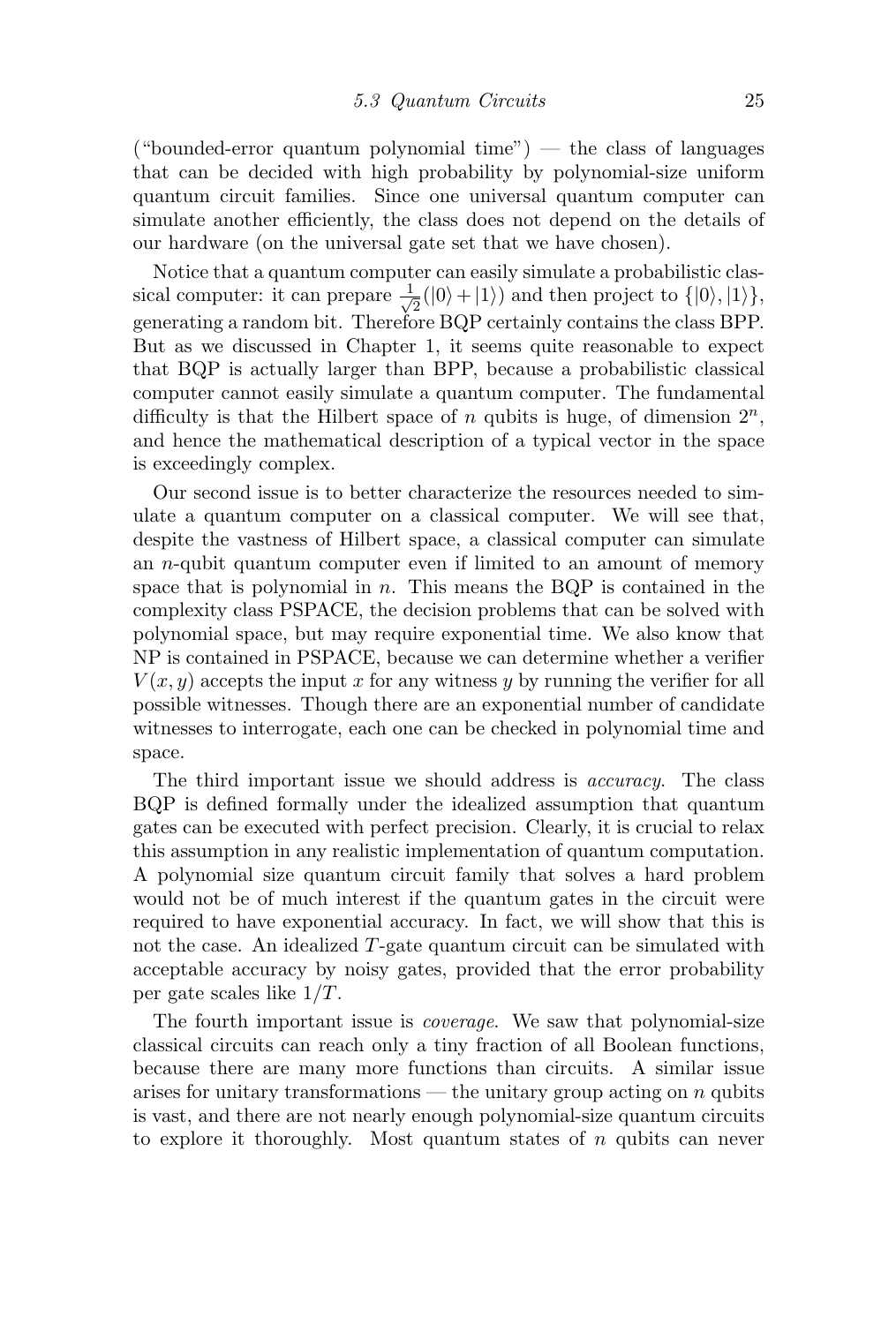be realized in Nature, because they cannot be prepared using reasonable resources.

Despite this limited reach of polynomial-size quantum circuits, quantum computers nevertheless pose a serious challenge to the strong Church– Turing thesis, which contends that any physically reasonable model of computation can be simulated by probabilistic classical circuits with at worst a polynomial slowdown. We have good reason to believe that classical computers are unable in general to simulate quantum computers efficiently, in complexity theoretic terms that

$$
BPP \ne BQP,\tag{5.51}
$$

yet this remains an unproven conjecture. Proving  $BPP \neq BQP$  is a great challenge, and no proof should be expected soon. Indeed, a corollary would be

$$
BPP \neq PSPACE, \tag{5.52}
$$

which would settle a long-standing and pivotal open question in classical complexity theory.

It might be less unrealistic to hope for a proof that BPP  $\neq$  BQP follows from another standard conjecture of complexity theory such as  $P \neq NP$ , though no such proof has been found so far. The most persuasive evidence we have suggesting that BPP  $\neq$  BQP is that there are some problems which seem to be hard for classical circuits yet can be solved efficiently by quantum circuits.

It seems likely, then, that the classification of complexity will be different depending on whether we use a classical computer or a quantum computer to solve problems. If such a separation really holds, it is the quantum classification that should be regarded as the more fundamental, for it is better founded on the physical laws that govern the universe.

### 5.3.1 Accuracy

Let's discuss the issue of accuracy. We imagine that we wish to implement a computation in which the quantum gates  $U_1, U_2, \ldots, U_T$  are applied sequentially to the initial state  $|\varphi_0\rangle$ . The state prepared by our ideal quantum circuit is

$$
|\varphi_T\rangle = \mathbf{U}_T \mathbf{U}_{T-1} \dots \mathbf{U}_2 \mathbf{U}_1 |\varphi_0\rangle.
$$
 (5.53)

But in fact our gates do not have perfect accuracy. When we attempt to apply the unitary transformation  $U_t$ , we instead apply some "nearby" unitary transformation  $\tilde{U}_t$ . If we wish to include environmental decoherence in our model of how the actual unitary deviates from the ideal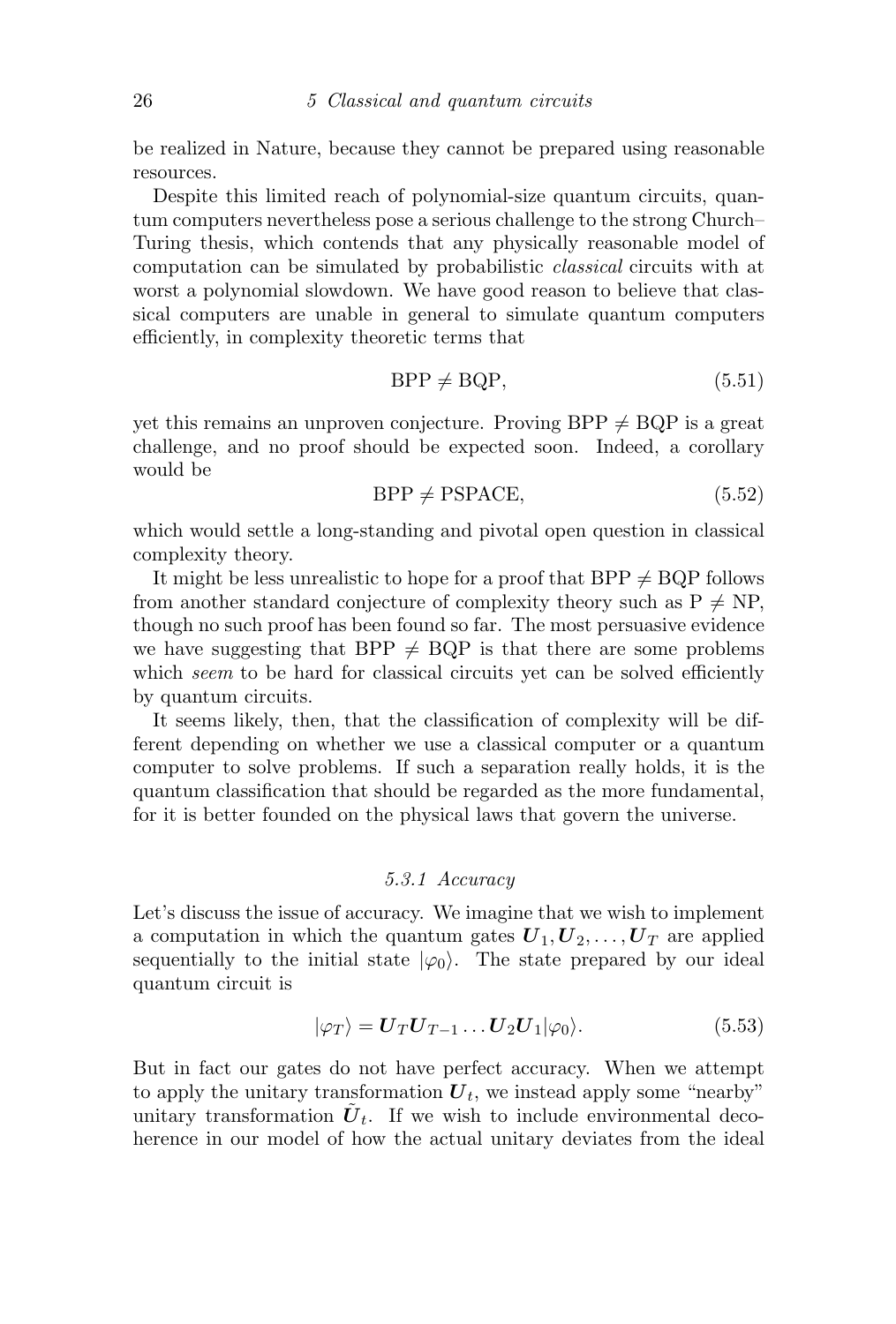one, we may regard  $\tilde{U}_t$  as a transformation acting jointly on the system and environment, where the ideal unitary is a product  $\boldsymbol{U}_t \otimes \boldsymbol{V}_t$ , with  $\boldsymbol{U}_t$ acting on the computer and  $V_t$  acting on the environment.

The errors cause the actual state of the computer to wander away from the ideal state. How far does it wander? After one step, the ideal state would be

$$
|\varphi_1\rangle = \mathbf{U}_1|\varphi_0\rangle. \tag{5.54}
$$

But if the actual transformation  $\tilde{U}_1$  where applied instead the state would be

$$
\tilde{\boldsymbol{U}}_1|\varphi_0\rangle = |\varphi_1\rangle + |E_1\rangle,\tag{5.55}
$$

where

$$
|E_1\rangle = (\tilde{\boldsymbol{U}}_1 - \boldsymbol{U}_1)|\varphi_0\rangle \tag{5.56}
$$

is an unnormalized vector. (We could also suppose that the initial state deviates from  $|\varphi_0\rangle$ , which would contribute an additional error to the computation that does not depend on the size of the circuit. We'll ignore that error because we are trying to understand how the error scales with the circuit size.)

Now, if  $\tilde{U}_t$  denotes the actual gate applied at step  $t$ ,  $|\tilde{\varphi}_t\rangle$  denotes the actual state after t steps, and  $|\varphi_t\rangle$  denotes the ideal state, then we may write

$$
\begin{aligned} |\tilde{\varphi}_t\rangle &= \tilde{\boldsymbol{U}}_t |\tilde{\varphi}_{t-1}\rangle = \boldsymbol{U}_t |\varphi_{t-1}\rangle + \left(\tilde{\boldsymbol{U}}_t - \boldsymbol{U}_t\right) |\varphi_{t-1}\rangle + \tilde{\boldsymbol{U}}_t (|\tilde{\varphi}_{t-1}\rangle - |\varphi_{t-1}\rangle) \\ &= |\varphi_t\rangle + |E_t\rangle + \tilde{\boldsymbol{U}}_t (|\tilde{\varphi}_{t-1}\rangle - |\varphi_{t-1}\rangle), \end{aligned} \tag{5.57}
$$

where  $|E_t\rangle = \langle \tilde{U}_t - U_t \rangle |\varphi_{t-1}\rangle$ . Hence,

$$
|\tilde{\varphi}_2\rangle = \tilde{U}_2|\tilde{\varphi}_1\rangle = |\varphi_2\rangle + |E_2\rangle + \tilde{U}_2|E_1\rangle,
$$
  

$$
|\tilde{\varphi}_3\rangle = \tilde{U}_3|\tilde{\varphi}_2\rangle = |\varphi_3\rangle + |E_3\rangle + \tilde{U}_3|E_2\rangle + \tilde{U}_3\tilde{U}_2|E_1\rangle,
$$
(5.58)

and so forth, and after T steps we obtain

$$
|\tilde{\varphi}_T\rangle = |\varphi_T\rangle + |E_T\rangle + \tilde{\boldsymbol{U}}_T |E_{T-1}\rangle + \tilde{\boldsymbol{U}}_T \tilde{\boldsymbol{U}}_{T-1} |E_{T-2}\rangle + \ldots + \tilde{\boldsymbol{U}}_T \tilde{\boldsymbol{U}}_{T-1} \ldots \tilde{\boldsymbol{U}}_2 |E_1\rangle.
$$
 (5.59)

Thus we have expressed the difference between  $|\tilde{\varphi}_T\rangle$  and  $|\varphi_T\rangle$  as a sum of T remainder terms. The worst case yielding the largest deviation of  $|\tilde{\varphi}_T\rangle$ from  $|\varphi_T\rangle$  occurs if all remainder terms line up in the same direction, so that the errors interfere constructively. Therefore, we conclude that

$$
\|\left|\tilde{\varphi}_T\right\rangle - \left|\varphi_T\right\rangle\| \leq \| \left|E_T\right\rangle \| + \| \left|E_{T-1}\right\rangle \| + \ldots + \| \left|E_2\right\rangle \| + \| \left|E_1\right\rangle \|,
$$
(5.60)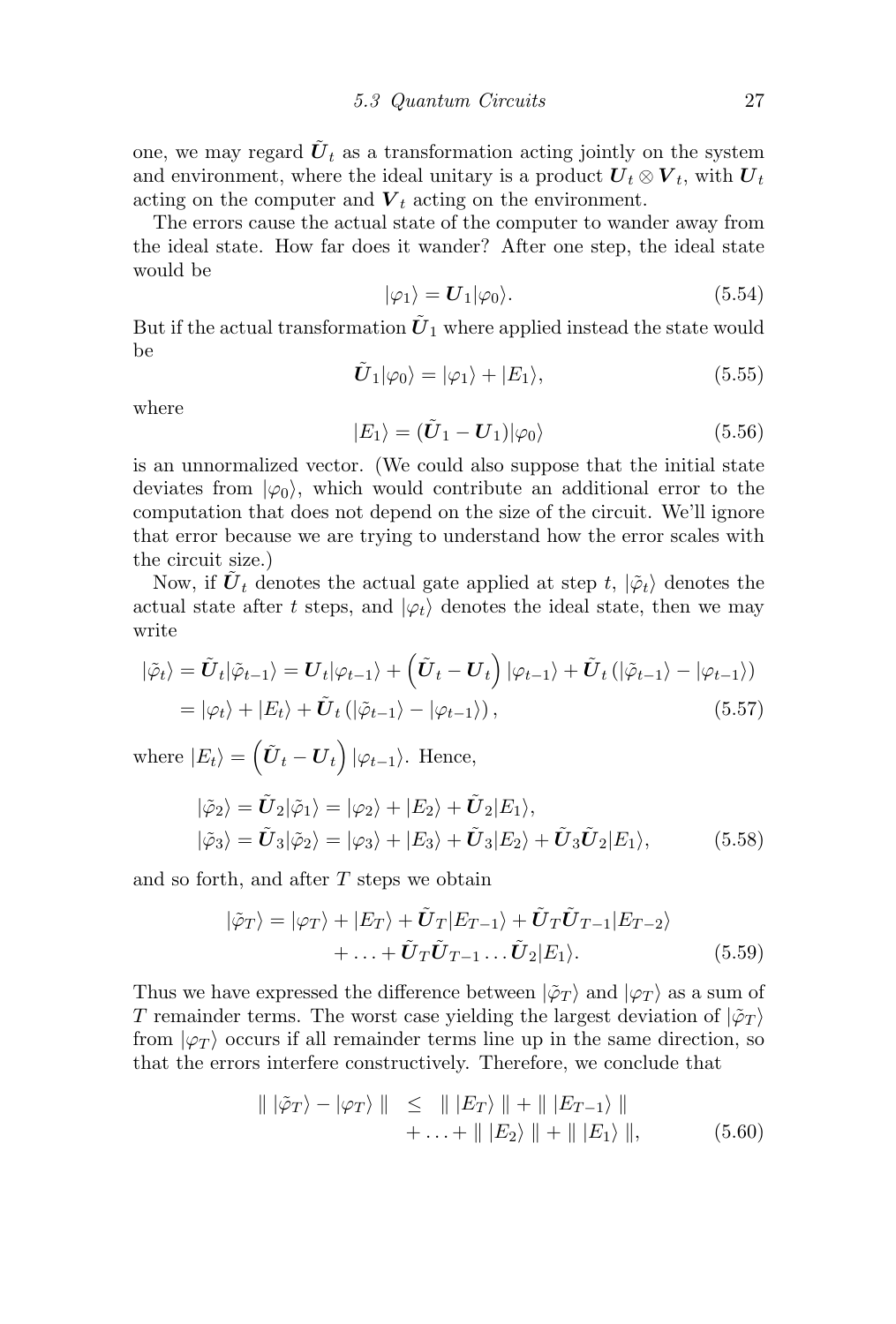where we have used the property  $||U|E_t||=||E_t||$  for any unitary U.

Let  $\parallel A \parallel_{\text{sup}}$  denote the sup norm of the operator  $A$  — that is, the Let  $||A||_{\text{sup}}$  denote the sup norm of the largest eigenvalue of  $\sqrt{A^{\dagger}A}$ . We then have

$$
\| |E_t\rangle \| = \|\left(\tilde{\boldsymbol{U}}_t - \boldsymbol{U}_t\right) |\varphi_{t-1}\rangle \| \leq \|\tilde{\boldsymbol{U}}_t - \boldsymbol{U}_t\|_{\sup} \qquad (5.61)
$$

(since  $|\varphi_{t-1}\rangle$  is normalized). Now suppose that, for each value of t, the error in our quantum gate is bounded by

$$
\|\tilde{\boldsymbol{U}}_t - \boldsymbol{U}_t\|_{\rm sup} \leq \varepsilon; \tag{5.62}
$$

then after  $T$  quantum gates are applied, we have

$$
\|\left|\tilde{\varphi}_T\right\rangle - \left|\varphi_T\right\rangle\| \le T\varepsilon; \tag{5.63}
$$

in this sense, the accumulated error in the state grows linearly with the length of the computation.

The distance bounded in eq.(5.62) can equivalently be expressed as  $\parallel \boldsymbol{W}_t - \boldsymbol{I} \parallel_{\text{sup}}$ , where  $\boldsymbol{W}_t = \tilde{\boldsymbol{U}}_t \boldsymbol{U}_t^{\dagger}$ <sup>1</sup><sub>t</sub>. Since  $W_t$  is unitary, each of its eigenvalues is a phase  $e^{i\theta}$ , and the corresponding eigenvalue of  $W_t - I$ has modulus

$$
|e^{i\theta} - 1| = (2 - 2\cos\theta)^{1/2},\tag{5.64}
$$

so that eq.(5.62) is the requirement that each eigenvalue satisfies

$$
\cos \theta > 1 - \varepsilon^2 / 2,\tag{5.65}
$$

(or  $|\theta| \leq \varepsilon$ , for  $\varepsilon$  small). The origin of eq.(5.63) is clear. In each time step,  $|\tilde{\varphi}\rangle$  rotates relative to  $|\varphi\rangle$  by (at worst) an angle of order  $\varepsilon$ , and the distance between the vectors increases by at most of order  $\varepsilon$ .

How much accuracy is good enough? In the final step of our computation, we perform an orthogonal measurement, and the probability of outcome a, in the ideal case, is

$$
p(a) = |\langle a|\varphi_T\rangle|^2. \tag{5.66}
$$

Because of the errors, the actual probability is

$$
\tilde{p}(a) = |\langle a|\tilde{\varphi}_T\rangle|^2. \tag{5.67}
$$

It is shown in Exercise 2.5 that the  $L^1$  distance between the ideal and actual probability distributions satisfies

$$
\frac{1}{2} \|\tilde{p} - p\|_1 = \frac{1}{2} \sum_a |\tilde{p}(a) - p(a)| \le ||\tilde{\varphi}_T\rangle - |\varphi_T\rangle|| \le T\varepsilon. \quad (5.68)
$$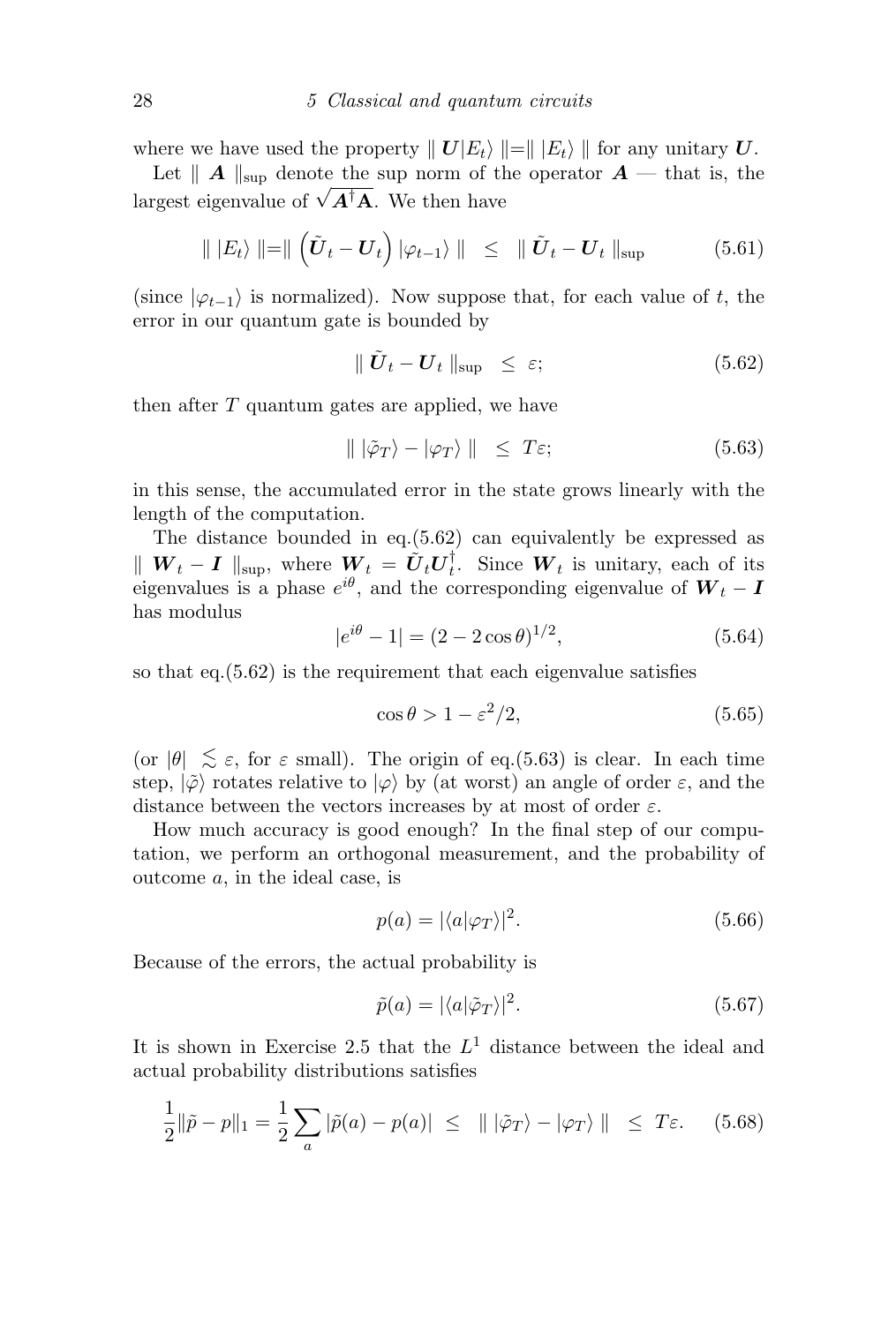Therefore, if we keep  $T \varepsilon$  fixed (and small) as T gets large, the error in the probability distribution also remains fixed (and small).

If we use a quantum computer to solve a decision problem, we want the actual quantum circuit to get the right answer with success probability  $\frac{1}{2} + \tilde{\delta}$ , where  $\tilde{\delta}$  is a positive constant. If the ideal quantum circuit contains T gates and has success probability  $\frac{1}{2} + \delta$ , where  $\delta > 0$ , eq.(5.68) shows that  $\tilde{\delta}$  is also positive provided  $\varepsilon < \delta/T$ . We should be able to solve hard problems using quantum computers as long as we can improve the accuracy of the gates linearly with the circuit size. This is still a demanding requirement, since performing very accurate quantum gates is a daunting challenge for the hardware builder. Fortunately, we will be able to show, using the theory of quantum fault tolerance, that physical gates with constant accuracy (independent of  $T$ ) suffice to achieve *logical* gates acting on encoded quantum states with accuracy improving like  $1/T$ , as is required for truly scalable quantum computing.

## 5.3.2  $BOP \subseteq PSPACE$

A randomized classical computer can simulate any quantum circuit if we grant the classical computer enough time and storage space. But how much memory does the classical computer require? Naively, since the simulation of an *n*-qubit circuit involves manipulating matrices of size  $2^n$ , it may seem that an amount of memory space exponential in  $n$  is needed. But we will now show that the classical simulation of a quantum computer can be done to acceptable accuracy (albeit very slowly!) in polynomial space. This means that the quantum complexity class BQP is contained in the class PSPACE of problems that can be solved with polynomial space on a classical computer.

The object of the randomized classical simulation is to sample from a probability distribution that closely approximates the distribution of measurement outcomes for the specified quantum circuit. We will actually exhibit a classical simulation that performs a potentially harder task estimating the probability  $p(a)$  for each possible outcome a of the final measurement, which can be expressed as

$$
p(a) = |\langle a|U|0\rangle|^2, \tag{5.69}
$$

where

$$
\boldsymbol{U} = \boldsymbol{U}_T \boldsymbol{U}_{T-1} \dots \boldsymbol{U}_2 \boldsymbol{U}_1, \tag{5.70}
$$

is a product of T quantum gates. Each  $U_t$ , acting on the n qubits, can be represented by a  $2^n \times 2^n$  unitary matrix, characterized by the complex matrix elements

$$
\langle y|U_t|x\rangle, \tag{5.71}
$$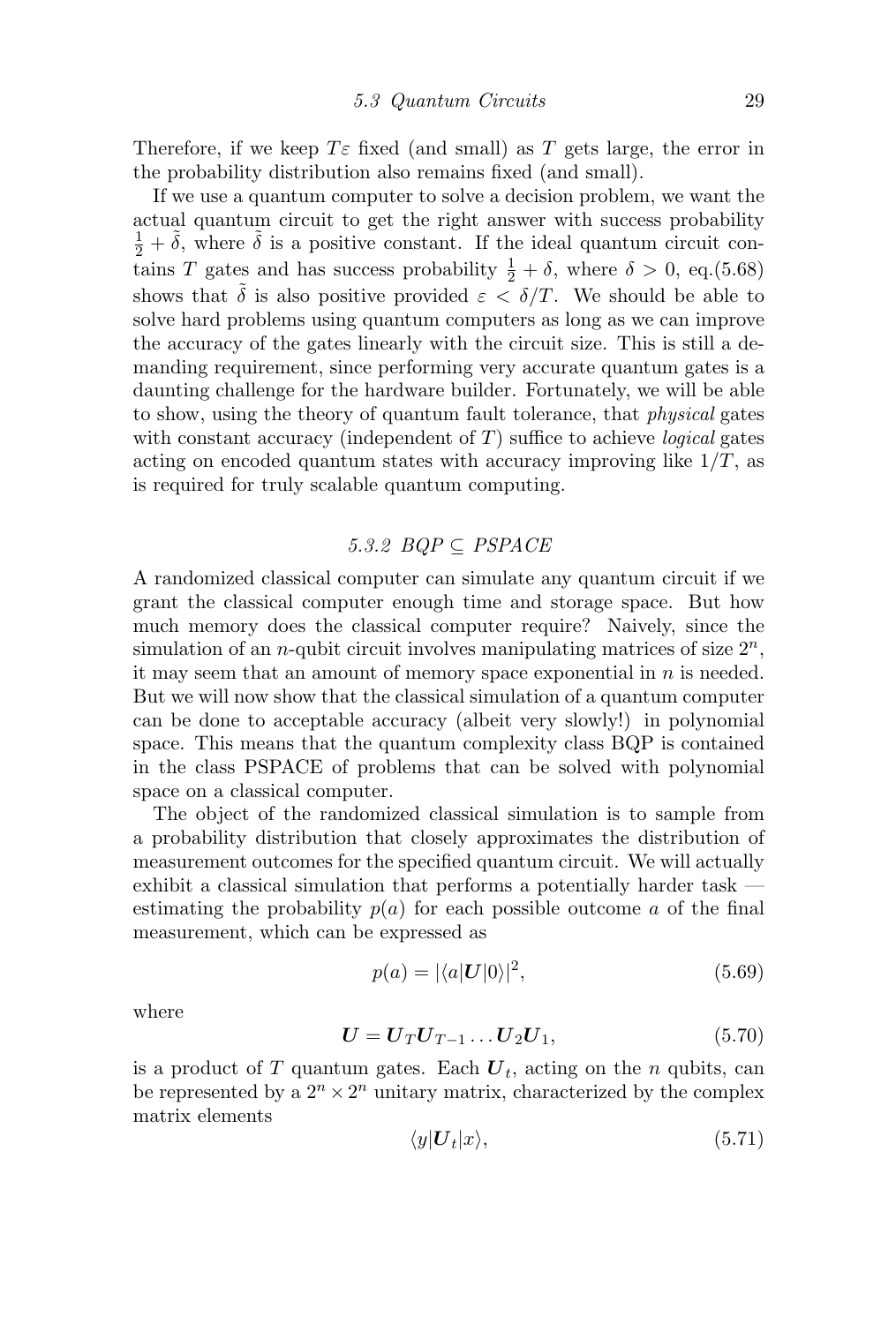where  $x, y \in \{0, 1, \ldots, 2^n - 1\}$ . Writing out the matrix multiplication explicitly, we have

$$
\langle a|U|0\rangle = \sum_{\{x_t\}} \langle a|U_T|x_{T-1}\rangle \langle x_{T-1}|U_{T-1}|x_{T-2}\rangle \dots
$$

$$
\dots \langle x_2|U_2|x_1\rangle \langle x_1|U_1|0\rangle. \tag{5.72}
$$

 $Eq.(5.72)$  is a sort of "path integral" representation of the quantum computation – the probability amplitude for the final outcome  $\alpha$  is expressed as a coherent sum of amplitudes for each of a vast number  $(2^{n(T-1)})$  of possible computational paths that begin at 0 and terminate at a after T steps.

Our classical simulator is to add up the  $2^{n(T-1)}$  complex numbers in eq.(5.72) to compute  $\langle a|U|0\rangle$ . The first problem we face is that finite size classical circuits do integer arithmetic, while the matrix elements  $\langle y|U_t|x\rangle$  need not be rational numbers. The classical simulator must therefore settle for an approximate calculation to reasonable accuracy. Each term in the sum is a product of  $T$  complex factors, and there are  $2^{n(T-1)}$  terms in the sum. The accumulated errors are sure to be small if we express the matrix elements to  $m$  bits of accuracy, with  $m$  large compared to  $nT \log T$ . Therefore, we can replace each complex matrix element by pairs of signed integers — the binary expansions, each  $m$  bits long, of the real and imaginary parts of the matrix element.

Our simulator will need to compute each term in the sum eq.(5.72) and accumulate a total of all the terms. But each addition requires only a modest amount of scratch space, and furthermore, since only the accumulated subtotal need be stored for the next addition, not much space is needed to sum all the terms, even though there are exponentially many.

So it only remains to consider the evaluation of a typical term in the sum, a product of T matrix elements. We will require a classical circuit that evaluates

$$
\langle y|U_t|x\rangle;\tag{5.73}
$$

this circuit receives the 2*n*-bit input  $(x, y)$ , and outputs the 2*m*-bit value of the (complex) matrix element. Given a circuit that performs this function, it will be easy to build a circuit that multiplies the complex numbers together without using much space.

This task would be difficult if  $\mathbf{U}_t$  were an arbitrary  $2^n \times 2^n$  unitary transformation. But now we may appeal to the properties we have demanded of our quantum gate set  $-$  the gates from a discrete set, and each gate acts on a bounded number of qubits. Because there are a fixed finite number of gates, there are only a fixed number of gate subroutines that our simulator needs to be able to call. And because the gate acts on only a few qubits, nearly all of its matrix elements vanish (when  $n$  is large),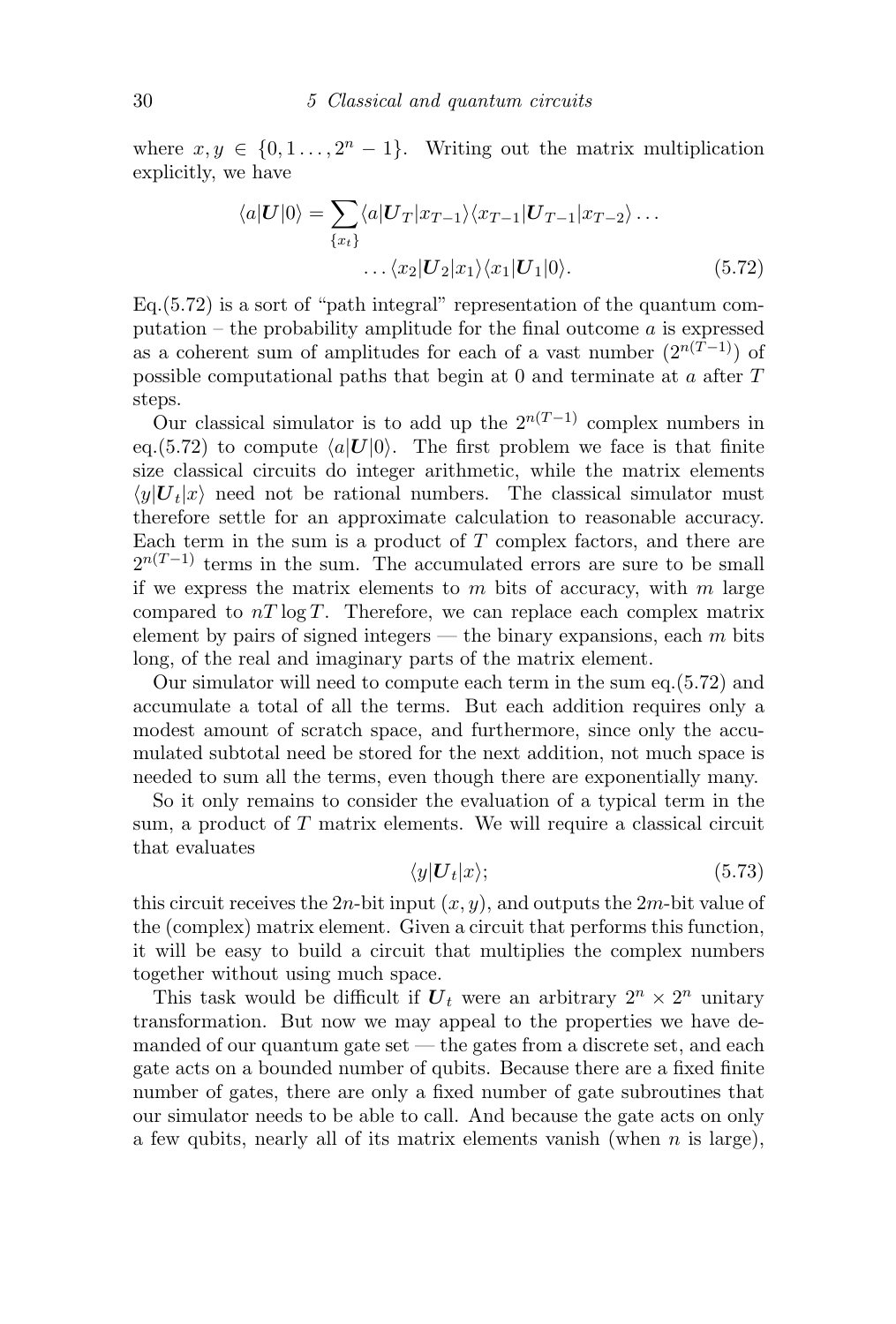and the value  $\langle y|U_t|x\rangle$  can be determined (to the required accuracy) by a simple circuit requiring little memory.

For example, in the case of a single-qubit gate acting on the first qubit, we have

$$
\langle y_{n-1} \dots y_1 y_0 | U_t | x_{n-1} \dots x_1 x_0 \rangle = 0 \text{ if } y_{n-1} \dots y_1 \neq x_{n-1} \dots x_1. \quad (5.74)
$$

A simple circuit can compare  $x_1$  with  $y_1, x_2$  with  $y_2$ , etc., and output zero if the equality is not satisfied. In the event of equality, the circuit outputs one of the four complex numbers

$$
\langle y_0 | \boldsymbol{U}_t | x_0 \rangle,\tag{5.75}
$$

to m bits of precision. A simple classical circuit can encode the 8m bits of this  $2 \times 2$  complex-valued matrix. Similarly, a simple circuit, requiring only space polynomial in  $m$ , can evaluate the matrix elements of any gate of fixed size.

We see, then, that a classical computer with memory space scaling like  $nT \log T$  suffices to simulate a quantum circuit with T gates acting on n qubits. If we wished to consider quantum circuits with superpolynomial size  $T$ , we would need a lot of memory, but for a quantum circuit families with size  $poly(n)$ , a polynomial amount of space is enough. We have shown that  $BQP \subset PSPACE$ .

But it is also evident that the simulation we have described requires exponential time, because we need to evaluate the sum of  $2^{n(T-1)}$  complex numbers (where each term in the sum is a product of  $T$  complex numbers). Though most of these terms vanish, there are still an exponentially large number of nonvanishing terms to sum.

#### 5.3.3 Most unitary transformations require large quantum circuits

We saw that any Boolean function can be computed by an exponentialsize classical circuit, and also that exponential-size circuits are needed to compute most functions. What are the corresponding statements about unitary transformations and quantum circuits? We will postpone for now consideration of how large a quantum circuit suffices to reach any unitary transformation, focusing instead on showing that exponential-size quantum circuits are required to reach most unitaries.

The question about quantum circuits is different than the corresponding question about classical circuits because there is a finite set of Boolean functions acting on  $n$  input bits, and a continuum of unitary transformations acting on n qubits. Since the quantum circuits are countable (if the quantum computer's gate set is finite), and the unitary transformations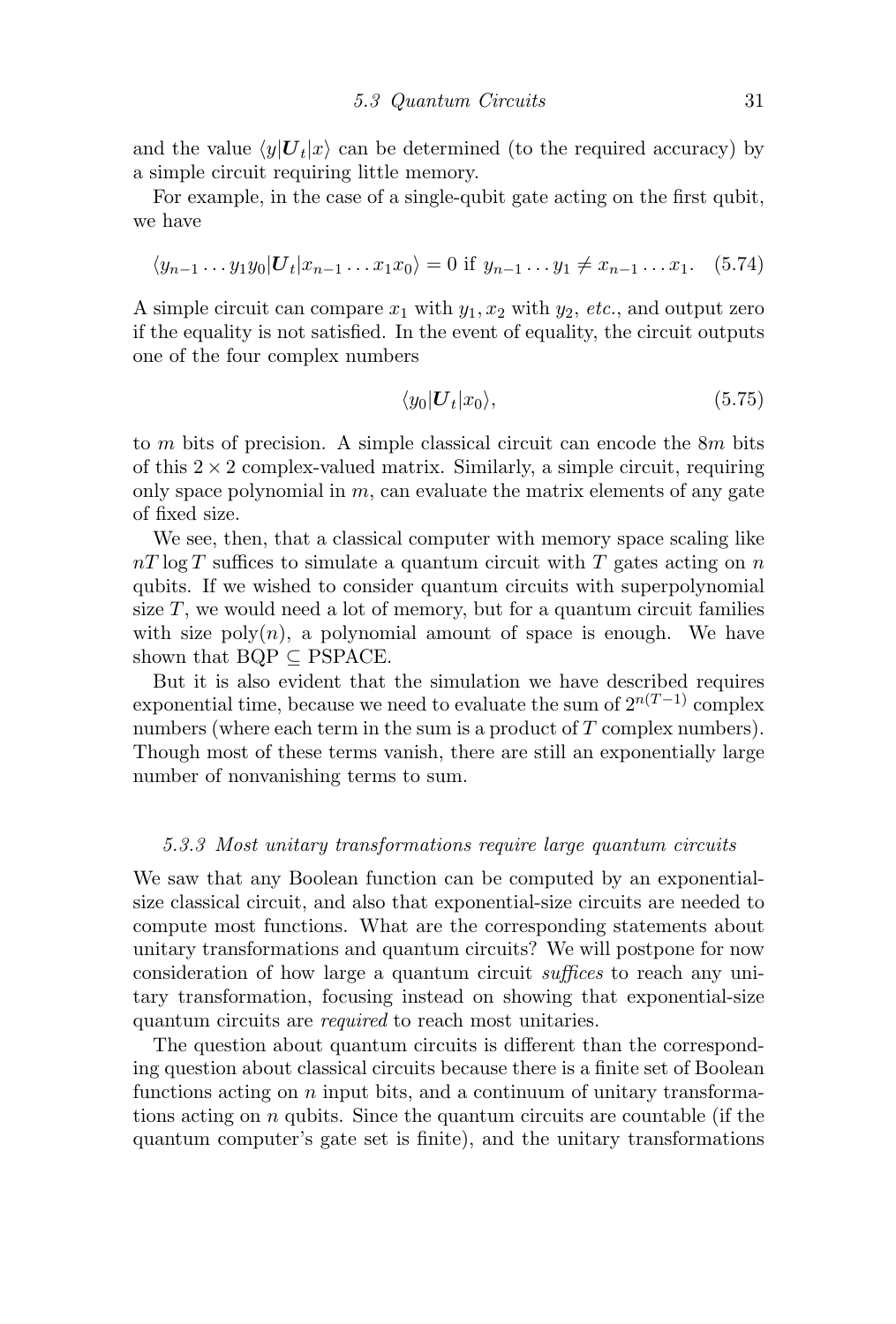are not, we can't reach arbitrary unitaries with finite-size circuits. We'll be satisfied to accurately approximate an arbitrary unitary.

As noted in our discussion of quantum circuit accuracy, to ensure that we have a good approximation in the  $L^1$  norm to the probability distribution for any measurement performed after applying a unitary transformation, it suffices for the actual unitary  $\bar{U}$  to be close to the ideal unitary U in the sup norm. Therefore we will say that  $\hat{U}$  is  $\delta$ -close to U if  $\|\tilde{U} - U\|_{\text{sup}} \leq \delta$ . How large should the circuit size T be if we want to approximate any *n*-qubit unitary to accuracy  $\delta$ ?

If we imagine drawing a ball of radius  $\delta$  (in the sup norm) centered at each unitary achieved by some circuit with  $T$  gates, we want the balls to cover the unitary group  $U(N)$ , where  $N = 2<sup>n</sup>$ . The number  $N_{\text{balls}}$  of balls needed satisfies

$$
N_{\text{balls}} \ge \frac{\text{Vol}(U(N))}{\text{Vol}(\delta - \text{ball})},\tag{5.76}
$$

where  $Vol(U(N))$  means the total volume of the unitary group and Vol( $\delta$ -ball) means the volume of a single ball with radius  $\delta$ . The geometry of  $U(N)$  is actually curved, but we may safely disregard that subtlety — all we need to know is that  $U(N)$  contains a ball centered at the identity element with a small but constant radius C (independent of N). Ignoring the curvature, because  $U(N)$  has real dimension  $N^2$ , the volume of this ball (a lower bound on the volume of  $U(N)$ ) is  $\Omega_{N^2} C^{N^2}$ , where  $\Omega_{N^2}$  denotes the volume of a unit ball in flat space; likewise, the volume of a δ-ball is  $\Omega_{N^2} \delta^{N^2}$ . We conclude that

$$
N_{\text{balls}} \ge \left(\frac{C}{\delta}\right)^{N^2}.\tag{5.77}
$$

On the other hand, if our universal set contains a constant number of quantum gates (independent of  $n$ ), and each gate acts on no more than  $k$  qubits, where  $k$  is a constant, then the number of ways to choose the quantum gate at step t of a circuit is no more than constant  $\times$   $\binom{n}{k}$  $\binom{n}{k}$  = poly(n). Therefore the number  $N_T$  of quantum circuits with T gates acting on  $n$  qubits is

$$
N_T \leq (\text{poly}(n))^T. \tag{5.78}
$$

We conclude that if we want to reach every element of  $U(N)$  to accuracy δ with circuits of size T, hence  $N_T \geq N_{\text{balls}}$ , we require

$$
T \ge 2^{2n} \frac{\log(C/\delta)}{\log(\text{poly}(n))};\tag{5.79}
$$

the circuit size must be exponential. With polynomial-size quantum circuits, we can achieve a good approximation to unitaries that occupy only an exponentially small fraction of the volume of  $U(2^n)$ !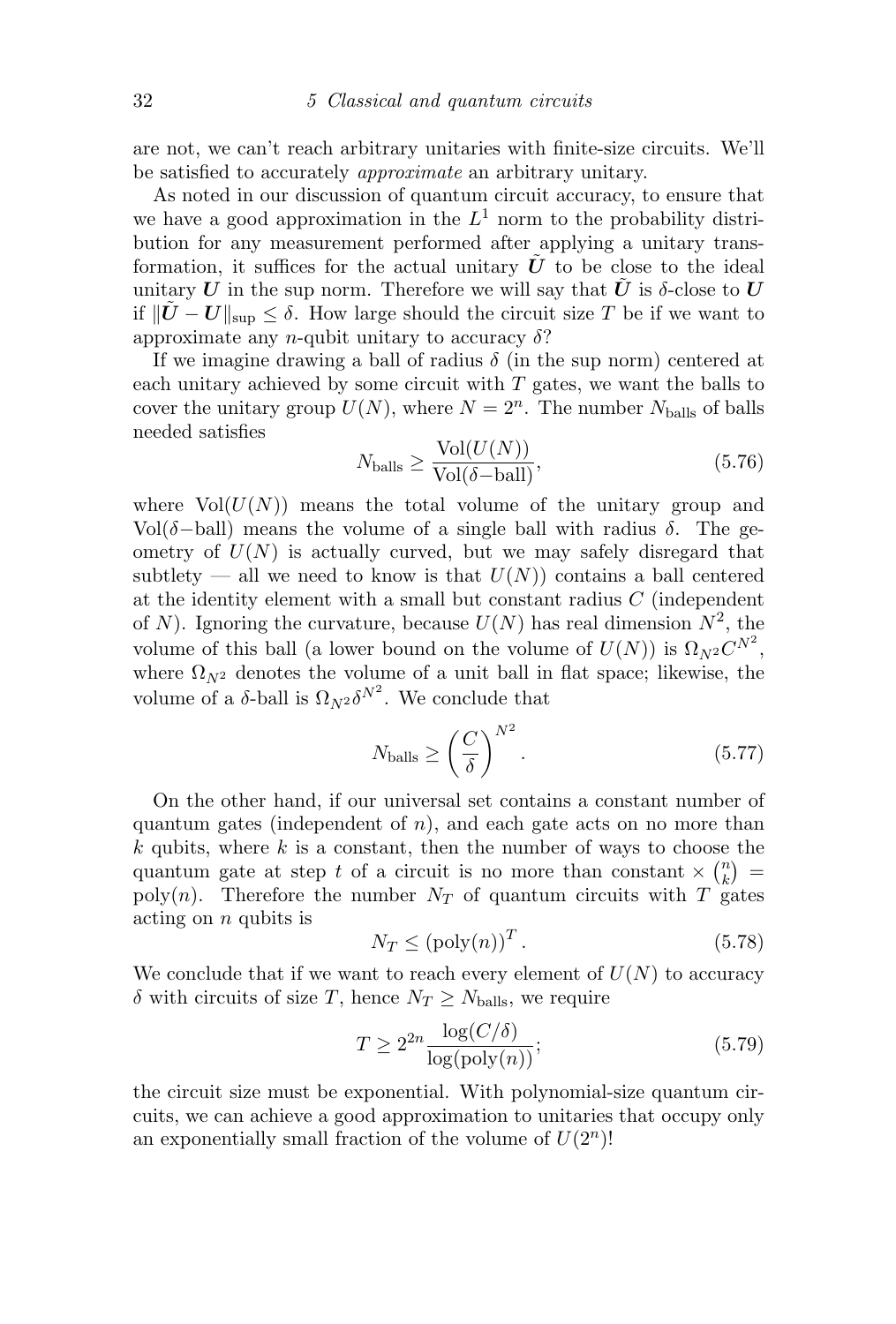Reaching any desired quantum state by applying a suitable quantum circuit to a fixed initial  $(e.g., \text{ product})$  state is easier than reaching any desired unitary, but still hard, because the volume of the  $2<sup>n</sup>$ -dimensional  $n$ -qubit Hilbert space is exponential in  $n$ . Hence, circuits with size exponential in  $n$  are required. Future quantum engineers will know the joy of exploring Hilbert space, but no matter how powerful their technology, most quantum states will remain far beyond their grasp. It's humbling.

#### 5.4 Universal quantum gates

We must address one more fundamental question about quantum computation; how do we construct an adequate set of quantum gates? In other words, what constitutes a universal quantum computer?

We will find a pleasing answer. Any generic two-qubit gate suffices for universal quantum computation. That is, for all but a set of measure zero of  $4 \times 4$  unitary matrices, if we can apply that matrix to any pair of qubits, then we can construct a circuit acting on  $n$  qubits which computes a transformation coming as close as we please to any element of  $U(2^n)$ .

Mathematically, this is not a particularly deep result, but physically it is significant. It means that, in the quantum world, as long as we can devise a generic interaction between any two qubits, and we can implement that interaction accurately, we can build up any quantum computation, no matter how complex. Nontrivial computation is ubiquitous in quantum theory.

Aside from this general result, it is also of some interest to exhibit particular universal gate sets that might be particularly easy to implement physically. We will discuss a few examples.

#### 5.4.1 Notions of universality

In our standard circuit model of quantum computation, we imagine that our circuit has a finite set of "hard-wired" quantum gates

$$
\mathcal{G} = \{U_1, U_2, \dots, U_m\},\tag{5.80}
$$

where  $U_j$  acts on  $k_j$  qubits, and  $k_j \leq k$  (a constant) for each j. Normally we also assume that the gate  $\mathbf{U}_i$  can be applied to any  $k_i$  of the n qubits in the computer. Actually, placing some kind of geometric locality constraints on the gates would not drastically change our analysis of complexity, as long as we can construct (a good approximation to a) a SWAP gate (which swaps the positions of two neighboring qubits) using our gate set. If we want to perform  $U_j$  on  $k_j$  qubits that are widely separated, we may first perform a series of **SWAP** gates to bring the qubits together,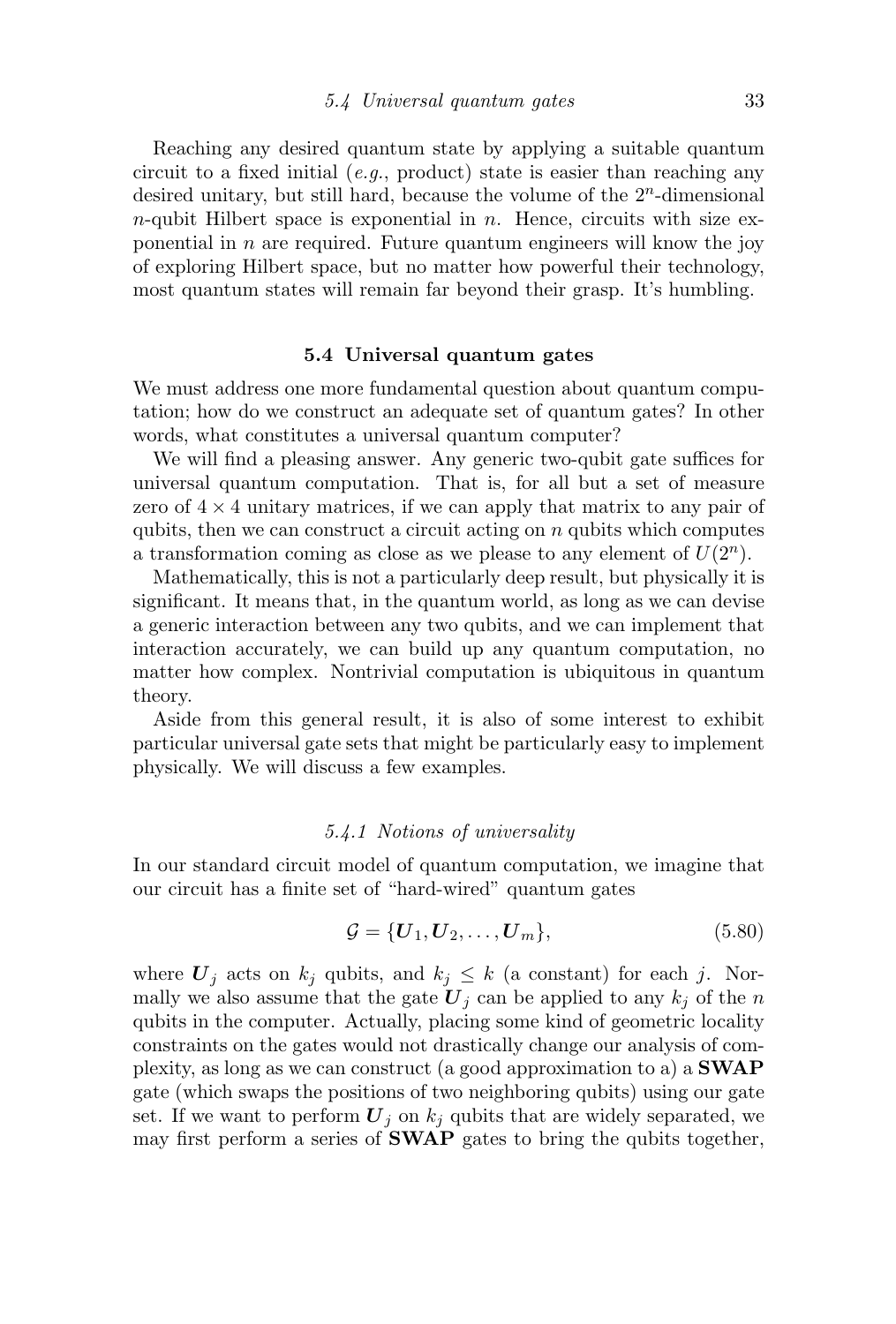then perform the gate, and finally perform SWAP gates to return the qubits to their original positions.

When we say the gate set  $G$  is *universal* we mean that the unitary transformations that can be constructed as quantum circuits using this gate set are *dense* in the unitary group  $U(2^n)$ , up to an overall phase. That is for any  $V \in U(2^n)$  and any  $\delta > 0$ , there is a unitary  $\tilde{V}$  achieved by a finite circuit such that

$$
\|\tilde{V} - e^{i\phi}V\|_{\text{sup}} \le \delta \tag{5.81}
$$

for some phase  $e^{i\phi}$ . (It is natural to use the sup norm to define the deviation of the circuit from the target unitary, but we would reach similar conclusions using any reasonable topology on  $U(2^n)$ . Sometimes it is useful to relax this definition of universality; for example we might settle for encoded universality, meaning that the circuits are dense not in  $U(2^n)$ but rather some subgroup  $U(N)$ , where N is exponential (or at least superpolynomial) in  $n$ .

There are several variations on the notion of universality that are noteworthy, because they illuminate the general theory or are useful in applications.

(1) Exact universality. If we are willing to allow uncountable gate sets, then we can assert that for certain gate sets we can construct a circuit that achieves an arbitrary unitary transformation exactly. We will see that two-qubit gates are exactly universal — any element of  $U(2^n)$  can be constructed as a finite circuit of two qubit gates. Another example is that the two-qubit CNOT gate, combined with arbitrary single-qubit gates, is exactly universal (Exercise 5.2).

In fact the CNOT gate is not special in this respect. Any "entangling" two-qubit gate, when combined with arbitrary single-qubit gates, is universal (Exercise 5.6). We say a two-qubit gate is entangling if it maps some product state to a state which is not a product state.

An example of a two-gate which is not entangling is a "local gate" a product unitary  $V = A \otimes B$ ; another example is the **SWAP** gate, or any gate "locally equivalent" to  $\mathbf{SWAP}, i.e.,$  of the form

$$
V = (A \otimes B) (\text{SWAP}) (C \otimes D). \tag{5.82}
$$

In fact these are the only non-entangling two-qubit gates. Every two-qubit unitary which is *not* local or locally equivalent to **SWAP** is entangling, and hence universal when combined with arbitrary single-qubit gates.

(2) Generic universality. Gates acting on two or more qubits which are not local are typically universal. For example, almost any two-qubit gate is universal, if the gate can be applied to any pair of the  $n$  qubits. By "almost any" we mean except for a set of measure zero in  $U(4)$ .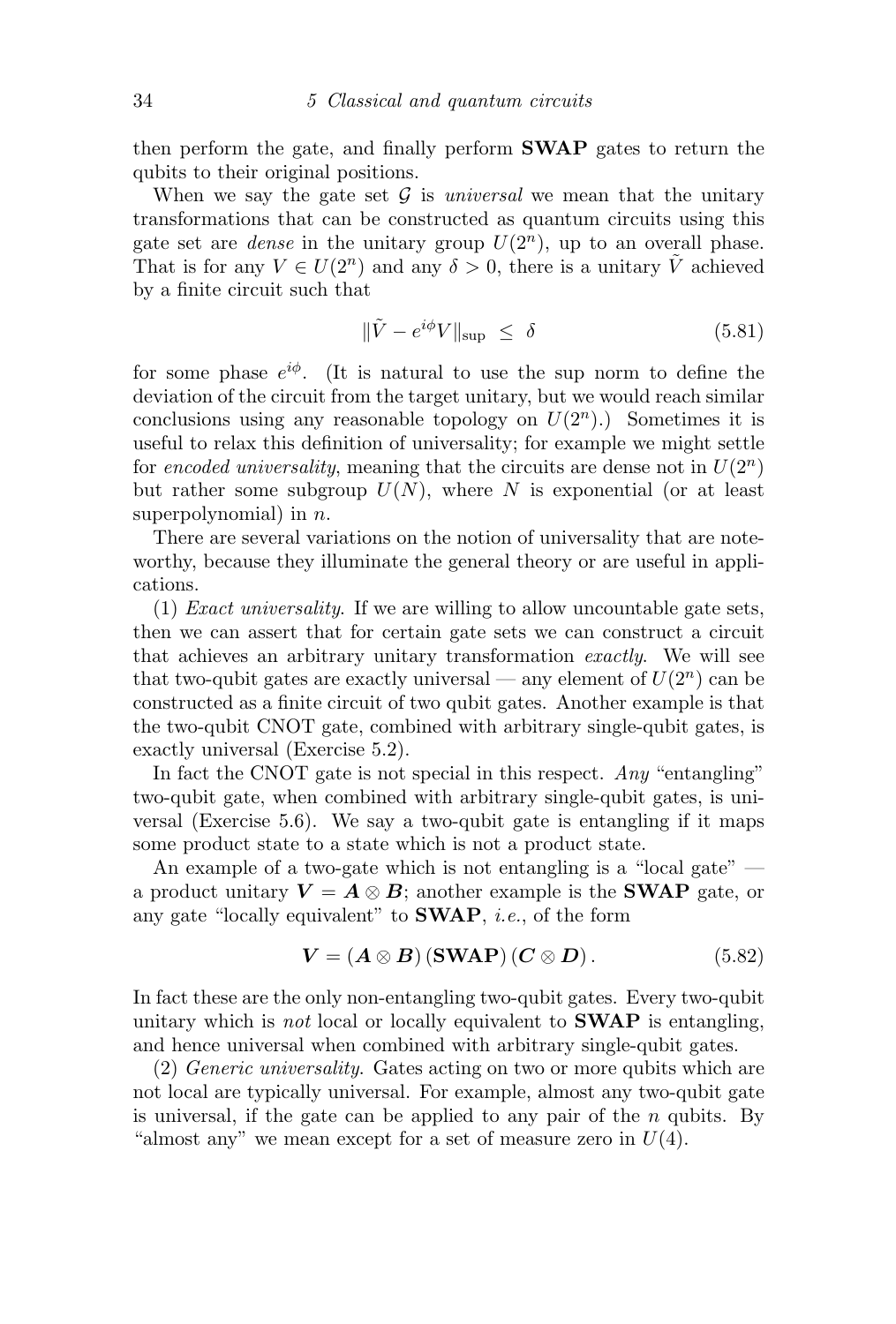(3) Particular finite universal gate sets. It is shown in the Exercises 5.3-5.5 that each one of the following gate sets is universal:

$$
\mathcal{G} = \{H, \Lambda(S)\}, \quad \{H, T, \Lambda(X)\}, \quad \{H, S, \Lambda^2(X)\}, \tag{5.83}
$$

where  $H, S, T$  are the single-qubit gates

$$
\boldsymbol{H} = \frac{1}{\sqrt{2}} \begin{pmatrix} 1 & 1 \\ 1 & -1 \end{pmatrix}, \ \ \boldsymbol{S} = \begin{pmatrix} e^{-i\pi/4} & 0 \\ 0 & e^{i\pi/4} \end{pmatrix}, \ \ \boldsymbol{T} = \begin{pmatrix} e^{-i\pi/8} & 0 \\ 0 & e^{i\pi/8} \end{pmatrix}.
$$
\n(5.84)

In Bloch sphere language, the "Hadamard gate"  $H = \frac{1}{\sqrt{2}}$  $\frac{1}{2}(\boldsymbol{X} + \boldsymbol{Z})$  is a rotation by  $\pi$  about the axis  $\hat{x} + \hat{z}$ ,  $S = \exp(-i\frac{\pi}{4}Z)$  is a rotation by  $\pi/2$ about the  $\hat{z}$  axis, and  $\mathbf{T} = \exp(-i\frac{\pi}{8}\mathbf{Z})$  is a rotation by  $\pi/4$  about the  $\hat{z}$ axis. By  $\Lambda(\mathbf{S})$  we mean the two-qubit in which  $\mathbf{S}$  is applied to the target qubit iff the control qubit is  $|1\rangle$ . More generally, we use the notation  $\Lambda(U)$ , where U is a single-qubit gate, to denote the two-qubit gate

$$
\Lambda(U) = |0\rangle\langle 0| \otimes I + |1\rangle\langle 1| \otimes U; \tag{5.85}
$$

likewise we use  $\Lambda^2(U)$  to denote the three-qubit gate

$$
\Lambda^{2}(U) = (I - |11\rangle\langle11|) \otimes I + |11\rangle\langle11| \otimes U, \qquad (5.86)
$$

etc.

That particular finite gates sets are universal is especially important in the theory of quantum fault tolerance, in which highly accurate logical gates acting on encoded quantum states are constructed from noisy physical gates. As we'll discuss in Chapter 8, only a discrete set of logical gates can be well protected against noise, where the set depends on how the quantum information is encoded. The goal of fault-tolerant gate constructions is to achieve a universal set of such protected gates.

(4) Efficient circuits of universal gates. The above results concern only the "reachability" of arbitrary n-qubit unitaries; they say nothing about the circuit size needed for a good approximation. Yet the circuit size is highly relevant if we want to approximate one universal gate set by using another one, or if we want to approximate the steps in an ideal quantum algorithm to acceptable accuracy.

We already know that circuits with size exponential in  $n$  are needed to approximate arbitrary  $n$ -qubit unitaries using a finite gate set. However, we will see that, for any fixed  $k$ , a  $k$ -qubit unitary can be approximated to accuracy  $\varepsilon$  using a circuit whose size scales with the error like polylog $(1/\varepsilon)$ . This result, the Solovay-Kitaev theorem, holds for any universal gate set which is "closed under inverse" — that is, such that the inverse of each gate in the set can be constructed exactly using a finite circuit.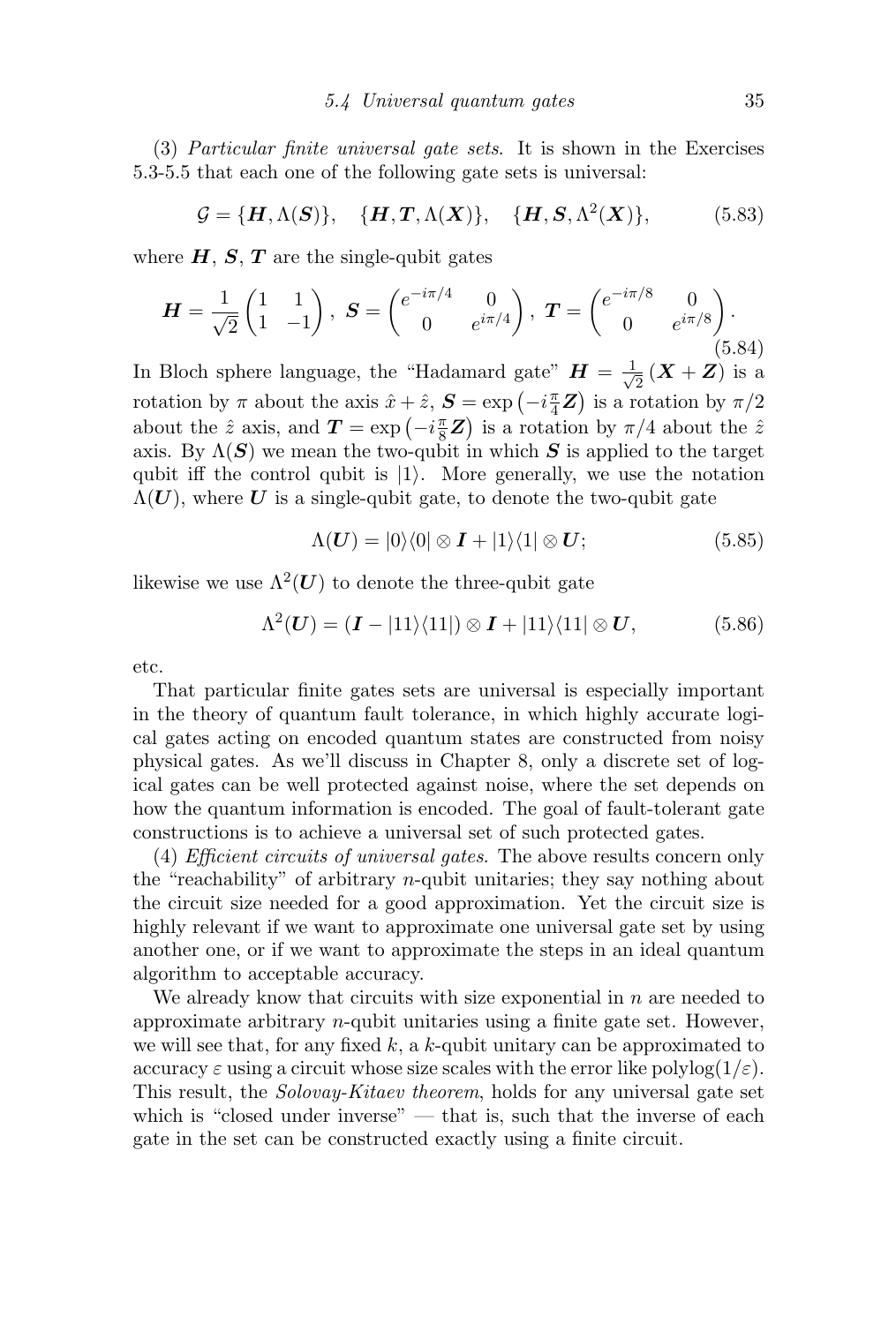The Solovay-Kitaev theorem (which we prove in  $\S 5.4.4$ ) tells us that one universal gate set can accurately approximate another one at a modest cost; therefore a characterization of the complexity of a computation based on quantum circuit size is not very sensitive to how the universal gate set is chosen. For example, suppose I build a unitary transformation U using T gates chosen from gate set  $\mathcal{G}_1$ , and I want to approximate U to constant accuracy  $\varepsilon$  using gates chosen from gate set  $\mathcal{G}_2$ . It will suffice to approximate each gate from  $\mathcal{G}_1$  to accuracy  $\varepsilon/T$ , which can be achieved using a circuit of polylog( $T/\varepsilon$ ) gates from  $\mathcal{G}_2$ . Therefore U can be approximated with all together  $O(T \text{ polylog}(T))$   $\mathcal{G}_2$  gates.

Another consequence of the Solovay-Kitaev theorem concerns our conclusion that polynomial-size circuits can reach (to constant accuracy) only a tiny fraction of  $U(2^n)$ . How is the conclusion modified if we build circuits using arbitrary  $k$ -qubit unitaries (where  $k$  is constant) rather than gates chosen from a finite gate set? Because approximating the k-qubit unitaries using the finite gate set inflates the circuit size by only a  $polylog(T)$ factor, if we can achieve an accuracy- $\delta$  approximation using a circuit of size  $T$  built from arbitrary  $k$ -qubit unitaries, then we can also achieve an accuracy-(2δ) approximation using a circuit of size T polylog( $T/\delta$ ) built from a finite gate set. Thus the criterion eq.(5.79) for reaching all unitaries to accuracy  $\delta$  using circuits of size T constructed from the finite gate set is replaced by

$$
T \text{ polylog}(T/\delta) \ge 2^{2n} \frac{\log(C/2\delta)}{\log n}.
$$
 (5.87)

if we use circuits constructed from arbitrary  $k$ -qubit gates. The required circuit size is smaller than exponential by only a  $poly(n)$  factor. The group  $U(2^n)$  is unimaginably vast not because we are limited to a discrete set of gates, but rather because we are unable to manipulate more than a constant number of qubits at a time.

#### 5.4.2 Two-qubit gates are exactly universal

We will show in two steps that an arbitrary element of  $U(2^n)$  can be achieved by a finite circuit of two-qubit gates. First we will show how to express an element of  $U(N)$  as a product of "2  $\times$  2" unitaries; then we will show how to obtain any  $2 \times 2$  unitary from a circuit of two-qubit unitaries.

What is a  $2 \times 2$  unitary? Fix a standard orthonormal basis  $\{|0\rangle, |1\rangle, |2\rangle, \ldots, |N-1\rangle\}$  for an N-dimensional space. We say a unitary transformation  $U$  is  $2 \times 2$  if it acts nontrivially only in the two-dimensional subspace spanned by two basis elements  $|i\rangle$  and  $|j\rangle$ ; that is, U decomposes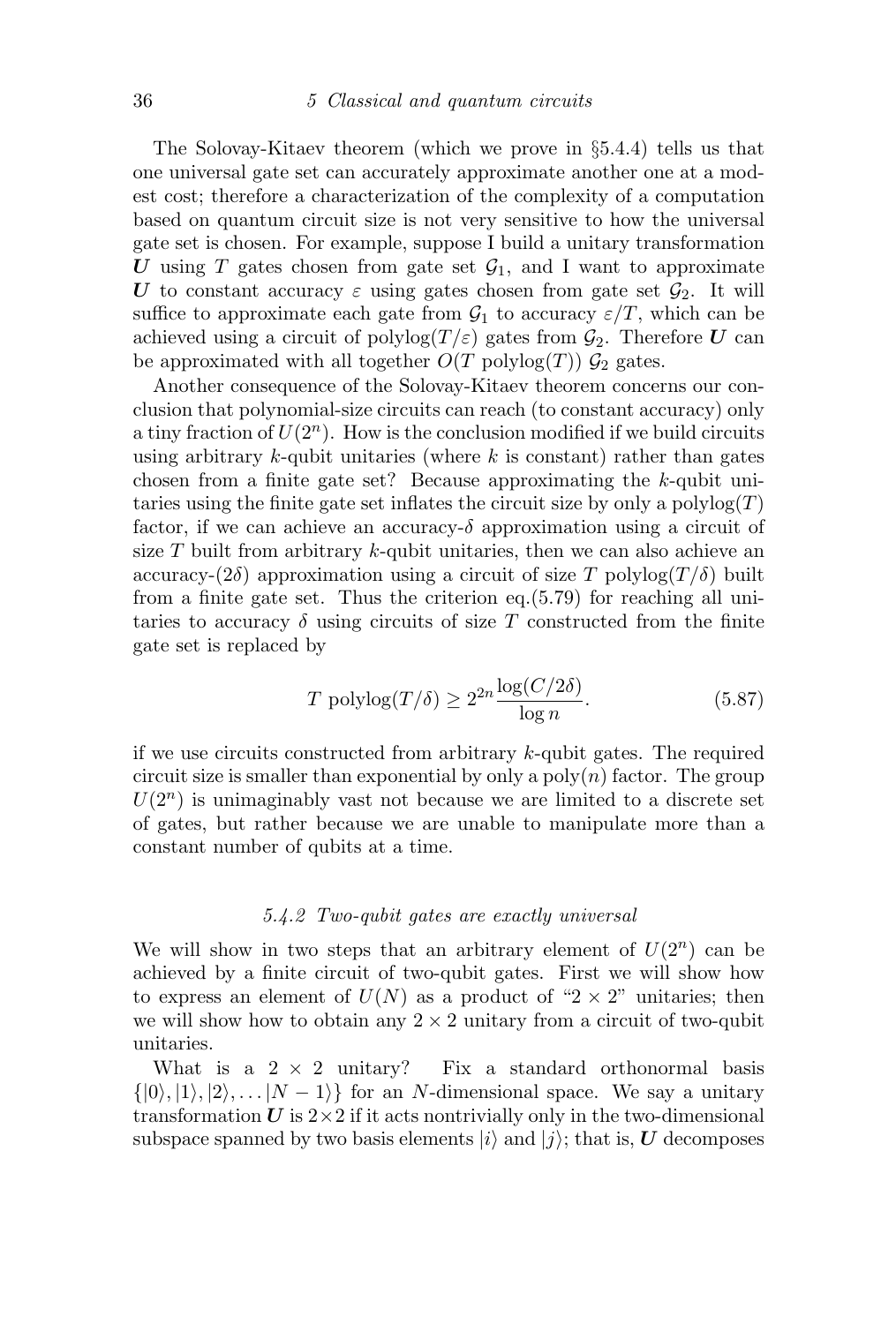as a direct sum

$$
U = U^{(2)} \oplus I^{(N-2)}, \tag{5.88}
$$

where  $U^{(2)}$  is a  $2 \times 2$  unitary matrix acting on the span of  $|i\rangle$  and  $|j\rangle$ , and  $\mathbf{I}^{(N-2)}$  is the identity matrix acting on the complementary  $(N-2)$ dimensional subspace.

We should be careful not to confuse a  $2 \times 2$  unitary with a two-qubit unitary acting on the *n*-qubit space of dimension  $N = 2<sup>n</sup>$ . A two-qubit unitary  $U$  decomposes as a tensor *product* 

$$
U = U^{(4)} \otimes I^{(2^{n-2})}, \tag{5.89}
$$

where  $U^{(4)}$  is a 4 × 4 unitary matrix acting on a pair of qubits, and  $I^{(2^{n-2})}$ is the identity matrix acting on the remaining  $n-2$  qubits. We can regard the two-qubit unitary as a direct sum of  $2^{n-2}$  4×4 blocks, with each block labeled by a basis state of the  $(n-2)$ -qubit Hilbert space, and  $U^{(4)}$  acting on each block.

Let's see how to express  $U \in U(N)$  as a product of  $2 \times 2$  unitaries. Consider the action of  $U$  on the basis state  $|0\rangle$ :

$$
\boldsymbol{U}|0\rangle = \sum_{i=0}^{N-1} a_i |i\rangle. \tag{5.90}
$$

We can see that  $U|0\rangle$  can be written as  $W_0|0\rangle$ , where  $W_0$  is a product of  $(N-1)$  2 × 2 unitaries which act as follows:

$$
|0\rangle \mapsto a_0|0\rangle + b_0|1\rangle,
$$
  
\n
$$
b_0|1\rangle \mapsto a_1|1\rangle + b_1|2\rangle,
$$
  
\n
$$
b_1|2\rangle \mapsto a_2|2\rangle + b_2|3\rangle,
$$
  
\n...  
\n
$$
b_{N-2}|N-2\rangle \mapsto a_{N-2}|N-2\rangle + a_{N-1}|N-1\rangle.
$$
  
\n(5.91)

Next define  $\boldsymbol{U}_1 = \boldsymbol{W}_0^{-1} \boldsymbol{U}$ , and note that  $\boldsymbol{U}_1 |0\rangle = |0\rangle$ , so  $\boldsymbol{U}_1$  acts nontrivially only in the  $(N-1)$ -dimensional span of  $\{|1\rangle, |2\rangle, \ldots |N-1\rangle\}.$ By the same construction as above, we construct  $W_1$  as a product of  $(N-2)$  2 × 2 unitaries such that  $W_1|0\rangle = |0\rangle$  and  $W_1|1\rangle = U_1|1\rangle$ , then define  $\boldsymbol{U}_2 = \boldsymbol{W}_1^{-1} \boldsymbol{U}_1$  such that  $\boldsymbol{U}_2$  preserves both  $|0\rangle$  and  $|1\rangle$ . Proceeding in this way we construct  $W_2, W_3, \ldots W_{N-2}$  such that

$$
\mathbf{W}_{N-2}^{-1}\mathbf{W}_{N-3}^{-1}\dots\mathbf{W}_1^{-1}\mathbf{W}_0^{-1}\mathbf{U} = \mathbf{I};
$$
\n(5.92)

that is, we may express  $\boldsymbol{U}$  as

$$
U = W_0 W_1 \dots W_{N-3} W_{N-2} , \qquad (5.93)
$$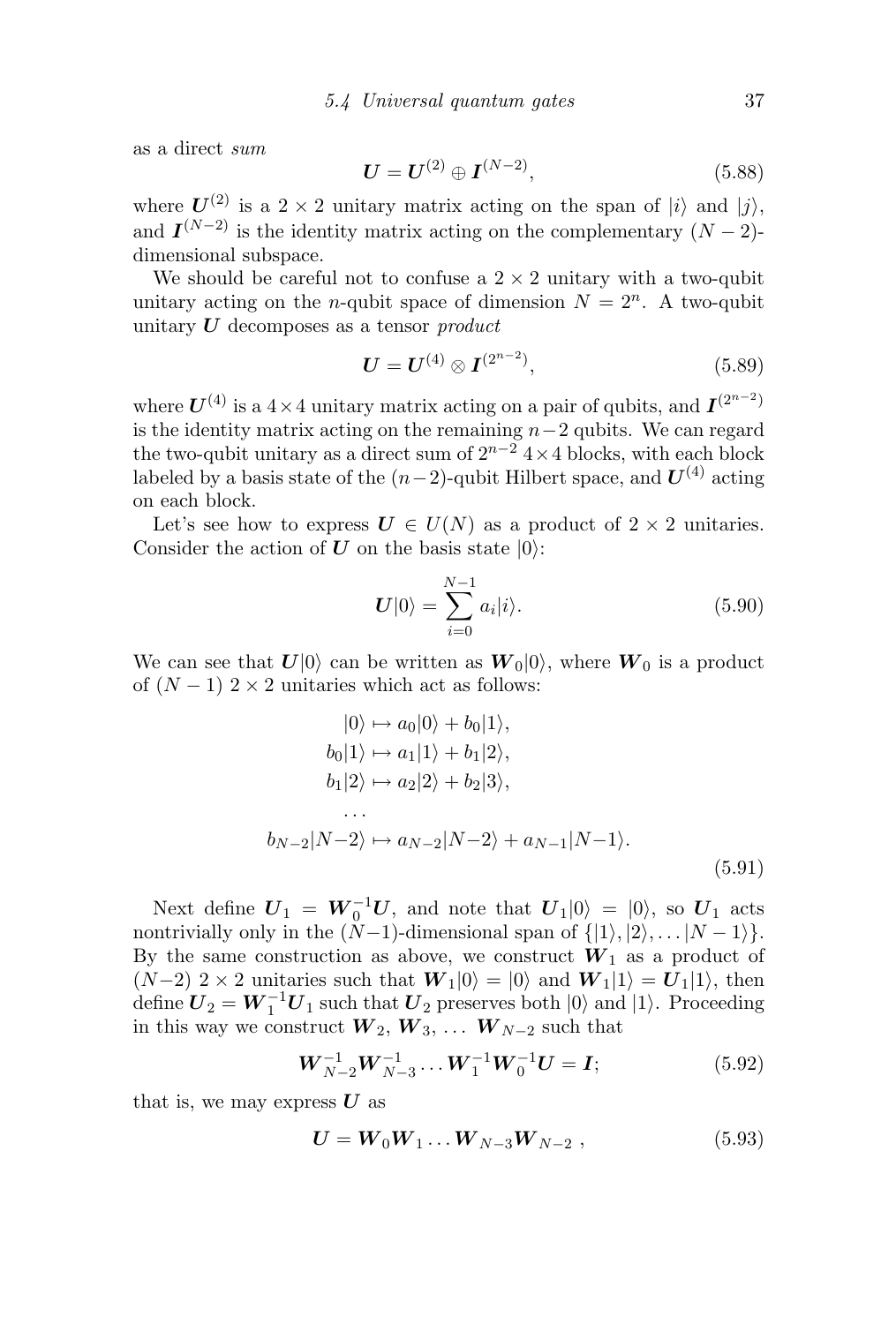a product of  $(N-1) + (N-2) + \cdots + 2 + 1 = \frac{1}{2}N(N-1)$  2 × 2 unitaries.

Now it remains to show that we can construct any  $2 \times 2$  unitary as a circuit of two-qubit unitaries. It will be helpful to notice that the threequbit gate  $\Lambda^2(U^2)$  can be constructed as a circuit of  $\Lambda(U)$ ,  $\Lambda(U^{\dagger})$ , and  $\Lambda(X)$  gates. Using the notation



for the  $\Lambda(U)$  gate, the circuit



does the job. We can check that the power of  $U$  applied to the third qubit is

$$
y - (x \oplus y) + x = y - (x + y - 2xy) + x = 2xy.
$$
 (5.94)

That is,  $U^2$  is applied if  $x = y = 1$ , and the identity is applied otherwise; hence this circuit achieves the  $\Lambda^2(U^2)$  gate. Since every unitary V has a square root U such that  $V = U^2$ , the construction shows that, using two-qubit gates, we can achieve  $\Lambda^2(V)$  for any single-qubit V.

Generalizing this construction, we can find a circuit that constructs  $\Lambda^m(\bm{U}^2)$  using  $\Lambda^{m-1}(\bm{U}), \Lambda^{m-1}(\bm{X}), \Lambda(\bm{U}),$  and  $\Lambda(\bm{U}^{\dagger})$  gates. If we replace the  $\Lambda(X)$  gates in the previous circuit by  $\Lambda^{m-1}(X)$  gates, and replace the last  $\Lambda(U)$  gate by  $\Lambda^{n-1}(U)$ , then, if we denote the m control bits by  $x_1, x_2, x_3, \ldots, x_m$ , the power of U applied to the last qubit is

$$
x_{m} + x_{1}x_{2}x_{3}...x_{m-1} - (x_{m} \oplus x_{1}x_{2}x_{3}...x_{m-1})
$$
  
=  $x_{m} + x_{1}x_{2}x_{3}...x_{m-1}$   
-  $(x_{m} + x_{1}x_{2}x_{3}...x_{m-1} - 2x_{1}x_{2}x_{3}...x_{m-1}x_{m})$   
=  $2x_{1}x_{2}x_{3}...x_{m-1}x_{m}$ , (5.95)

where we have used the identity  $x \oplus y = x + y - 2xy$ . Now  $\mathbf{U}^2$  is applied if  $x_1 = x_2 = \cdots = x_m = 1$  and the identity is applied otherwise; this circuit achieves the  $\Lambda^m(U^2)$  gate.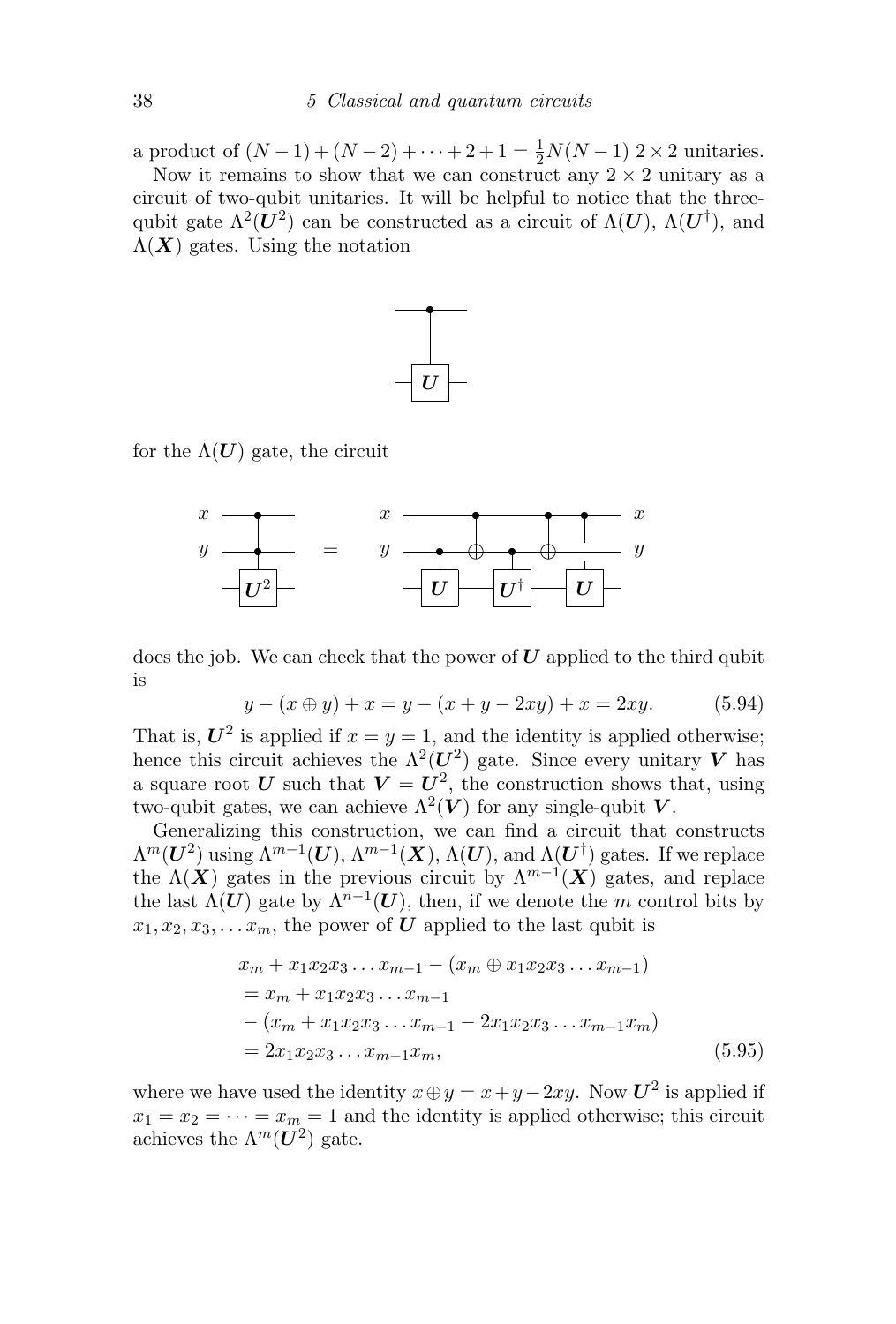Using the construction recursively, we see that with two-qubit gates we can construct  $\Lambda^2(V)$  for any V, then with these gates and two-qubit gates we can construct  $\Lambda^3(V)$  for any V, which allows us to construct  $\Lambda^4(V)$  for any V and so on. We have shown, therefore, how to construct the *n*-qubit gate  $\Lambda^{n-1}(V)$  for any V using a circuit of two-qubit gates.

To complete the argument showing that any element of  $U(2^n)$  is a product of two-qubit unitaries, it will suffice to show that arbitrary  $2 \times 2$ unitaries can be constructed from  $\Lambda^{n-1}(V)$  and two-qubit gates. Note that  $\Lambda^{n-1}(V)$  is, in fact, a 2 × 2 unitary — it applies V in the twodimensional space spanned by the two computational basis states

$$
\{|111...110\rangle , |111...111\rangle \} . \tag{5.96}
$$

If we wish to apply  $V$  in the space spanned by computational states  $\{|x\rangle, |y\rangle\}$  instead, we can use a permutation  $\Sigma$  of the computational basis states with the action

$$
\Sigma: |x\rangle \mapsto |111 \dots 110\rangle ,|y\rangle \mapsto |111 \dots 111\rangle , \qquad (5.97)
$$

constructing

$$
\Sigma^{-1} \circ \Lambda^{n-1}(V) \circ \Sigma . \tag{5.98}
$$

This is to be read from right to left, with  $\Sigma$  acting first and  $\Sigma^{-1}$  acting last. But we have already seen in §5.2.2 how to construct an arbitrary permutation of computational basis states using  $\Lambda^{n-1}(\boldsymbol{X})$  gates and (singlequbit) NOT gates, and we now know how to construct  $\Lambda^{n-1}(\boldsymbol{X})$  (a special case of  $\Lambda^{n-1}(U)$  from two-qubit gates. Therefore, using two-qubit gates, we have constructed the general  $2 \times 2$  unitary (in the computational basis) as in eq.(5.98). That completes the proof that any element of  $U(2^n)$ can be achieved by a circuit of two-qubit gates. In fact we have proven a somewhat stronger result: that the two-qubit gates  $\{\Lambda(U)\}\)$ , where U is an arbitrary single-qubit gate, constitute an exactly universal gate set.

## 5.4.3 Finite universal gate sets

Denseness on the circle. A finite gate set is universal if circuits constructed using that gate set are *dense* in  $U(2^n)$ . As a first simple example of denseness, consider the group  $U(1)$  of rotations of the circle, e.g. the rotations of the Bloch sphere about the  $\hat{z}$  axis:

$$
\left\{ \boldsymbol{U}(\theta) = \exp\left(i\frac{\theta}{2}\boldsymbol{\sigma}_3\right), \quad \theta \in [0, 4\pi) \right\} . \tag{5.99}
$$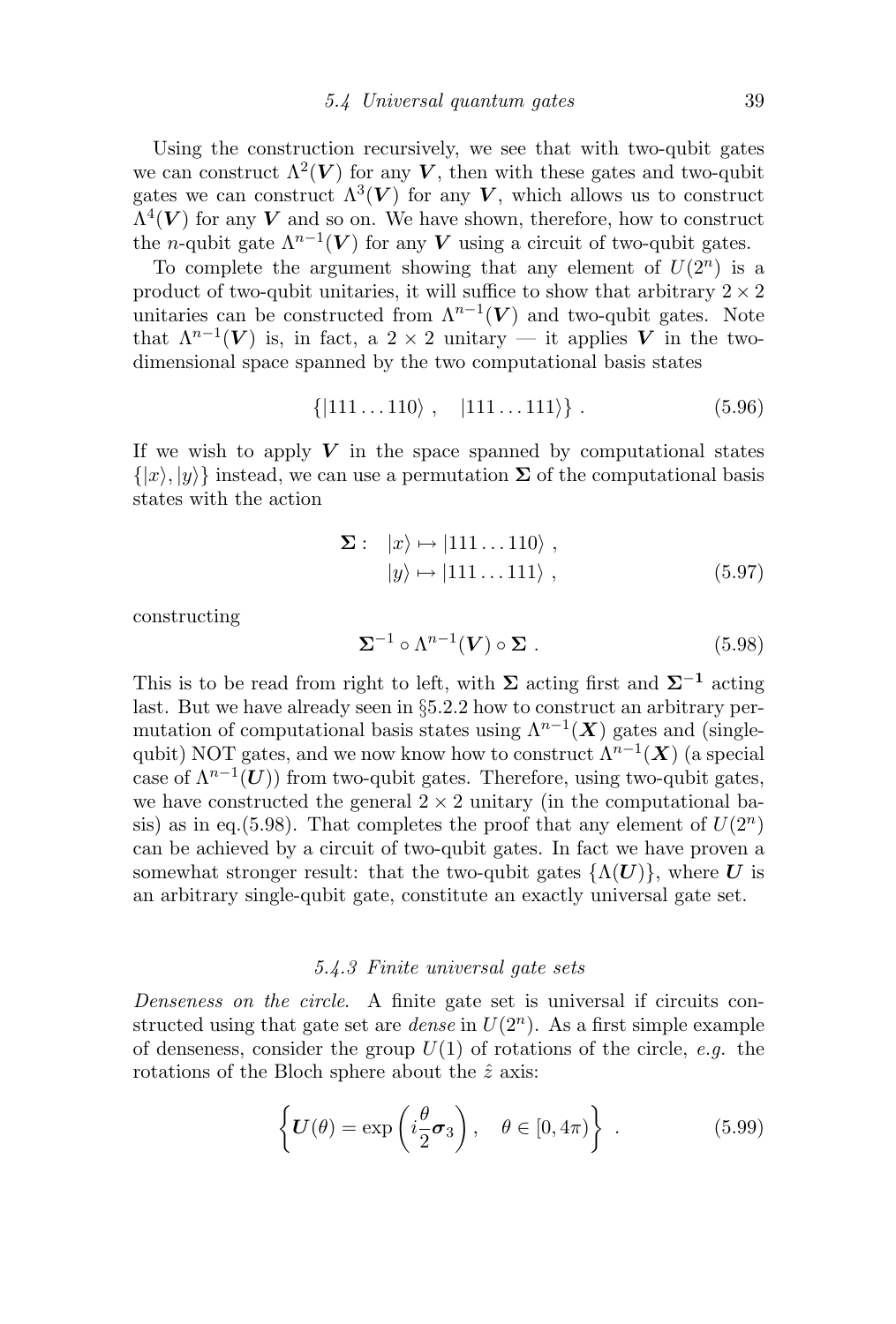We claim that the positive integer powers of  $U(4\pi\alpha)$  are dense in  $U(1)$  if  $\alpha \in [0, 1)$  is irrational. Equivalently, the points

$$
\{n\alpha \pmod{1}, \quad n = 1, 2, 3, \dots, \}
$$
\n(5.100)

are dense in the unit interval.

To see why, first note that the points  $\{n\alpha \pmod{1}\}$  are all distinct, since  $n\alpha = m\alpha + k$  for integers k and  $n \neq m$  would imply that  $\alpha$  is a rational number  $\alpha = k/(n-m)$ . Now consider open intervals of width  $\varepsilon$ centered on each of the N points  $\{n\alpha \pmod{1}, n = 1, 2, 3, ..., N\}$ . For  $N\varepsilon > 1$ , at least two of these intervals must intersect — if all intervals were disjoint then their total length  $N\varepsilon$  would exceed the length of the interval. Hence there exist distinct positive integers  $n$  and  $m$  less than  $1/\varepsilon$  such that  $|n - m|\alpha \pmod{1} < \varepsilon$ ; in other words, the positive integer  $r = |n - m| < 1/\varepsilon$  satisfies  $r\alpha \pmod{1} < \varepsilon$ . Now the positive integer multiples of  $r\alpha$  (mod 1) are equally spaced points on the unit interval separated by less than  $\varepsilon$ . Therefore, for sufficiently large M, the intervals of width  $\varepsilon$  centered on the points  $\{kra \pmod{1}, k = 1, 2, 3, ..., M\}$  fill the unit interval. Since  $\varepsilon$  can be any positive real number, we conclude that the points  $\{n\alpha \pmod{1}, n = 1, 2, 3, ...\}$  are dense in the interval.

Powers of a generic gate. Generalizing this argument, consider the positive integer powers of a generic element of  $U(N)$ . In a suitable basis,  $U \in U(N)$  is diagonal, with eigenvalues

$$
\{e^{i\theta_1/2}, e^{i\theta_2/2}, \dots, e^{i\theta_N/2}\}.
$$
\n(5.101)

Since rational numbers are countable and real numbers are not, for a generic  $\boldsymbol{U}$  (that is, for all elements of  $U(N)$  except for a set of measure zero) each  $\theta_i/\pi$  and  $\theta_i/\theta_j$  is an irrational number. For each positive integer k, the eigenvalues  $\{e^{-ik\theta_i/2}, i=1,2,\ldots,N\}$  of  $\mathbf{U}^k$  define a point on the  $N$ -dimensional torus (the product of  $N$  circles), and as  $k$  ranges over all positive integers, these points densely fill the whole N-torus. We conclude that for any generic U, the elements  $\{U^k, k = 1, 2, 3, \dots\}$  are dense in the group  $U(1)^N$ , *i.e.*, come as close as we please to every unitary matrix which is diagonal in the same basis as  $U$ .

Note that this argument does not provide any upper bound on how large k must be for  $\mathbf{U}^k$  to be  $\varepsilon$ -close to any specified element of  $U(1)^N$ . In fact, the required value of  $k$  could be extremely large if, for some  $m$ and i,  $|m\theta_i| \pmod{4\pi}$   $<< \varepsilon$ . It might be hard (that is, require many gates) to approximate a specified unitary transformation with circuits of commuting quantum gates, because the unitary achieved by the circuit only depends on how many times each gate is applied, not on the order in which the gates are applied. It is much easier (requires fewer gates) to achieve a good approximation using circuits of noncommuting gates.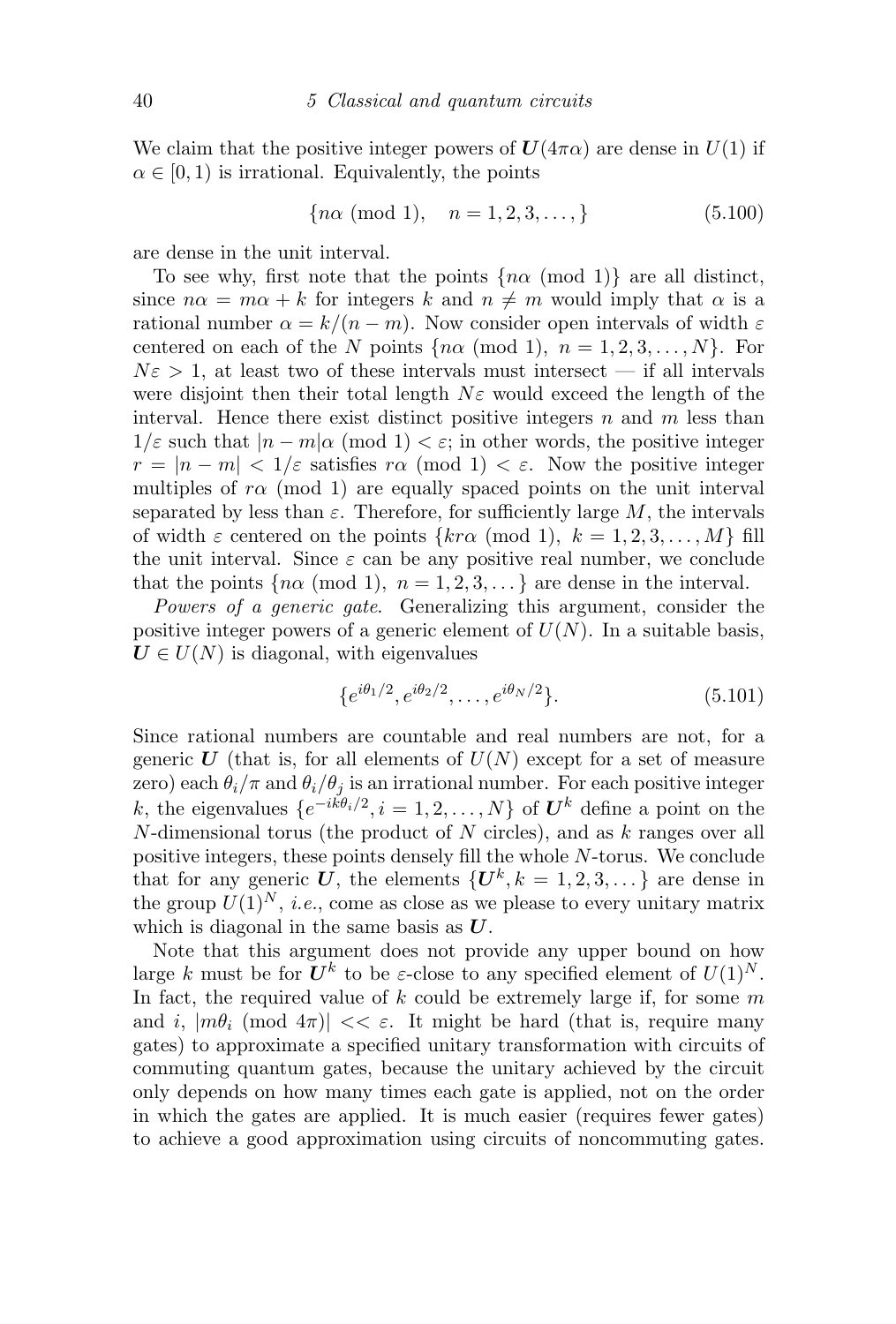If the gates are noncommuting, then the order in which the gates are applied matters, and many more unitaries can be reached by circuits of specified size than if the gates are noncommuting.

Reaching the full Lie algebra. Suppose we can construct the two gates  $U = \exp(iA)$ ,  $V = \exp(iB) \in U(N)$ , where A and B are  $N \times N$ Hermitian matrices. If these are generic gates, positive powers of  $U$  come as close as we please to  $e^{i\alpha A}$  for any real  $\alpha$  and positive powers of V come as close as we please to  $e^{i\beta B}$  for any real  $\beta$ . That is enough to ensure that there is a finite circuit constructed from  $U$  and  $V$  gates that comes as close as we please to  $e^{i\mathbf{C}}$ , where  $\mathbf{C}$  is any Hermitian element of the Lie algebra generated by  $A$  and  $B$ .

We say that a unitary transformation U is reachable if for any  $\varepsilon > 0$ there is a finite circuit achieving U which is  $\varepsilon$ -close to U in the sup norm. Noting that

$$
\lim_{n \to \infty} (e^{i\alpha \mathbf{A}/n} e^{i\beta \mathbf{B}/n})^n = \lim_{n \to \infty} \left( 1 + \frac{i}{n} (\alpha \mathbf{A} + \beta \mathbf{B}) + O\left(\frac{1}{n^2}\right) \right)^n
$$

$$
= e^{i(\alpha \mathbf{A} + \beta \mathbf{B})}, \tag{5.102}
$$

we see that any  $e^{i(\alpha A+\beta B)}$  is reachable if each  $e^{i\alpha A/n}$  and  $e^{i\beta B/n}$  is reachable. Furthermore, because

$$
\lim_{n \to \infty} \left( e^{i\mathbf{A}/\sqrt{n}} e^{i\mathbf{B}/\sqrt{n}} e^{-i\mathbf{A}/\sqrt{n}} e^{-i\mathbf{B}/\sqrt{n}} \right)^n
$$
\n
$$
= \lim_{n \to \infty} \left( 1 - \frac{1}{n} \left( \mathbf{A}\mathbf{B} - \mathbf{B}\mathbf{A} \right) + O\left( \frac{1}{n^{3/2}} \right) \right)^n = e^{-\left[ \mathbf{A}, \mathbf{B} \right]},\tag{5.103}
$$

we see that  $e^{-[A,B]}$  is also reachable.

For example, positive integer powers of a generic element of  $SU(2)$  allow us to reach a  $U(1)$  subgroup; if we orient our axes on the Bloch sphere appropriately, this is the subgroup generated by the Pauli operator Z. Positive integer powers of a second generic element of  $SU(2)$  allow us to reach a different  $U(1)$  subgroup, generated by  $\mathbf{X} = \mathbf{X} + \gamma \mathbf{Z}$  (for some real  $\gamma$ ) with an appropriate choice of axes. Because  $[\mathbf{Z}, \mathbf{X}] = i\mathbf{Y}$ , the elements  $\{Z, X, -i[Z, X]\}$  span the three-dimensional  $SU(2)$  Lie algebra. It follows that circuits built from any two generic elements of  $SU(2)$  suffice to reach any element of  $SU(2)$ .

This observation applies to higher-dimensional Lie algebras as well. For example, the  $SU(4)$  Lie algebra is 15 dimensional. It contains various lower-dimensional subalgebras, such as the Lie algebras of the  $SU(4)$  subgroups  $U(1)^3$ ,  $SU(2) \times SU(2) \times U(1)$ ,  $SU(3) \times U(1)$ , etc. But two generic elements of the  $SU(4)$  Lie algebra already suffice to general the full Lie algebra. The generated algebra closes on one of the lower-dimensional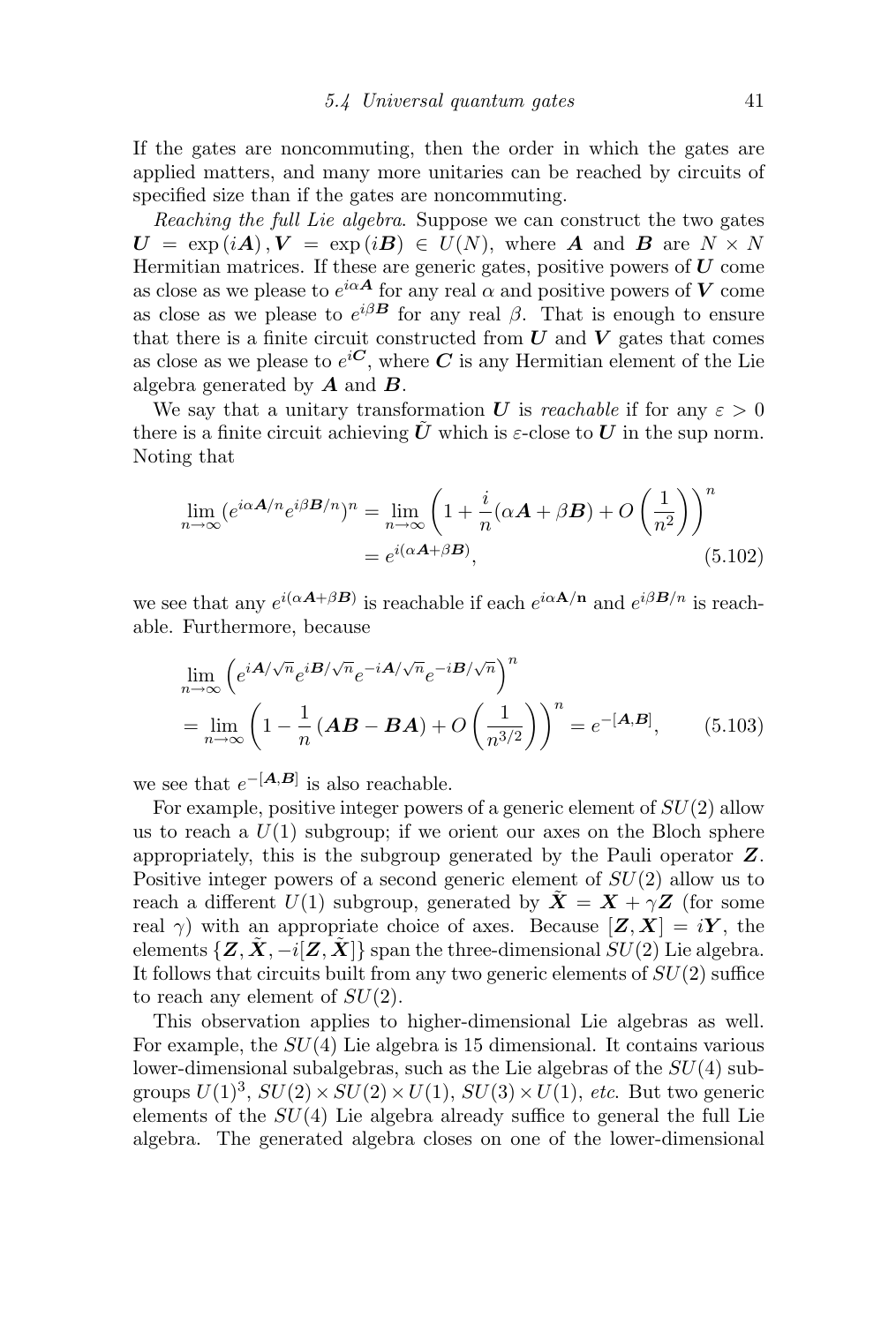subalgebras only if some nested commutators vanish "by accident," a criterion satisfied by only a set of measure zero among all pairs of  $SU(4)$ generators. Actually, as we have already noted, a generic element of  $SU(4)$  allows us to reach the torus  $U(1)^3$ , and no nontrivial subgroup of  $SU(4)$  contains two generic  $U(1)^3$  subgroups. Therefore, circuits built from two generic two-qubit gates suffice to reach any two-qubit gate (up to an overall phase). And since we can reach any element of  $U(2^n)$  with two-qubit gates, a pair of generic two-qubit gates provides a universal gate set, assuming we can apply the gates to any pair of qubits.

But in fact just one generic two-qubit gate is already enough, if we are free to choose not just the pair of qubits on which the gate acts but also the ordering of the qubits. That is, a generic two-qubit gate does not commute with the operator SWAP which interchanges the two qubits. If  $U$  is a generic two-qubit gate, then

$$
V = \text{SWAP} \circ U \circ \text{SWAP} \tag{5.104}
$$

(the same gate applied to the same two qubits, but in the opposite order) is another two-qubit gate not commuting with  $U$ . Positive powers of  $U$ reach one  $U(1)^3$  subgroup of  $SU(4)$  while positive powers of V reach a different  $U(1)^3$ , so that circuits built from U and V reach all of  $SU(4)$ .

Even nongeneric universal gates, in particular gates whose eigenvalues are all rational multiples of  $\pi$ , can suffice for universality. One example discussed in the homework is the gate set  $\{CNOT, H, T\}$ , where H rotates the Bloch sphere by the angle  $\pi$  about the axis  $\frac{1}{\sqrt{2}}$  $\frac{1}{2}(\hat{x} + \hat{x})$ , and **T** rotates the Bloch sphere by the angle  $\pi/4$  about the  $\hat{z}$  axis. If we replaced T with the  $\pi/2$  rotation  $T^2$ , then the gate set would not be universal; in that case the only achievable single-qubit rotations would be those in a finite subgroup of  $SU(2)$ , the symmetry group of the cube. But  $SU(2)$ has few such finite nonabelian subgroups (the only finite nonabelian subgroups of the rotation group  $SO(3)$  are the symmetry groups of regular polygons and of regular three-dimensional polyhedra, the platonic solids). If the gate set reaches beyond these finite subgroups it will reach either a  $U(1)$  subgroup of  $SU(2)$  or all of  $SU(2)$ .

#### 5.4.4 The Solovay-Kitaev approximation

Up until now our discussion of universal gates has focused on reachability and has ignored complexity. But when we have a finite universal gate set, we want to know not only whether we can approximate a desired unitary transformation to accuracy  $\varepsilon$ , but also *how hard* it is to achieve that approximation. How large a circuit suffices? The question really has two parts. (1) Given a unitary transformation  $U$ , how large a quantum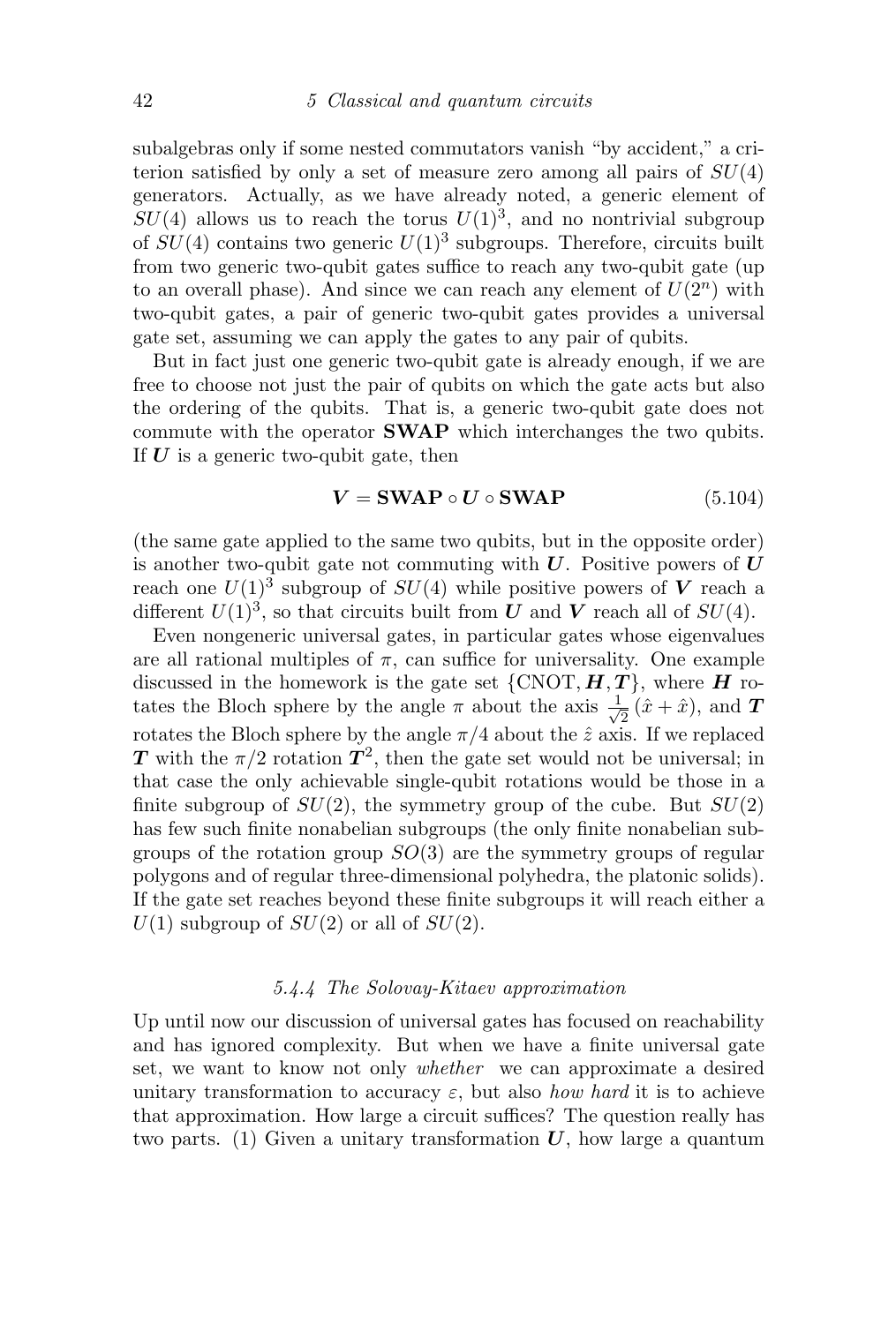circuit is needed to construct  $\tilde{U}$  such that  $\|\tilde{U} - e^{i\phi}U\|_{\text{sup}} \leq \varepsilon$ ? (2) How large a classical circuit is needed to find the quantum circuit that achieves  $U$ ? We will see that, for any universal set of gates (closed under inverse) used to approximate elements of a unitary group of constant dimension, the answer to both questions is polylog $(1/\varepsilon)$ . We care about the answer to the second question because it would not be very useful to know that  $U$  can be well approximated by small quantum circuits if these circuits are very hard to find.

We will prove this result by devising a recursive algorithm which achieves successively better and better approximations. We say that a finite repertoire of unitary transformations  $\mathcal R$  is an " $\varepsilon$ -net" in  $U(N)$  if every element of  $U(N)$  is no more than distance  $\varepsilon$  away (in the sup norm) from some element of  $R$ , and we say that  $R$  is "closed under inverse" if the inverse of every element of  $\mathcal R$  is also in  $\mathcal R$ . The key step of the recursive algorithm is to show that if  $\mathcal R$  is an  $\varepsilon$ -net, closed under inverse, then we can construct a new repertoire  $\mathcal{R}'$ , also closed under inverse, with the following properties: (1) each element of  $\mathcal{R}'$  is achieved by a circuit of at most 5 gates from  $\mathcal{R}$ . (2)  $\mathcal{R}'$  is an  $\varepsilon'$ -net, where

$$
\varepsilon' = C\varepsilon^{3/2} \,,\tag{5.105}
$$

and C is a constant.

Before explaining how this step works, let's see why it ensures that we can approximate any unitary using a quantum circuit with size polylogarithmic in the accuracy. Suppose to start with that we have found an  $\varepsilon_0$ -net  $\mathcal{R}_0$ , closed under inverse, where each element of  $\mathcal{R}_0$  can be achieved by a circuit with no more than  $L_0$  gates chosen from our universal gate set. If  $\varepsilon_0 < 1/C^2$ , then we can invoke the recursive step to find an  $\varepsilon_1$ -net  $\mathcal{R}_1$ , where  $\varepsilon_1 < \varepsilon_0$ , and each element of  $\mathcal{R}_1$  can be achieved by a circuit of  $L_1 = 5L_0$  gates. By repeating this step k times, we can make the error  $\varepsilon_k$  much smaller than the level-0 error  $\varepsilon_0$ . Iterating the relation

$$
C^2 \varepsilon_k = \left(C^2 \varepsilon_{k-1}\right)^{3/2} \tag{5.106}
$$

k times we obtain

$$
C^2 \varepsilon_k = (C^2 \varepsilon_0)^{(3/2)^k} , \qquad (5.107)
$$

and by taking logs of both sides we find

$$
\left(\frac{3}{2}\right)^k = \frac{\log\left(1/C^2 \varepsilon_k\right)}{\log\left(1/C^2 \varepsilon_0\right)} . \tag{5.108}
$$

After k recursive steps the circuit size for each unitary in the  $\varepsilon_k$ -net  $\mathcal{R}_k$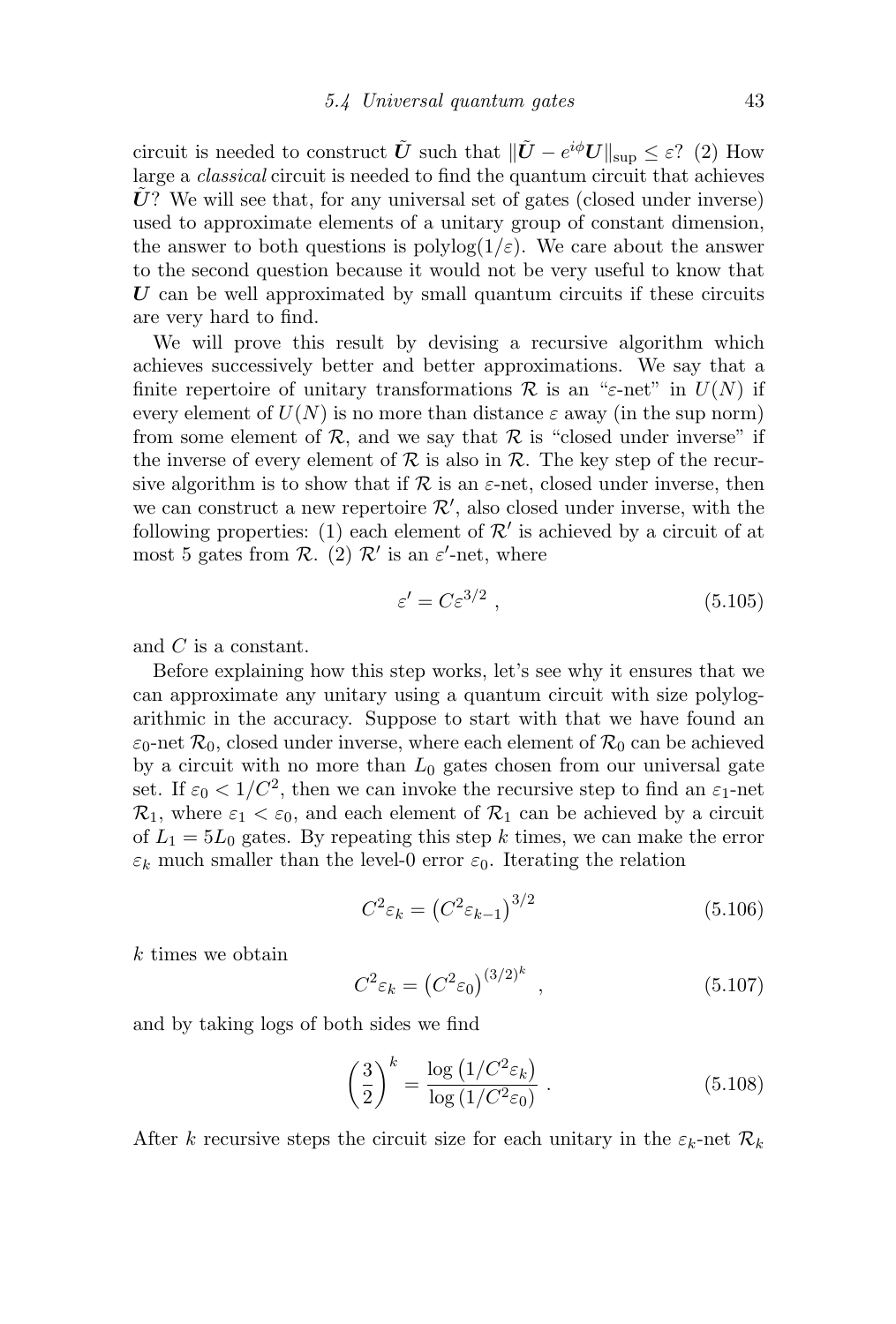is no larger than  $L_k$  where

$$
L_k/L_0 = 5^k = \left( \left( \frac{3}{2} \right)^k \right)^{\log 5/\log(3/2)} = \left( \frac{\log \left( 1/C^2 \varepsilon_k \right)}{\log \left( 1/C^2 \varepsilon_0 \right)} \right)^{\log 5/\log(3/2)}.
$$
\n(5.109)

Thus the circuit size scales with the accuracy  $\varepsilon_k$  as  $\left[ \log(1/\varepsilon_k) \right]^{3.97}$ .

Now let's see how the  $\varepsilon'$ -net  $\mathcal{R}'$  is constructed from the  $\varepsilon$ -net  $\mathcal{R}$ . For any  $U \in SU(N)$  there is an element  $\tilde{U} \in \mathcal{R}$  such that  $||U - \tilde{U}||_{\text{sup}} \leq \varepsilon$ , or equivalently  $||U\tilde{U}^{-1} - I||_{\text{sup}} \leq \varepsilon$ . Now we will find W, constructed as a circuit of 4 elements of  $\mathcal{R}$ , such that  $\|\boldsymbol{U}\tilde{\boldsymbol{U}}^{-1} - \boldsymbol{W}\|_{\sup} \leq \varepsilon'$ , or equivalently  $\|U - W\tilde{U} \|_{\sup} \leq \varepsilon'.$  Thus  $U$  is approximated to accuracy  $\varepsilon'$ by  $W\tilde{U}$ , which is achieved by a circuit of 5 elements of  $\mathcal{R}$ .

We may write  $\boldsymbol{U}\tilde{\boldsymbol{U}}^{-1} = e^{i\boldsymbol{A}},$  where  $\boldsymbol{A} = O(\varepsilon)$ . (By  $\boldsymbol{A} = O(\varepsilon)$  we mean  $||A||_{\text{sup}} = O(\varepsilon)$ , *i.e.*,  $||A||_{\text{sup}}$  is bounded above by a constant times  $\varepsilon$  for  $\varepsilon$ sufficiently small. ) It is possible to find Hermitian  $B, C$ , both  $O(\varepsilon^{1/2})$ , such that  $[\mathbf{B}, \mathbf{C}] = -i\mathbf{A}$ . Furthermore, because  $\mathcal R$  is an  $\varepsilon$ -net, there is an element  $e^{i\tilde{\mathbf{B}}}$  of  $\mathcal R$  which is  $\varepsilon$ -close to  $e^{i\mathbf{B}}$ , and an element  $e^{i\tilde{\mathbf{C}}}$  of  $\mathcal R$  which is  $\varepsilon$ -close to  $e^{i\mathbf{C}}$ . It follows that  $\mathbf{B} - \tilde{\mathbf{B}} = O(\varepsilon)$  and  $\mathbf{C} - \tilde{\mathbf{C}} = O(\varepsilon)$ .

Now we consider the circuit

$$
\mathbf{W} = e^{i\tilde{\mathbf{B}}}e^{i\tilde{\mathbf{C}}}e^{-i\tilde{\mathbf{B}}}e^{-i\tilde{\mathbf{C}}} = \mathbf{I} - [\tilde{\mathbf{B}}, \tilde{\mathbf{C}}] + O(\varepsilon^{3/2});\tag{5.110}
$$

the remainder term is cubic order in  $\tilde{B}$  and  $\tilde{C}$ , hence  $O(\varepsilon^{3/2})$ . First note that the inverse of this circuit,  $e^{i\tilde{\mathbf{C}}}e^{i\tilde{\mathbf{B}}}e^{-i\tilde{\mathbf{C}}}e^{-i\tilde{\mathbf{B}}}$ , can also be constructed as a size-4 circuit of gates from  $R$ . Furthermore,

$$
\mathbf{W} = I - [\mathbf{B} + O(\varepsilon), \mathbf{C} + O(\varepsilon)] + O(\varepsilon^{3/2}) = I + i\mathbf{A} + O(\varepsilon^{3/2})
$$
  
=  $e^{i\mathbf{A}} + O(\varepsilon^{3/2});$  (5.111)

thus W, a circuit of 4 gates from R, approximates  $\tilde{U} \tilde{U}^{-1}$  to  $O(\varepsilon^{3/2})$ accuracy, as we wanted to show.

Finally, let's consider the classical computational cost of finding the quantum circuit which approximates a unitary transformation. The classical algorithm receives a unitary transformation  $U$  as input, and produces as output a quantum circuit evaluating  $\hat{U}$ , which approximates  $U$ to accuracy  $\varepsilon$ . To improve the accuracy of the approximation to  $\varepsilon'$ , we need to call the accuracy- $\varepsilon$  algorithm three times, to find circuits evaluating  $\tilde{U}, e^{i\tilde{B}},$  and  $e^{i\tilde{C}}$ . Therefore, if the classical cost of the accuracy- $\varepsilon$ algorithm is t, the classical cost of the improved accuracy- $\varepsilon'$  algorithm is  $t' = 3t + \text{constant}$ , where the additive constant is needed to cover the cost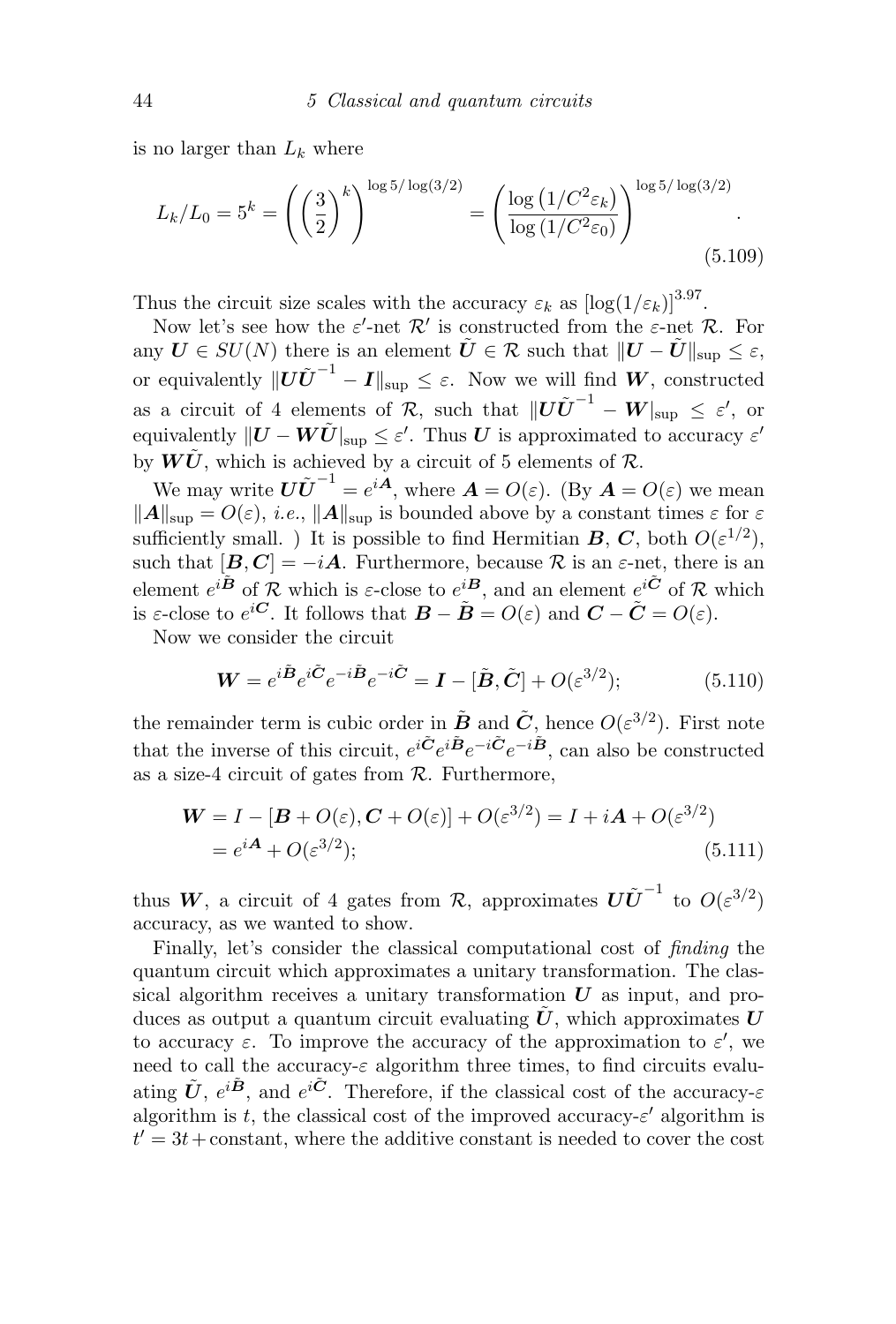of tasks that do not scale with  $\varepsilon$ , such as finding the matrices **B** and **C** satisfying  $[B, C] = -iA$ . After k iterations, the classical cost scales like

$$
O(3^k) = O\left(\left[\log(1/\varepsilon_k)\right]^{\log 3/\log(3/2)}\right) = O\left(\left[\log(1/\varepsilon_k)\right]^{2.71}\right),\tag{5.112}
$$

polylogarithmic in the accuracy achieved by the level- $k$  version of the algorithm.

What we have accomplished is a bit surprising. By composing unitary transformations with  $O(\varepsilon)$  errors we have obtained unitary transformations with smaller  $O(\varepsilon^{3/2})$  errors. How could we achieve such sharp results with such blunt tools? The secret is that we have constructed our circuit so that the  $O(\varepsilon)$  errors cancel, leaving only the higher-order errors. This would not have worked if  $R$  had not been closed under inverse. If instead of the inverses of  $e^{i\tilde{\mathbf{B}}}$  and  $e^{i\tilde{\mathbf{C}}}$  we had been forced to use  $O(\varepsilon)$  approximations to these inverses, the cancellations would not have occurred, and our quest for an improved approximation would have failed. But if our universal gate set allows us to construct the exact inverse of each element of the gate set, then we can use the Solovay-Kitaev approach to recursively improve the approximation.

This scheme works for any universal gate set that is closed under inverse. For particular gate sets improved approximations are possible. For example, the gate set  $\{H, T\}$  can be used to approximate an arbitrary single-qubit unitary to accuracy  $\varepsilon$  using  $O(\log(1/\varepsilon))$  gates, a substantial improvement over  $O(\log(1/\varepsilon))^{3.97}$  established by the general argument, and the circuits achieving this improved overhead cost can be efficiently constructed.

#### 5.5 Summary

Classical circuits. The complexity of a problem can be characterized by the size of a uniform family of logic circuits that solve the problem: The problem is hard if the size of the circuit is a superpolynomial function of the size of the input, and easy otherwise. One classical universal computer can simulate another efficiently, so the classification of complexity is machine independent. The 3-bit Toffoli gate is universal for classical reversible computation. A reversible computer can simulate an irreversible computer without a significant slowdown and without unreasonable memory resources.

Quantum Circuits. Although there is no proof, it seems likely that polynomial-size quantum circuits cannot be simulated in general by polynomial-size randomized classical circuits  $(BQP \neq BPP)$ ; however, polynomial space is sufficient ( $BQP \subseteq PSPACE$ ). A noisy quantum circuit can simulate an ideal quantum circuit of size  $T$  to acceptable accuracy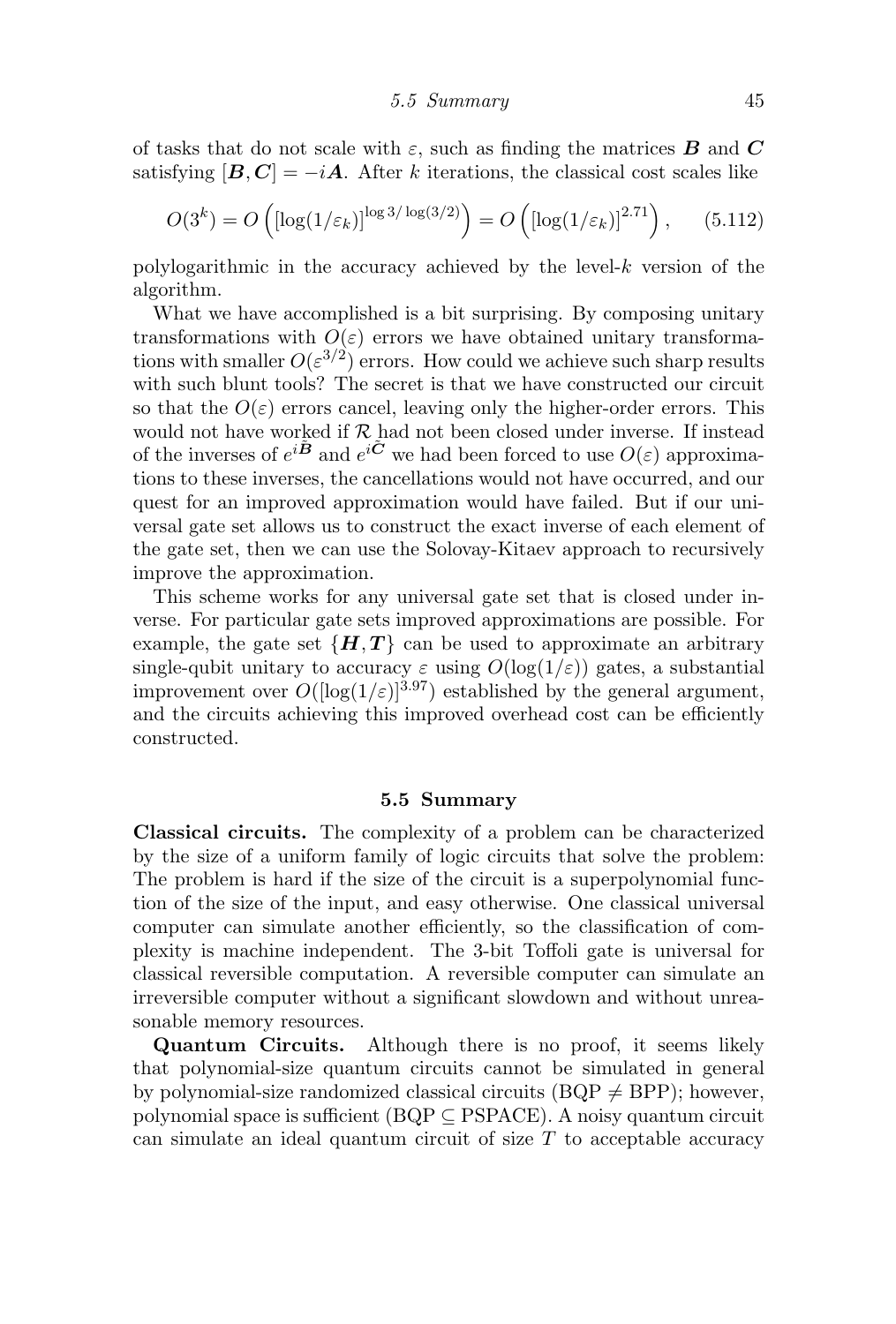if each quantum gate has an accuracy of order  $1/T$ . Any n-qubit unitary transformation can be constructed from two-qubit gates. A generic two-qubit quantum gate, if it can act on any two qubits in a device, is sufficient for universal quantum computation. One universal quantum computer can simulate another to accuracy  $\varepsilon$  with a polylog $(1/\varepsilon)$  overheard cost; therefore the complexity class BQP is machine independent.

Do the Exercises to learn more about universal sets of quantum gates.

## 5.6 Exercises

## 5.1 Linear simulation of Toffoli gate.

In §5.2.2 we constructed the *n*-bit Toffoli gate  $\Lambda^{n-1}(\boldsymbol{X})$  from 3-bit Toffoli gates  $(\Lambda^2(\boldsymbol{X})^s)$ . The circuit required only one bit of scratch space, but the number of gates was exponential in  $n$ . With more scratch, we can substantially reduce the number of gates.

- a) Find a circuit family with  $2n-5$   $\Lambda^2(X)$ 's that evaluates  $\Lambda^{n-1}(\boldsymbol{X})$ . (Here  $n-3$  scratch bits are used, which are set to 0 at the beginning of the computation and return to the value 0 at the end.)
- b) Find a circuit family with  $4n-12$   $\Lambda^2(X)$ 's that evaluates  $\Lambda^{n-1}(\boldsymbol{X})$ , which works irrespective of the initial values of the scratch bits. (Again the  $n-3$  scratch bits return to their initial values, but they don't need to be set to zero at the beginning.)

#### 5.2 An exactly universal quantum gate set.

The purpose of this exercise is to complete the demonstration that the controlled-NOT gate  $\Lambda(X)$  and arbitrary single-qubit gates constitute an exactly universal set.

a) If U is any unitary  $2 \times 2$  matrix with determinant one, find unitary  $A, B$ , and  $C$  such that

$$
ABC = I \tag{5.113}
$$

$$
AXBXC = U.\t(5.114)
$$

Hint: From the Euler angle construction, we know that

$$
\mathbf{U} = \mathbf{R}_z(\psi) \mathbf{R}_y(\theta) \mathbf{R}_z(\phi), \tag{5.115}
$$

where, e.g.,  $\mathbf{R}_z(\phi)$  denotes a rotation about the z-axis by the angle  $\phi$ . We also know that, e.g.,

$$
\boldsymbol{X}\boldsymbol{R}_z(\phi)\boldsymbol{X} = \boldsymbol{R}_z(-\phi). \tag{5.116}
$$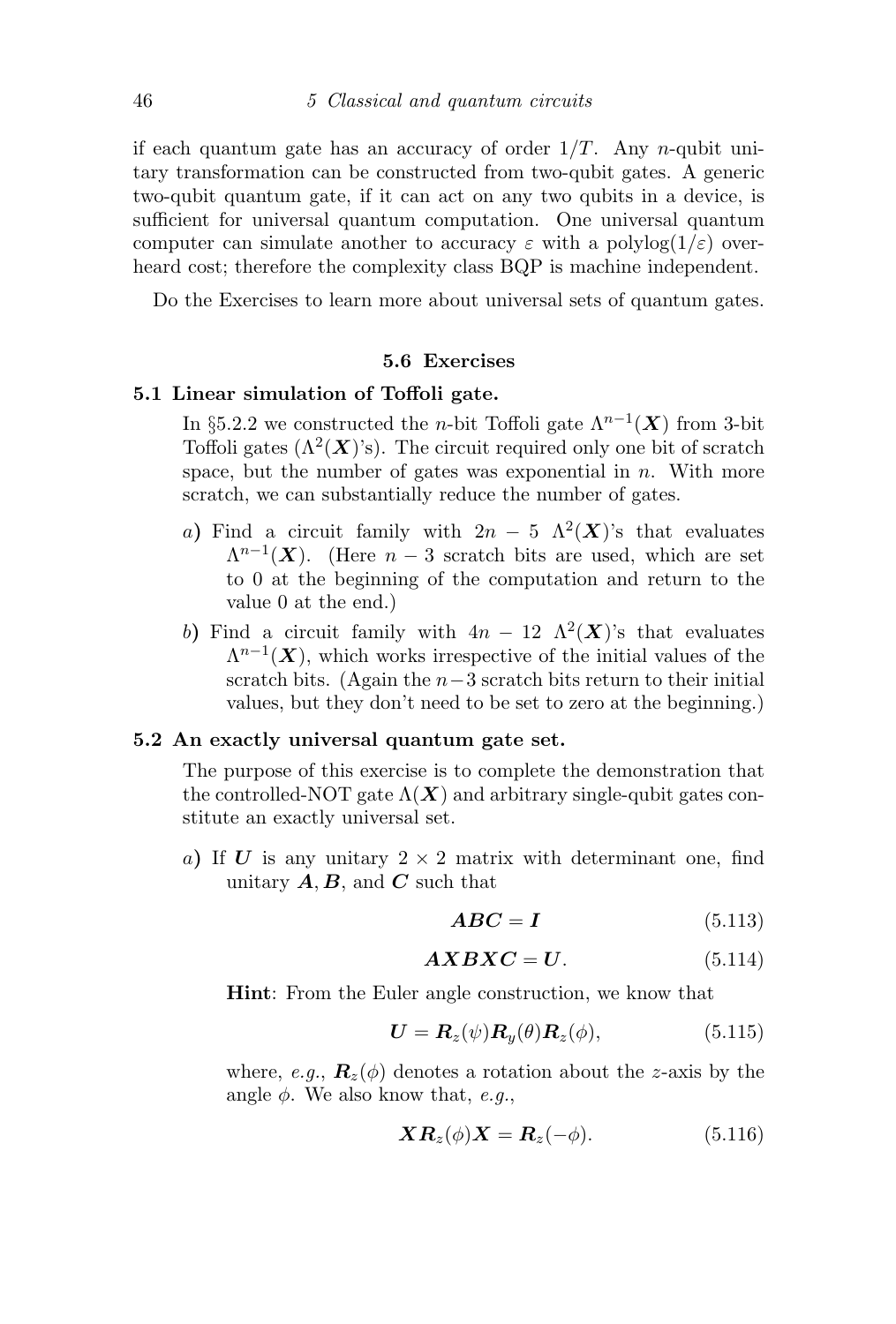- b) Consider a two-qubit *controlled phase gate* which applies  $U =$  $e^{i\alpha}$ **1** to the second qubit if the first qubit has value  $|1\rangle$ , and acts trivially otherwise. Show that it is actually a one-qubit gate.
- c) Draw a circuit using  $\Lambda(X)$  gates and single-qubit gates that implements  $\Lambda(U)$ , where U is an arbitrary  $2 \times 2$  unitary transformation.

Since the argument in §5.4.2 shows that the gate set  $\{\Lambda(U)\}\$ is exactly universal, we have shown that  $\Lambda(X)$  together with singlequbit gates are an exactly universal set.

## 5.3 Universal quantum gates I

In this exercise and the two that follow, we will establish that several simple sets of gates are universal for quantum computation.

The Hadamard transformation  $H$  is the single-qubit gate that acts in the standard basis  $\{|0\rangle, |1\rangle\}$  as

$$
\boldsymbol{H} = \frac{1}{\sqrt{2}} \begin{pmatrix} 1 & 1 \\ 1 & -1 \end{pmatrix} ; \qquad (5.117)
$$

in quantum circuit notation, we denote the Hadamard gate as

$$
\begin{array}{c|c} \hline H & \\\hline \end{array}
$$

The single-qubit *phase gate*  $S$  acts in the standard basis as

$$
\boldsymbol{S} = \begin{pmatrix} 1 & 0 \\ 0 & i \end{pmatrix} , \qquad (5.118)
$$

and is denoted



A two-qubit *controlled phase gate*  $\Lambda(S)$  acts in the standard basis  $\{|00\rangle, 01\rangle, |10\rangle, |11\rangle\}$  as the diagonal  $4 \times 4$  matrix

$$
\Lambda(\mathbf{S}) = \text{diag}(1, 1, 1, i) \tag{5.119}
$$

and can be denoted

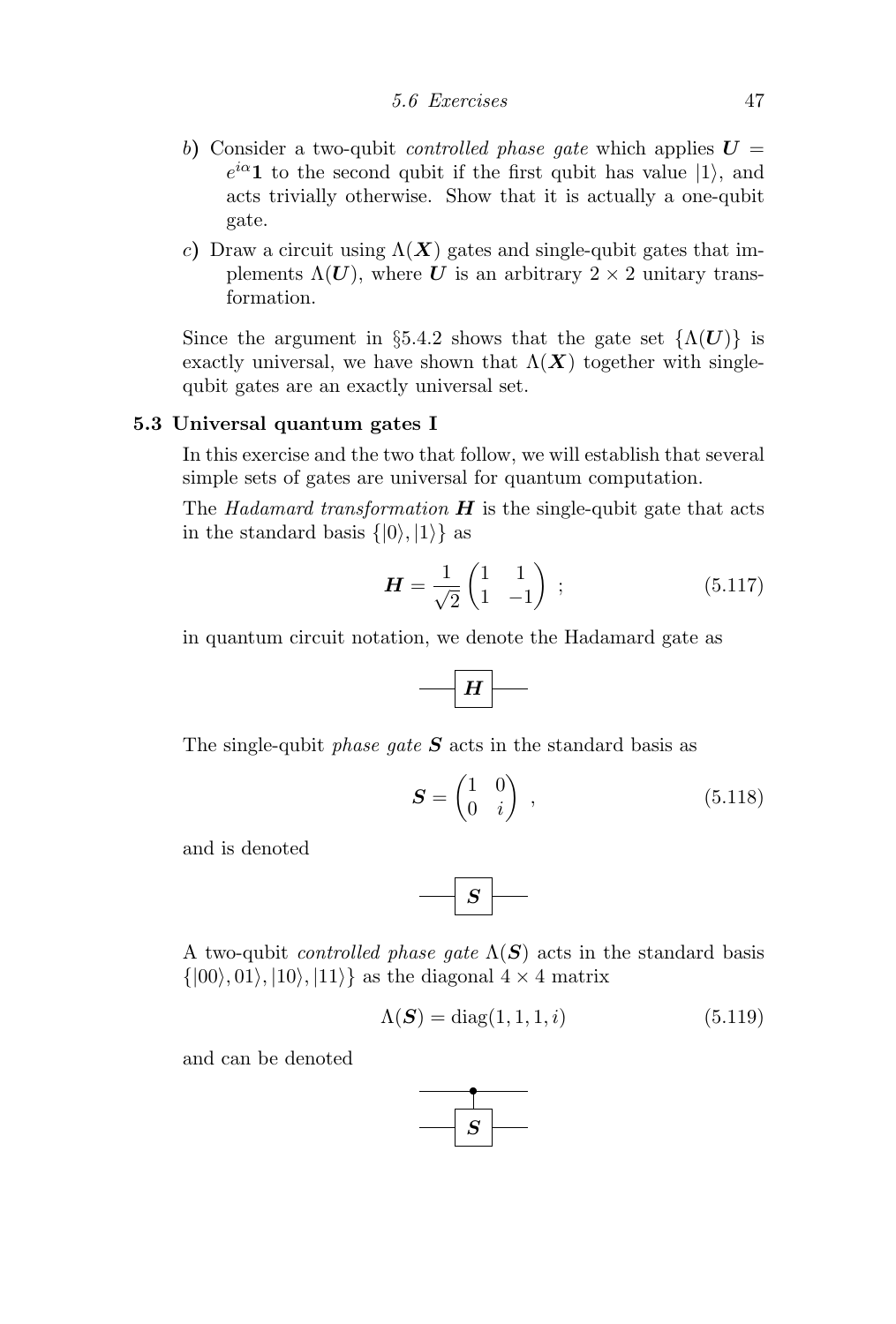Despite this misleading notation, the gate  $\Lambda(\mathbf{S})$  actually acts symmetrically on the two qubits:



We will see that the two gates  $H$  and  $\Lambda(S)$  comprise a universal gate  $set$  – any unitary transformation can be approximated to arbitrary accuracy by a quantum circuit built out of these gates.

a) Consider the two-qubit unitary transformations  $U_1$  and  $U_2$  defined by quantum circuits



and



Let  $|ab\rangle$  denote the element of the standard basis where a labels the upper qubit in the circuit diagram and b labels the lower qubit. Write out  $U_1$  and  $U_2$  as  $4 \times 4$  matrices in the standard basis. Show that  $U_1$  and  $U_2$  both act trivially on the states

$$
|00\rangle, \quad \frac{1}{\sqrt{3}}\left(|01\rangle + |10\rangle + |11\rangle\right) \ . \tag{5.120}
$$

b) Thus  $U_1$  and  $U_2$  act nontrivially only in the two-dimensional space spanned by

$$
\left\{ \frac{1}{\sqrt{2}} \left( |01\rangle - |10\rangle \right), \frac{1}{\sqrt{6}} \left( |01\rangle + |10\rangle - 2|11\rangle \right) \right\} .
$$
 (5.121)

Show that, expressed in this basis, they are

$$
U_1 = \frac{1}{4} \begin{pmatrix} 3+i & \sqrt{3}(-1+i) \\ \sqrt{3}(-1+i) & 1+3i \end{pmatrix} , \qquad (5.122)
$$

and

$$
U_2 = \frac{1}{4} \begin{pmatrix} 3+i & \sqrt{3}(1-i) \\ \sqrt{3}(1-i) & 1+3i \end{pmatrix} .
$$
 (5.123)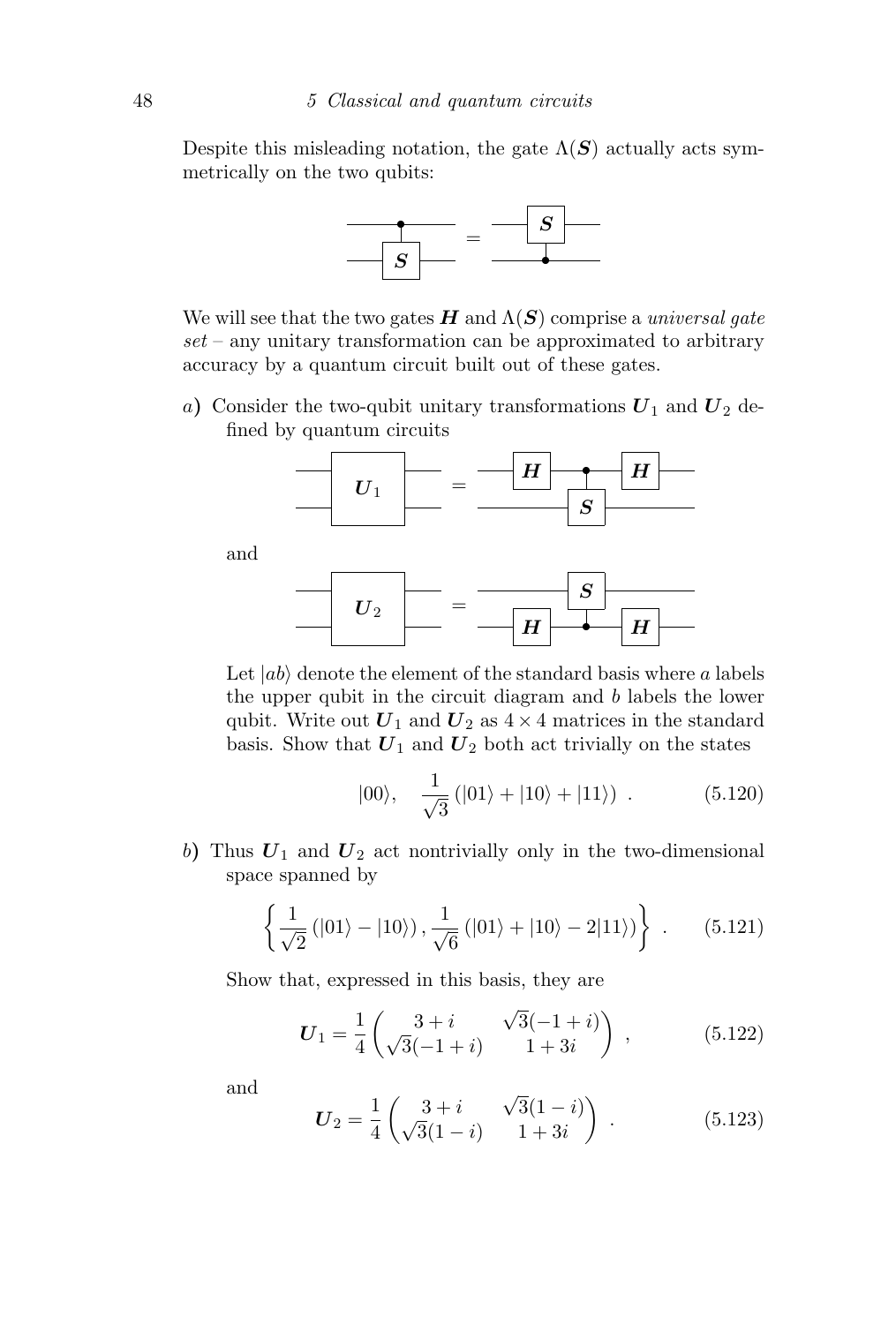c) Now express the action of  $U_1$  and  $U_2$  on this two-dimensional subspace in the form

$$
\boldsymbol{U}_1 = \sqrt{i} \left( \frac{1}{\sqrt{2}} - i \frac{1}{\sqrt{2}} \hat{n}_1 \cdot \vec{\boldsymbol{\sigma}} \right) , \qquad (5.124)
$$

and

$$
\boldsymbol{U}_2 = \sqrt{i} \left( \frac{1}{\sqrt{2}} - i \frac{1}{\sqrt{2}} \hat{n}_2 \cdot \boldsymbol{\vec{\sigma}} \right) . \tag{5.125}
$$

What are the unit vectors  $\hat{n}_1$  and  $\hat{n}_2$ ?

d) Consider the transformation  $U_2^{-1}U_1$  (Note that  $U_2^{-1}$  can also be constructed from the gates  $H$  and  $\Lambda(S)$ .) Show that it performs a rotation with half-angle  $\theta/2$  in the two-dimensional space spanned by the basis eq.(5.121), where  $\cos(\theta/2) = 1/4$ .

## 5.4 Universal quantum gates II

We have seen in Exercise 5.3 how to compose the quantum gates H and  $\Lambda(S)$  to perform, in a two-dimensional subspace of the fourdimensional Hilbert space of two qubits, a rotation with  $\cos(\theta/2) =$ 1/4. In this exercise, we will show that the angle  $\theta$  is not a rational multiple of  $\pi$ . Equivalently, we will show that

$$
e^{i\theta/2} \equiv \cos(\theta/2) + i\sin(\theta/2) = \frac{1}{4}\left(1 + i\sqrt{15}\right)
$$
 (5.126)

is not a root of unity: there is no finite integer power  $n$  such that  $(e^{i\theta/2})^n = 1.$ 

Recall that a *polynomial of degree*  $n$  is an expression

$$
P(x) = \sum_{k=0}^{n} a_k x^k
$$
 (5.127)

with  $a_n \neq 0$ . We say that the polynomial is *rational* if all of the  $a_k$ 's are rational numbers, and that it is *monic* if  $a_n = 1$ . A polynomial is *integral* if all of the  $a_k$ 's are integers, and an integral polynomial is *primitive* if the greatest common divisor of  $\{a_0, a_1, \ldots, a_n\}$  is 1.

a) Show that the monic rational polynomial of minimal degree that has  $e^{i\theta/2}$  as a root is

$$
P(x) = x^2 - \frac{1}{2}x + 1.
$$
 (5.128)

The property that  $e^{i\theta/2}$  is not a root of unity follows from the result (a) and the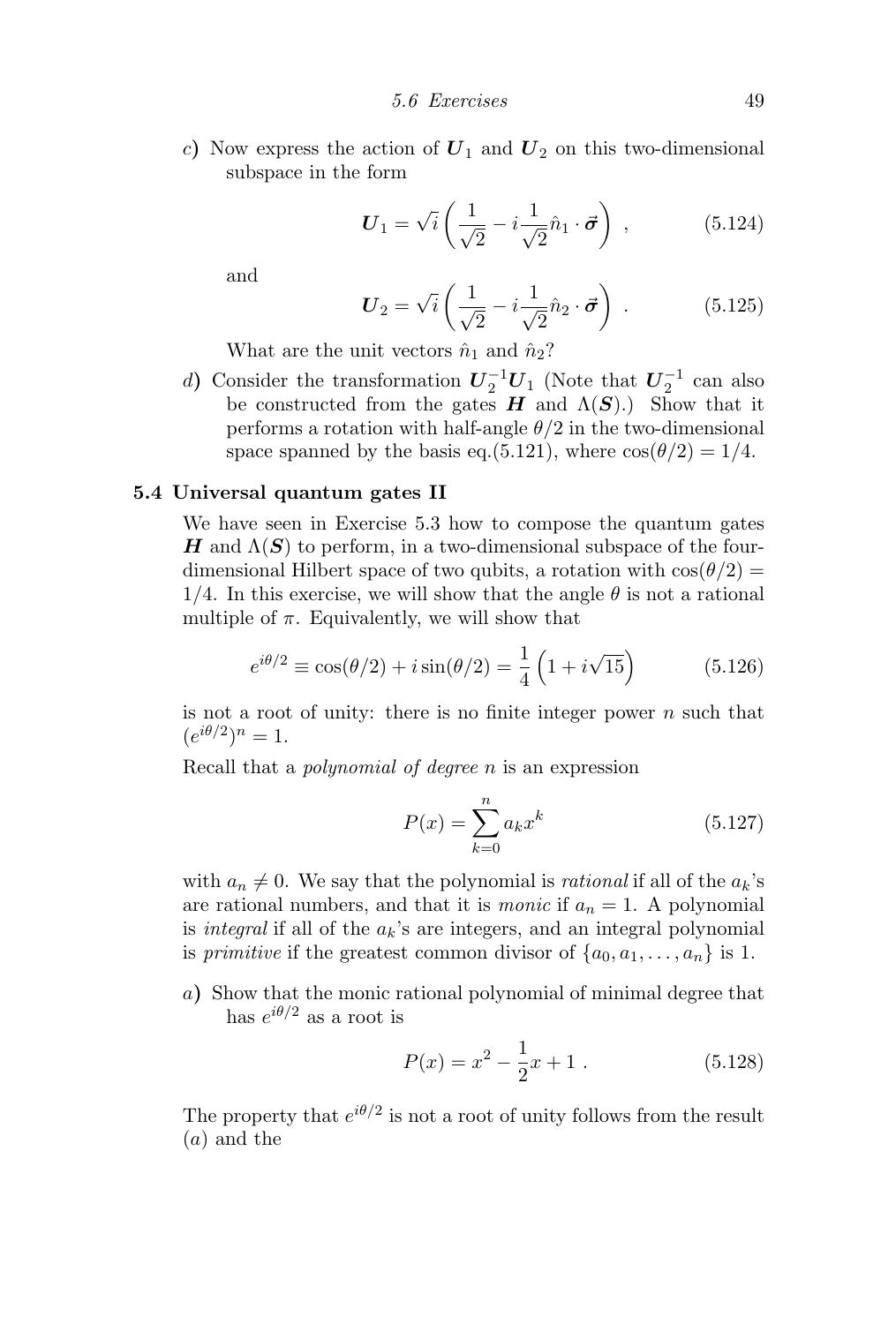**Theorem** If a is a root of unity, and  $P(x)$  is a monic rational polynomial of minimal degree with  $P(a) = 0$ , then  $P(x)$  is integral. Since the minimal monic rational polynomial with root  $e^{i\theta/2}$  is not integral, we conclude that  $e^{i\theta/2}$  is not a root of unity. In the rest of this exercise, we will prove the theorem.

b) By "long division" we can prove that if  $A(x)$  and  $B(x)$  are rational polynomials, then there exist rational polynomials  $Q(x)$ and  $R(x)$  such that

$$
A(x) = B(x)Q(x) + R(x) , \t(5.129)
$$

where the "remainder"  $R(x)$  has degree less than the degree of  $B(x)$ . Suppose that  $a^n = 1$ , and that  $P(x)$  is a rational polynomial of minimal degree such that  $P(a) = 0$ . Show that there is a rational polynomial  $Q(x)$  such that

$$
x^n - 1 = P(x)Q(x) . \t(5.130)
$$

- c) Show that if  $A(x)$  and  $B(x)$  are both primitive integral polynomials, then so is their product  $C(x) = A(x)B(x)$ . Hint: If  $C(x) = \sum_{k} c_k x^k$  is not primitive, then there is a prime number p that divides all of the  $c_k$ 's. Write  $A(x) = \sum_l a_l x^l$ , and  $B(x) = \sum_{m} b_m x^m$ , let  $a_r$  denote the coefficient of lowest order in  $A(x)$  that is not divisible by p (which must exist if  $A(x)$ ) is primitive), and let  $b_s$  denote the coefficient of lowest order in  $B(x)$  that is not divisible by p. Express the product  $a_r b_s$  in terms of  $c_{r+s}$  and the other  $a_i$ 's and  $b_m$ 's, and reach a contradiction.
- d) Suppose that a monic integral polynomial  $P(x)$  can be factored into a product of two monic rational polynomials,  $P(x) =$  $A(x)B(x)$ . Show that  $A(x)$  and  $B(x)$  are integral. **Hint:** First note that we may write  $A(x) = (1/r) \cdot \overline{A}(x)$ , and  $B(x) = (1/s) \cdot B(x)$ , where r, s are positive integers, and  $\overline{A}(x)$ and  $B(x)$  are primitive integral; then use (c) to show that  $r = s = 1$ .
- e) Combining  $(b)$  and  $(d)$ , prove the theorem.

What have we shown? Since  $\boldsymbol{U}_2^{-1}\boldsymbol{U}_1$  is a rotation by an irrational multiple of  $\pi$ , the powers of  $\mathbf{U}_2^{-1}\mathbf{U}_1$  are dense in a  $\mathbf{U}(1)$  subgroup. Similar reasoning shows that  $\tilde{U_1U_2^{-1}}$  is a rotation by the same angle about a different axis, and therefore its powers are dense in another  $U(1)$  subgroup. Products of elements of these two noncommuting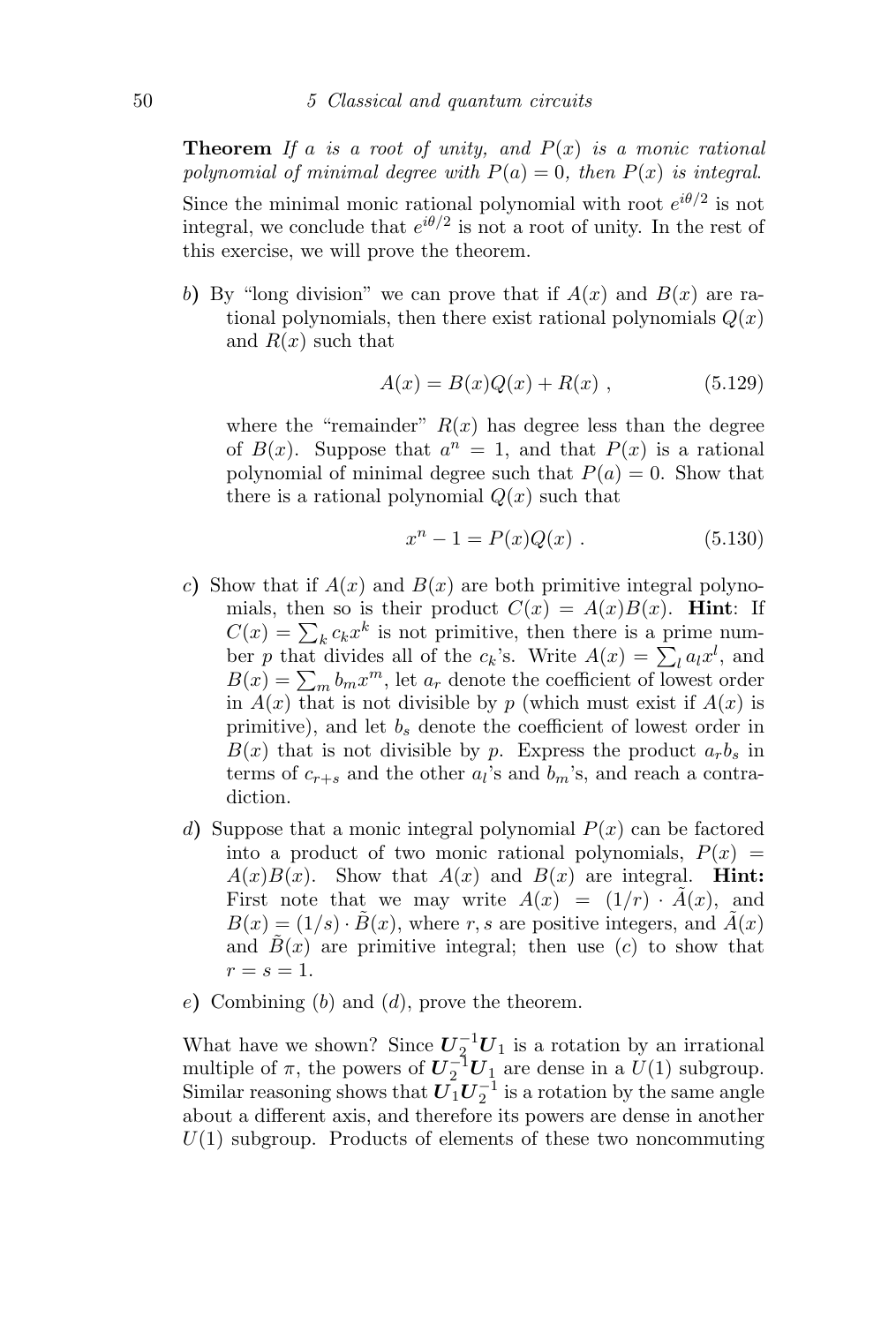$U(1)$  subgroups are dense in the  $SU(2)$  subgroup that contains both  $U_1$  and  $U_2$ .

Furthermore, products of

$$
\Lambda(\boldsymbol{S})\boldsymbol{U}_2^{-1}\boldsymbol{U}_1\Lambda(\boldsymbol{S})^{-1} \quad \text{and} \quad \Lambda(\boldsymbol{S})\boldsymbol{U}_1\boldsymbol{U}_2^{-1}\Lambda(\boldsymbol{S})^{-1} \tag{5.131}
$$

are dense in another  $SU(2)$ , acting on the span of

$$
\left\{\frac{1}{\sqrt{2}}(|01\rangle - |10\rangle), \frac{1}{\sqrt{6}}(|01\rangle + |10\rangle - 2i|11\rangle)\right\}.
$$
 (5.132)

Together, these two  $SU(2)$  subgroups close on the  $SU(3)$  subgroup that acts on the three-dimensional space orthogonal to  $|00\rangle$ . Conjugating this  $SU(3)$  by  $H \otimes H$  we obtain another  $SU(3)$  acting on the three-dimensional space orthogonal to  $|+,+\rangle$ , where  $|+\rangle = \frac{1}{\sqrt{2}}$  $\frac{1}{2}(|0\rangle + |1\rangle)$ . The only subgroup of  $SU(4)$  that contains both of these  $SU(3)$  subgroups is  $SU(4)$  itself.

Therefore, the circuits constructed from the gate set  $\{H, \Lambda(S)\}$ are dense in  $SU(4)$  — we can approximate any two-qubit gate to arbitrary accuracy, which we know suffices for universal quantum computation. Whew!

#### 5.5 Universal quantum gates III

We have shown in Exercises 5.3 and 5.4 that the gate set  $\{H, \Lambda(S)\}$ is universal. Thus any gate set from which both  $H$  and  $\Lambda(S)$  can be constructed is also universal. In particular, we can see that  ${H, S, \Lambda^2(X)}$  and  ${H, T, \Lambda(X)}$  are universal gates sets, where  $\hat{\bm{T}} = \exp\left(-i\frac{\pi}{8}\bm{Z}\right).$ 

a) It is sometimes convenient to characterize a quantum gate by specifying the action of the gate when it conjugates a Pauli operator. Show that  $H$  and  $S$  have the properties

$$
HXH = Z , \quad HYH = -Y , \quad HZH = X , \quad (5.133)
$$

and

$$
SXS^{-1} = Y \ , \quad SYS^{-1} = -X \ , \quad SZS^{-1} = Z \ . \ (5.134)
$$

b) Note that, since  $S^{-1} = S^3$ , the gate  $K = HS^{-1}HSH$  can be constructed using  $H$  and  $S$ . Show that

$$
KXK = Y, \quad KYK = X, \quad KZK = -Z. \quad (5.135)
$$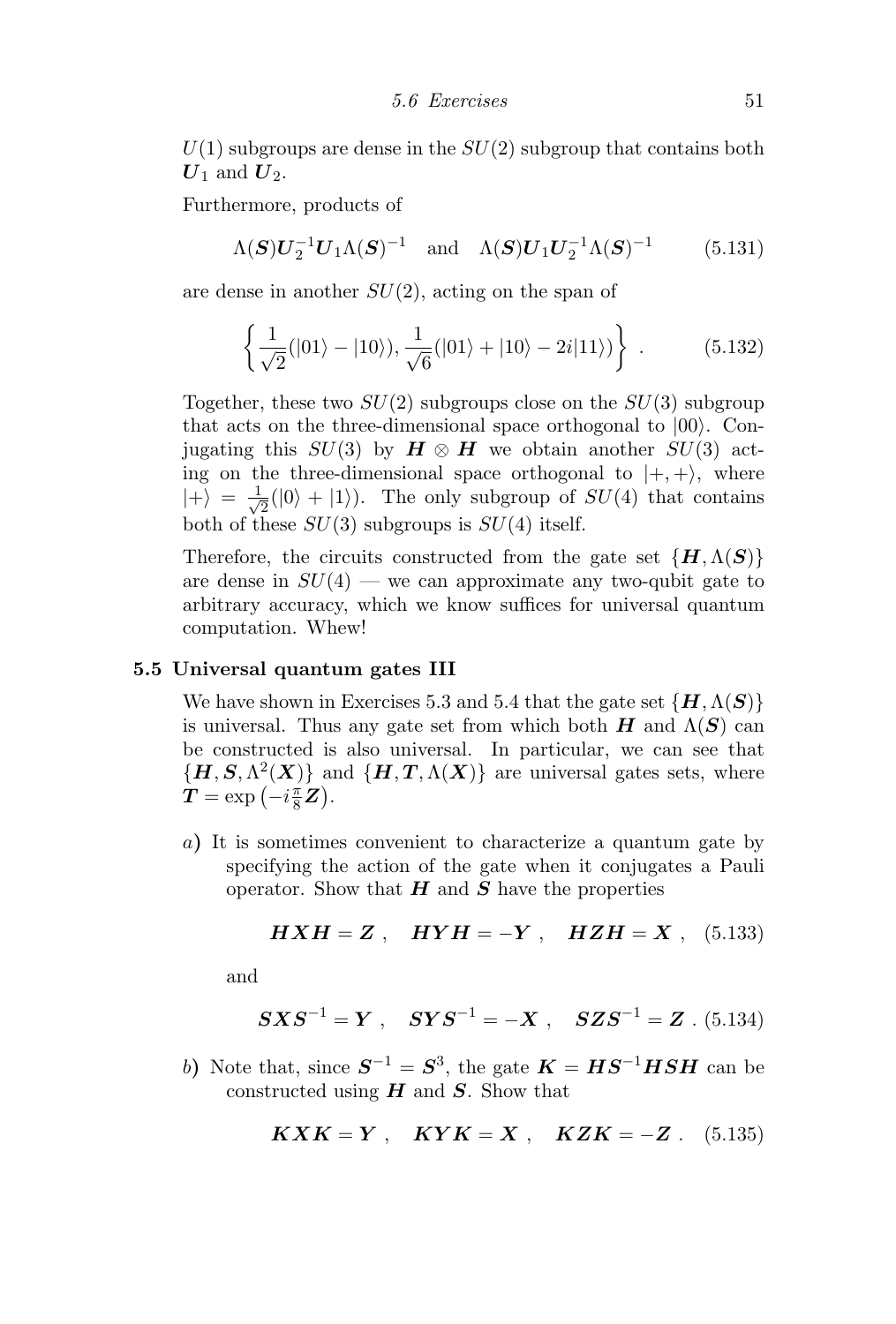- c) Construct circuits for  $\Lambda^2(Y)$  and  $\Lambda^2(Z)$  using the gate set  $\{H, S, \Lambda^2(X)\}.$  Then complete the proof of universality for this gate set by constructing  $\Lambda(S) \otimes I$  using  $\Lambda^2(\mathbf{X})$ ,  $\Lambda^2(\mathbf{Y})$ , and  $\Lambda^2(\mathbf{Z})$ .
- d) Show that  $\{H, T, \Lambda(X)\}\$ is a universal gate set by constructing a circuit for  $\Lambda(S)$  from  $\Lambda(X)$  and T. Hint: Observe that  $T^2 = e^{-i\pi/4}S$ , then use the construction suggested in Exercise 5.2, noting that  $T^{-1}T^{-1}T^2 = I$  and  $T^{-1}XT^{-1}XT^2 = T^2$ .

The Toffoli gate  $\Lambda^2(\mathbf{X})$  is universal for reversible classical computation. What must be added to realize the full power of quantum computing? We have just seen that the single-qubit gates  $H$  and  $S$ , together with the Toffoli gate, are adequate for reaching any unitary transformation. But in fact, just  $H$  and  $\Lambda^2(X)$  suffice to efficiently simulate any quantum computation.

Of course, since H and  $\Lambda^2(X)$  are both real orthogonal matrices, a circuit composed from these gates is necessarily real — there are complex n-qubit unitaries that cannot be constructed with these tools. But a  $2<sup>n</sup>$ -dimensional complex vector space is isomorphic to a  $2^{n+1}$ -dimensional real vector space. A complex vector can be encoded by a real vector according to

$$
|\psi\rangle = \sum_{x} \psi_x |x\rangle \mapsto |\tilde{\psi}\rangle = \sum_{x} (\text{Re } \psi_x) |x, 0\rangle + (\text{Im } \psi_x) |x, 1\rangle , (5.136)
$$

and the action of the unitary transformation  $U$  can be represented by a real orthogonal matrix  $\boldsymbol{U}_R$  defined as

$$
\begin{aligned} \boldsymbol{U}_R: \quad & |x,0\rangle \mapsto (\text{Re } \boldsymbol{U})|x\rangle \otimes |0\rangle + (\text{Im } \boldsymbol{U})|x\rangle \otimes |1\rangle \;, \\ & |x,1\rangle \mapsto -(\text{Im } \boldsymbol{U})|x\rangle \otimes |0\rangle + (\text{Re } \boldsymbol{U})|x\rangle \otimes |1\rangle \; (5.137) \end{aligned}
$$

To show that the gate set  $\{H, \Lambda^2(\boldsymbol{X})\}$  is "universal," it suffices to demonstrate that the real encoding  $\Lambda(S)_R$  of  $\Lambda(S)$  can be constructed from  $\Lambda^2(\boldsymbol{X})$  and  $\boldsymbol{H}$ .

- d) Verify that  $\Lambda(S)_R = \Lambda^2(\boldsymbol{X}\boldsymbol{Z}).$
- e) Use  $\Lambda^2(\boldsymbol{X})$  and **H** to construct a circuit for  $\Lambda^2(\boldsymbol{X}\boldsymbol{Z})$ .

Thus, the classical Toffoli gate does not need much help to unleash the power of quantum computing. In fact, any nonclassical singlequbit gate (one that does not preserve the computational basis), combined with the Toffoli gate, is sufficient.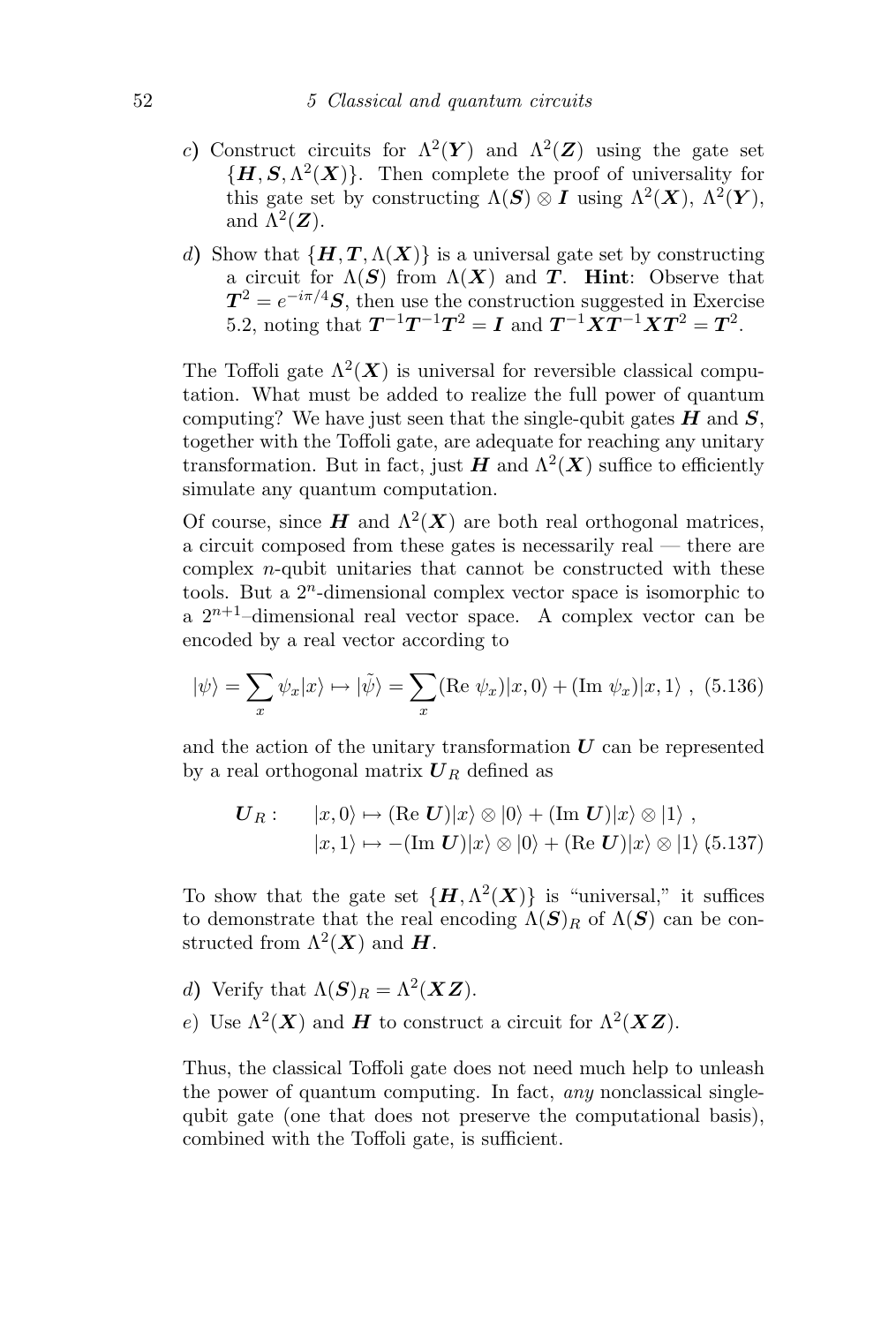#### 5.6 Universality from any entangling two-qubit gate

We say that a two-qubit unitary quantum gate is *local* if it is a tensor product of single-qubit gates, and that the two-qubit gates  $U$  and  $V$  are locally equivalent if one can be transformed to the other by local gates:

$$
V = (A \otimes B)U(C \otimes D) . \qquad (5.138)
$$

It turns out (you are not asked to prove this) that every two-qubit gate is locally equivalent to a gate of the form:

$$
\mathbf{V}(\theta_x, \theta_y, \theta_z) = \exp[i(\theta_x \mathbf{X} \otimes \mathbf{X} + \theta_y \mathbf{Y} \otimes \mathbf{Y} + \theta_z \mathbf{Z} \otimes \mathbf{Z})],
$$
\n(5.139)

where

$$
-\pi/4 < \theta_x \le \theta_y \le \theta_z \le \pi/4. \tag{5.140}
$$

a) Show that  $V(\pi/4, \pi/4, \pi/4)$  is (up to an overall phase) the **SWAP** operation that interchanges the two qubits:

$$
\textbf{SWAP} \left( |\psi \rangle \otimes |\phi \rangle \right) = |\phi \rangle \otimes |\psi \rangle \ . \tag{5.141}
$$

b) Show that  $V(0, 0, \pi/4)$  is locally equivalent to the CNOT gate  $\Lambda(X)$ .

As shown in Exercise 5.2, the CNOT gate  $\Lambda(X)$  together with arbitrary single-qubit gates form an exactly universal gate set. But in fact there is nothing special about the CNOT gate in this regard. Any two-qubit gate  $U$ , when combined with arbitrary single-qubit gates, suffices for universality unless  $U$  is either local or locally equivalent to SWAP.

To demonstrate that  $U$  is universal when assisted by local gates it suffices to construct  $\Lambda(X)$  using a circuit containing only local gates and  $\boldsymbol{U}$  gates.

**Lemma** If U is locally equivalent to  $V(\theta_x, \theta_y, \theta_z)$ , then  $\Lambda(X)$  can be constructed from a circuit using local gates and  $U$  gates except in two cases: (1)  $\theta_x = \theta_y = \theta_z = 0$  (U is local), (2)  $\theta_x = \theta_y = \theta_z = \pi/4$  $(U$  is locally equivalent to  $SWAP$ )...

You will prove the Lemma in the rest of this exercise.

c) Show that:

$$
\begin{array}{rcl}\n(I \otimes X)V(\theta_x, \theta_y, \theta_z)(I \otimes X)V(\theta_x, \theta_y, \theta_z) & = & V(2\theta_x, 0, 0) \; , \\
(I \otimes Y)V(\theta_x, \theta_y, \theta_z)(I \otimes Y)V(\theta_x, \theta_y, \theta_z) & = & V(0, 2\theta_y, 0) \; , \\
(I \otimes Z)V(\theta_x, \theta_y, \theta_z)(I \otimes Z)V(\theta_x, \theta_y, \theta_z) & = & V(0, 0, 2\theta_z) \; . \\
(5.142)\n\end{array}
$$